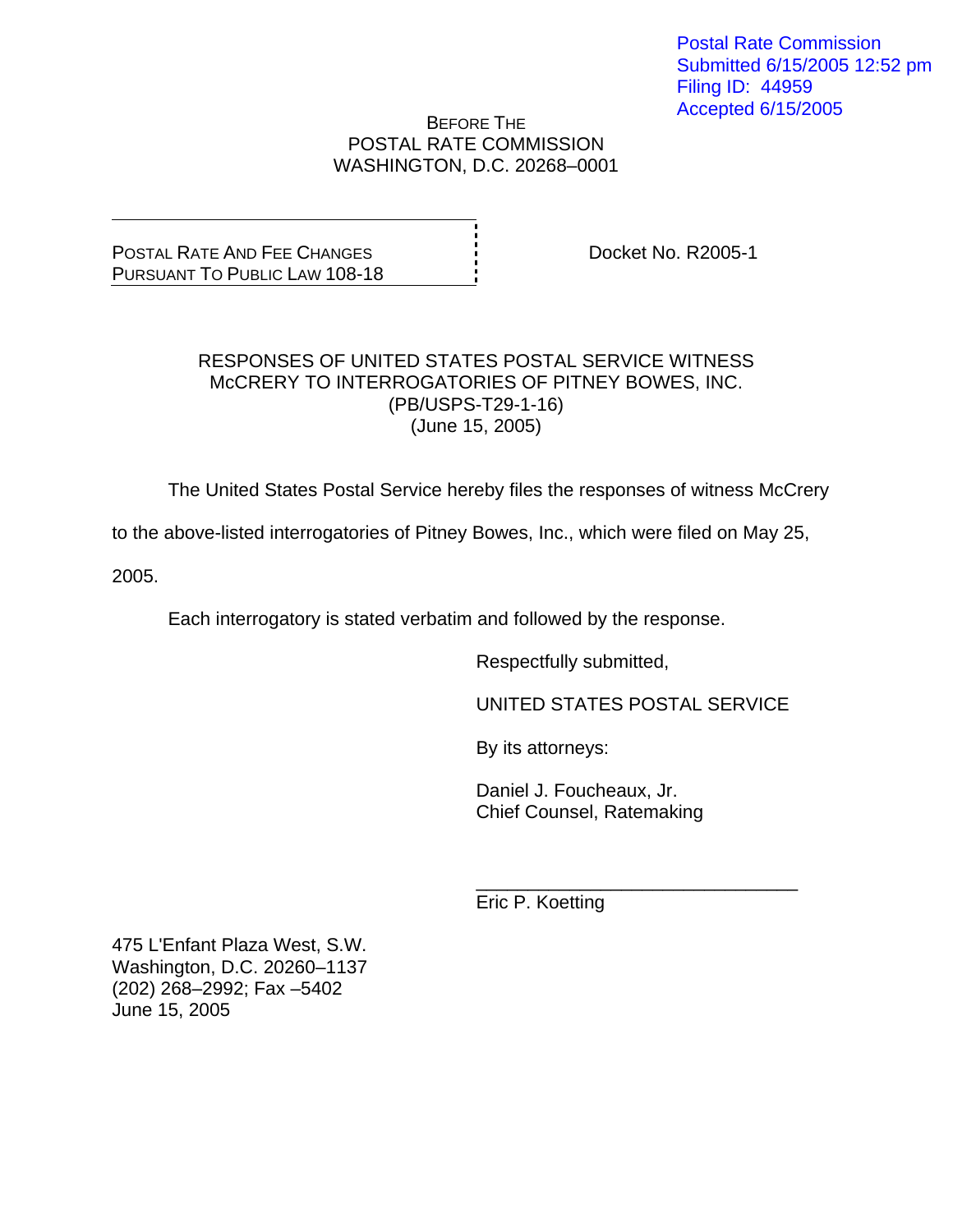**PB/USPS-T29-1.** Please refer to page 11, lines 1-6 of your testimony and confirm that the Postal Service continues to want to shape First-Class Mail letters into a more efficient mail stream. If you do not confirm, please explain.

# **RESPONSE:**

Confirmed.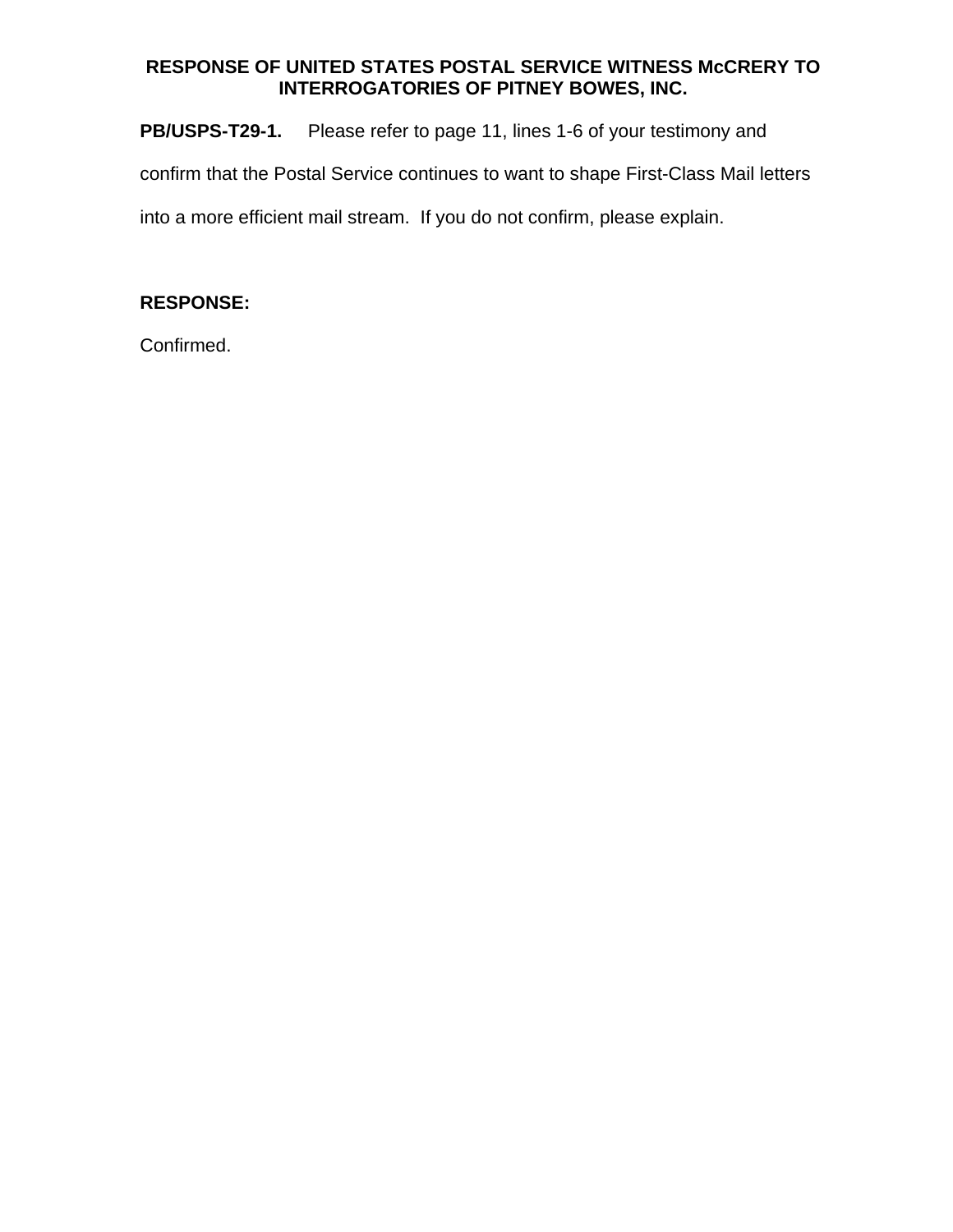**PB/USPS-T29-2.** Please refer to page 11, lines 3-6 of your testimony where you state that "[b]eyond the various enhancements and new programs (e.g. PARS) previously discussed, there are only limited opportunities to increase efficiencies within letter mail processing operations through the application of proven technologies" and confirm that the "enhancements and new programs previously discussed" refer primarily to piece distribution operations. If you do not confirm, please explain.

# **RESPONSE:**

Confirmed.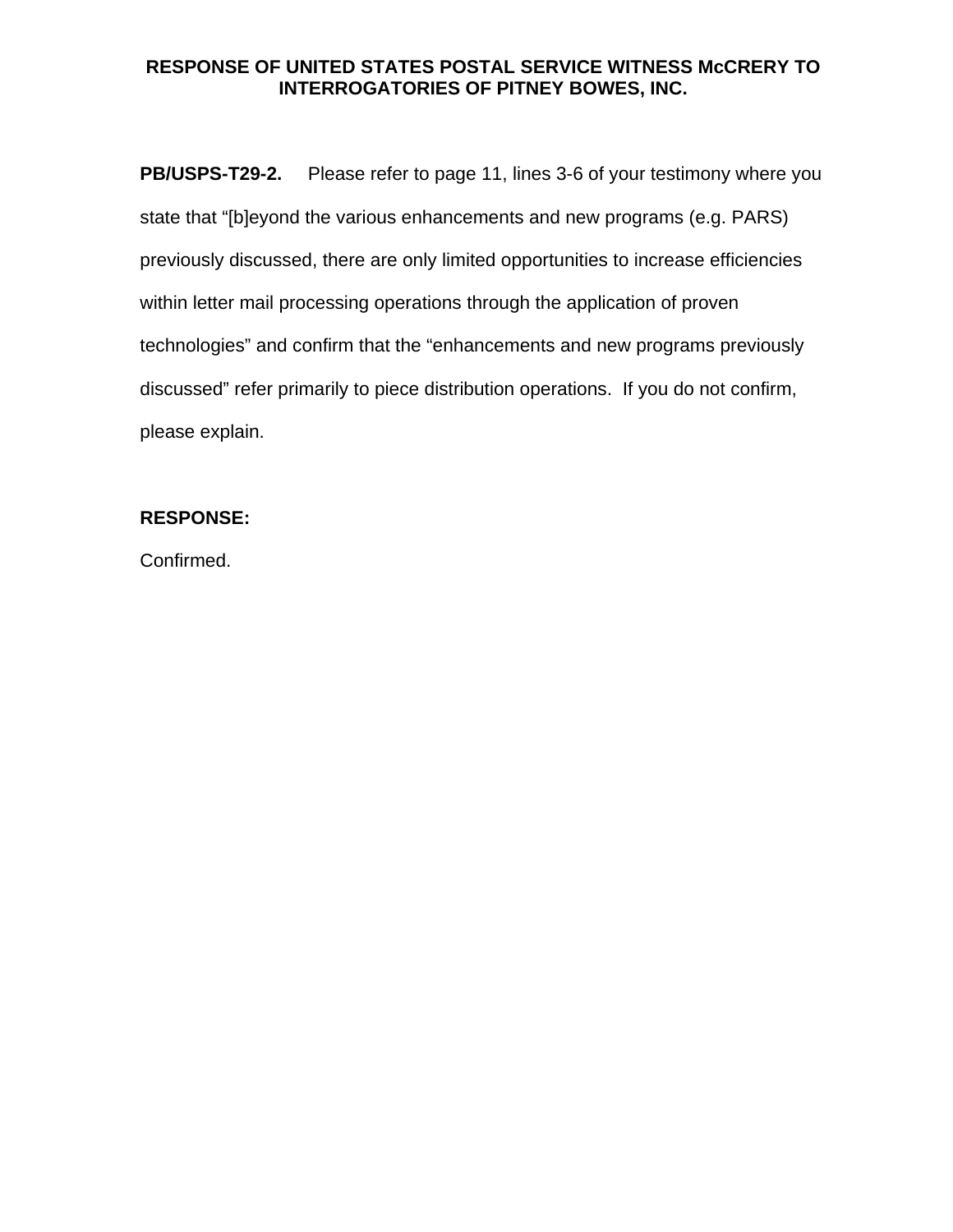**PB/USPS-T29-3.** Please refer to page 26, lines 28-30 of your testimony that states "[i]n the plants, trays are sorted manually, with the assistance of the tray handling equipment described above, or by TMS." Please discuss the proportion of First-Class Mail letter tray sortations/handlings that are manual and unassisted with the "tray handling equipment described above," that are manual and assisted with the "tray handling equipment described above," and that use TMS. Please provide any supporting studies, data and reports.

### **RESPONSE:**

There are no data systems that collect national tray volumes sorted by Low Cost Tray Sorters, through Tray Management Systems, by robotics, or manually. Therefore, I have no basis on which to calculate exact or estimated proportions.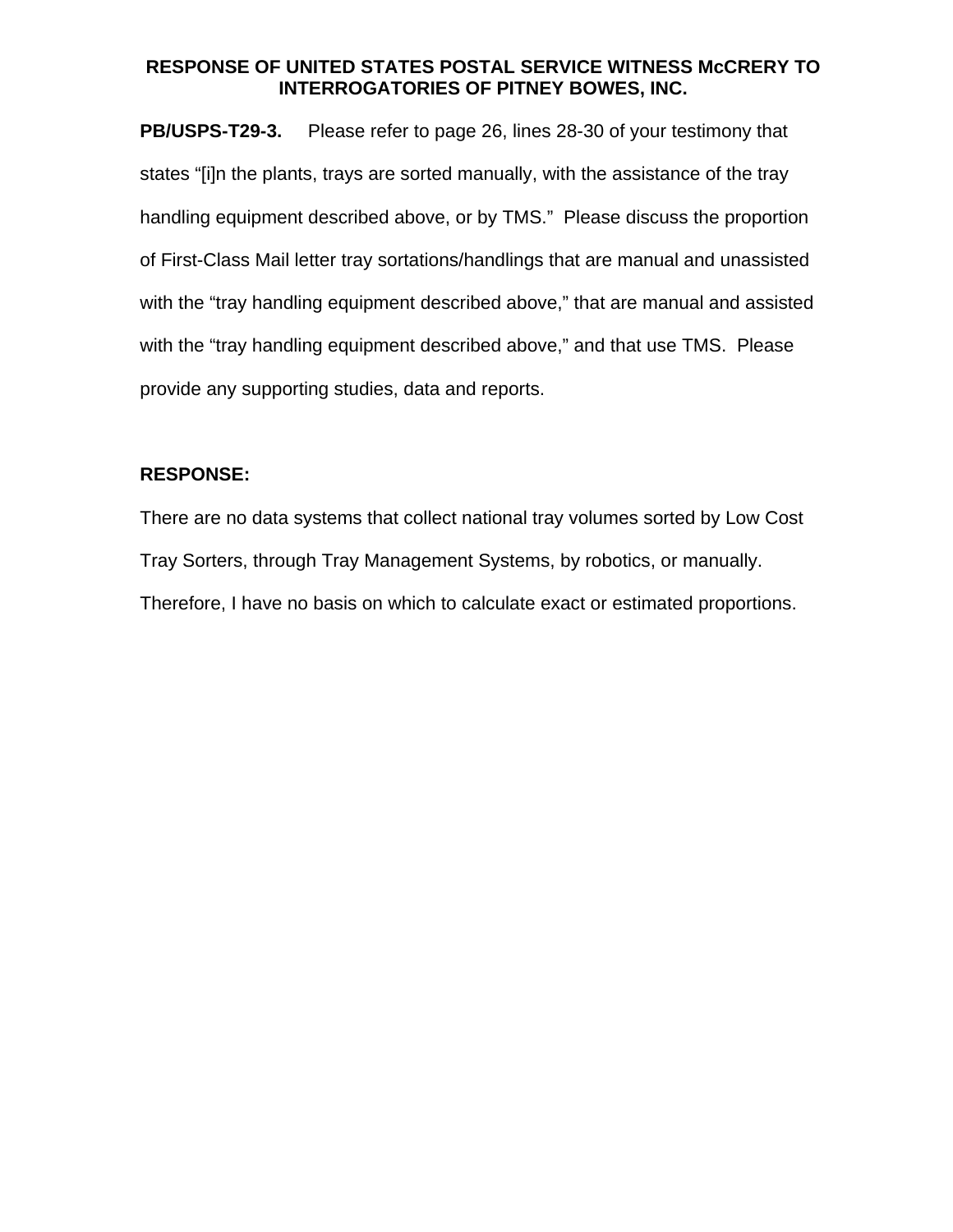**PB/USPS-T29-4.** Please refer to page 27, lines 25-26 of your testimony that states "[t]he automation of distribution operations places a premium on consistency and dependability in the allied operations that provide mail for piece distribution." Please discuss with specificity if, as piece distribution operations have become increasingly automated and a smaller percentage of total mail processing costs, allied, package handling, and container handling mail processing operations have become increasingly important and a larger percentage of total mail processing costs.

#### **RESPONSE:**

I am told that allied operations (LDC 17) as a percentage of total mail processing hours (LDCs 11–14, 17, 18, 49 and 79 at MODS offices) are 32%, 31%, 33% and 36% for Base Years 1996, 1998, 2000 and 2004, respectively. The sub-functions within the various LDCs, including LDC 17, are provided in Library References K-55, J-55, I-106, and H-146 for the corresponding Base Years. Within each Library Reference, the appropriate table is Table I-2 except for H-146 where the table is not numbered, but may be found on page I-8.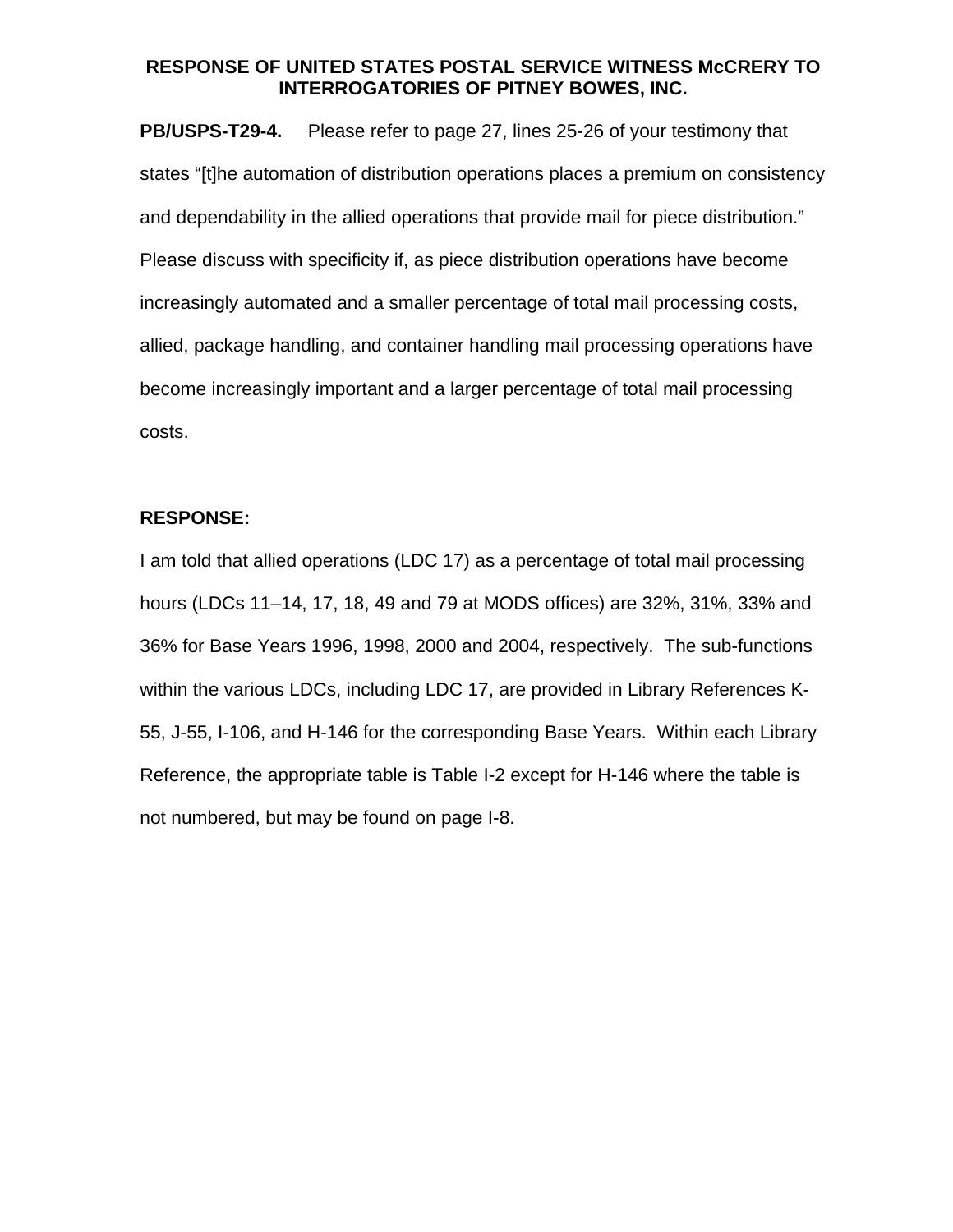**PB/USPS-T29-5.** Please confirm that mailers or presort bureaus prepare certain "pallet separations" (i.e., pallets of letter trays that destinate to different local/nonlocal postal facilities) for First-Class Mail letters. If you confirm, please describe with specificity the value of the "pallet separations" performed by mailers or presort bureaus to the Postal Service, including a discussion of how pallet separations reduce or avoid Postal Service transportation and mail processing costs. If you do not confirm, please explain. Please confirm that the Postal Service works with mailers and presort bureaus to design "pallet separations."

#### **RESPONSE:**

From my knowledge, it can be confirmed that some mailers and presort bureaus prepare letter trays on "pallet separations". When trays are placed on pallets by the mailer for specific facilities/destinations, the process of sorting the trays at the origin plant can be avoided. Instead of moving the unsorted trays to a staging area, then sorting the trays using one of the methods listed in response to PB/USPS-T29-3, then moving the sorted containers to the SWYB and/or dock for dispatch; the pallets/containers prepared for specific facilities/destinations can be directed to SWYB and/or to the platform for pallet sorting and placement on outbound transportation bypassing one tray breakdown operation. Common pallet separations prepared by the mailer for First-Class Mail letters trays would be all trays transported through the local Air Mail Facility, individual destination AADCs that are transported directly out of the origin plant or through a HASP, residual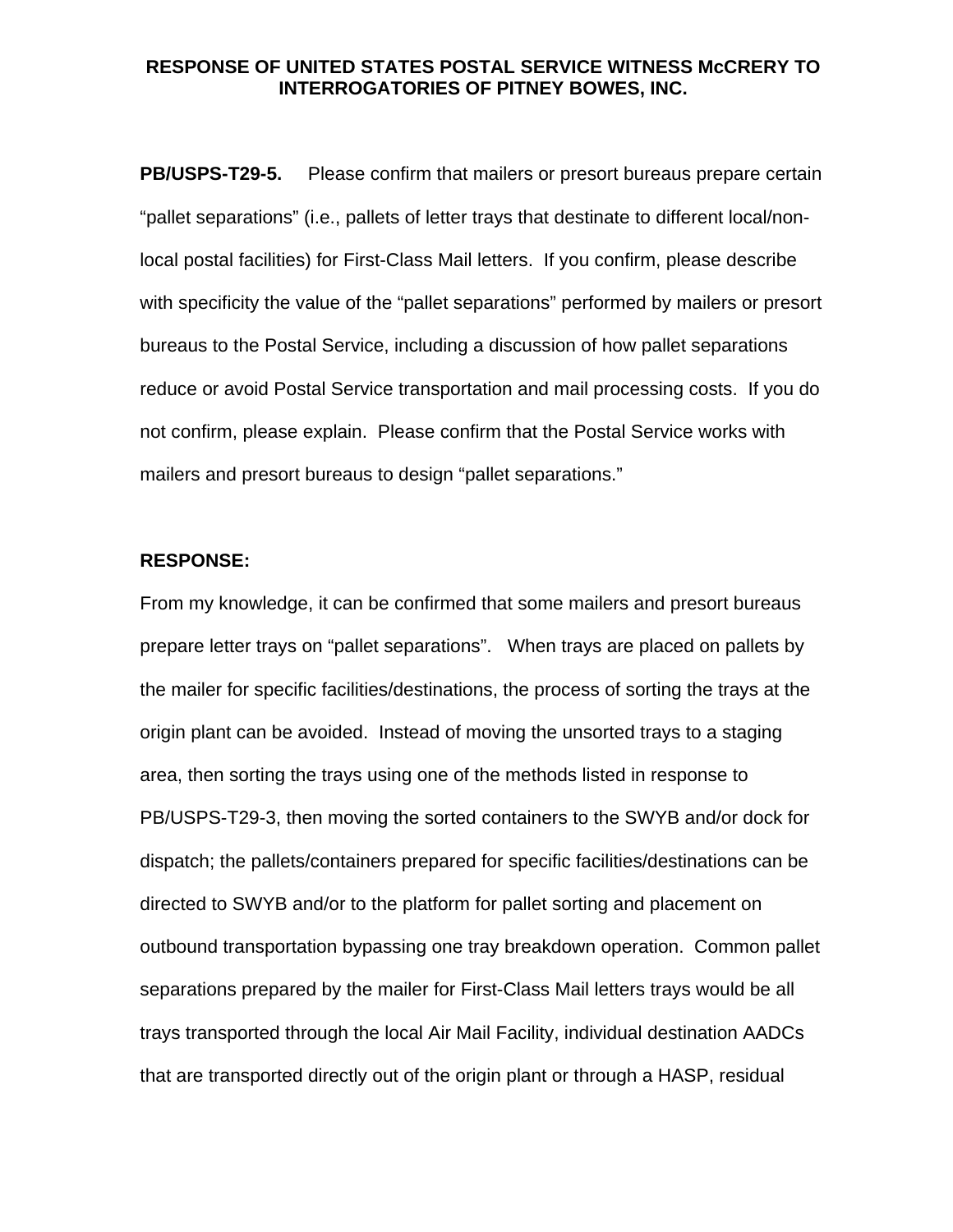trays transported through the HASP but requiring distribution at the HASP, and a container for the local plant. In some cases, the containers for specific facilities/destinations prepared by mailers are transported directly out of the mailer facility bypassing the pallet sort/cross-dock operation on the platform at the local plant, which in some cases may also result in the savings of one transportation leg. From my knowledge, it can be confirmed that the Postal Service works with mailers and presort bureaus to design the appropriate pallet separations based on the origin.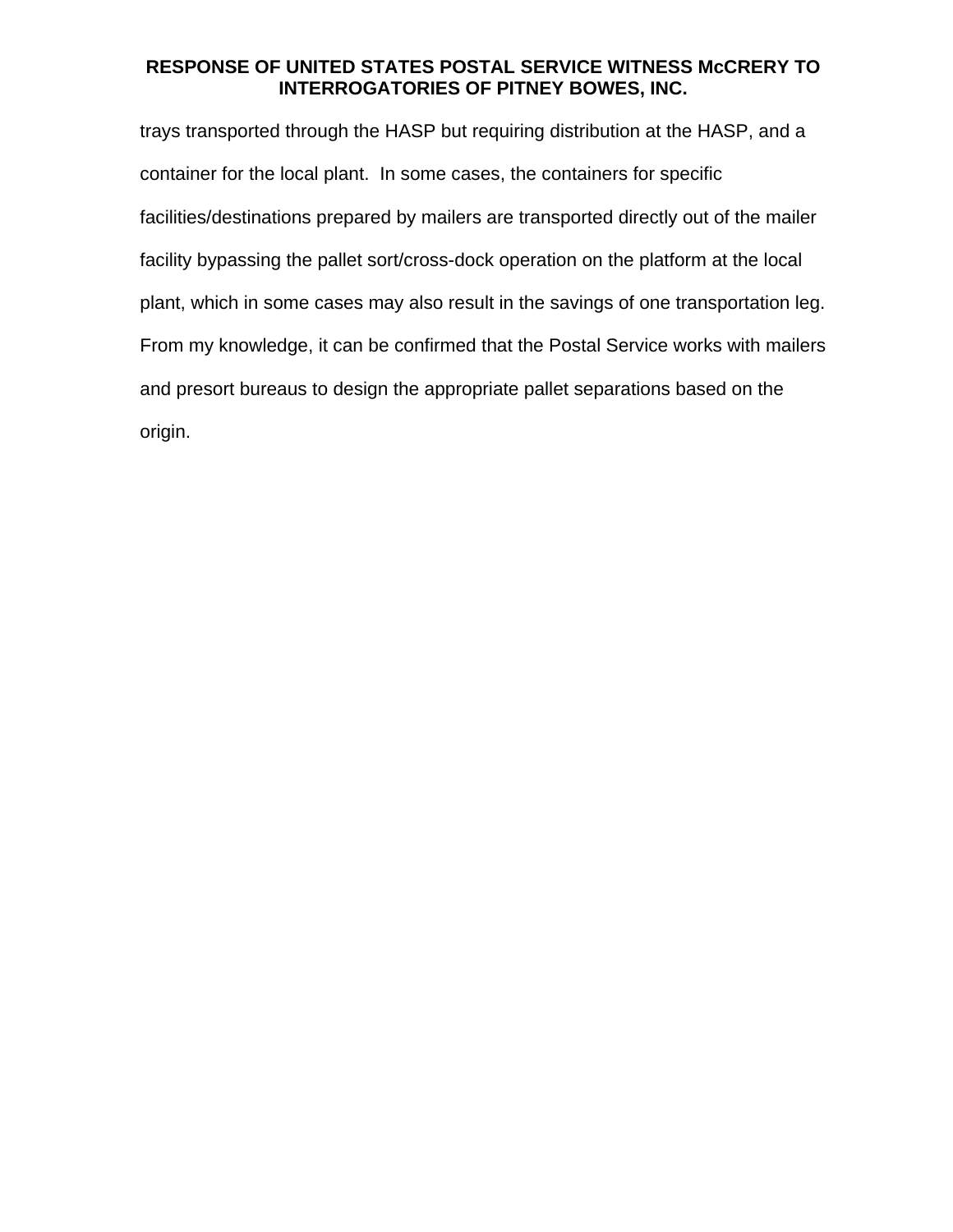**PB/USPS-T29-6.** If mailers or presort bureaus prepare certain "pallet separations" (i.e., pallets of letter trays that destinate to different local/non-local postal facilities) for First-Class Mail letters, please provide the following data for the letters placed on pallet separations and entered at different postal facilities than they would have been without the pallet separations (e.g., entered at local AMF versus the local P&DC).

(a) The characteristics of the mail pieces (i.e., shape, presort level, automation, containerization, and any other relevant characteristics);

- (b) The volume of First-Class Mail single-piece letters;
- (c) The volume of First-Class Mail Bulk Metered Mail letters;
- (d) The volume of First-Class Mail nonautomation presort letters;
- (e) The volume of First-Class Mail MAADC automation letters;
- (f) The volume of First-Class Mail AADC automation letters;
- (g) The volume of First-Class Mail 3-Digit automation letters;
- (h) The volume of First-Class Mail 5-Digit automation letters;

(i) The average number of local transportation legs avoided due to pallet separations;

(j) The average number of platform handlings avoided due to pallet separations;

(k) The average number of pallet breakdown activities avoided due to pallet separations; and

(l) The average number of tray handlings avoided due to pallet separations.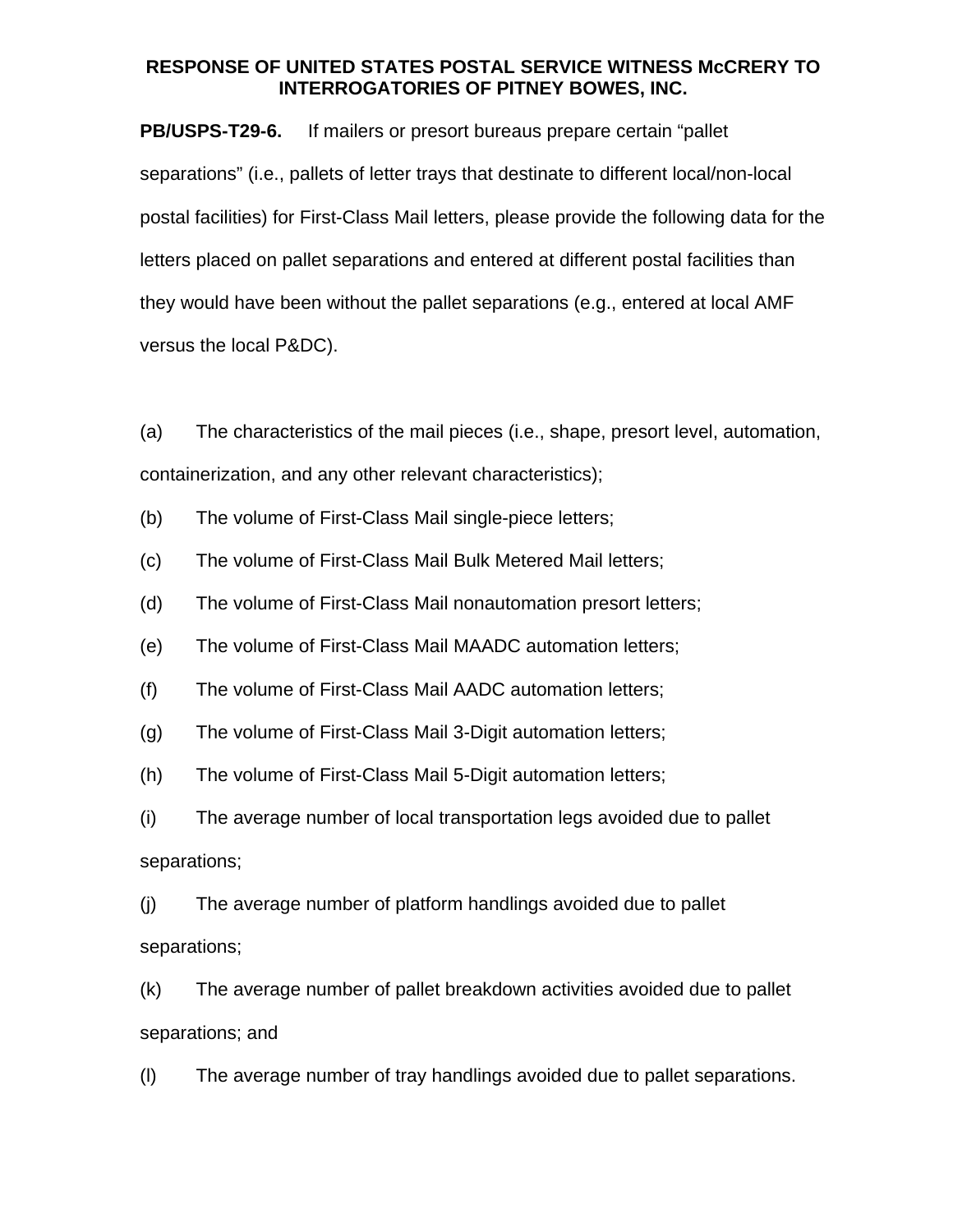# **RESPONSE:**

(a – h) It is my understanding that the Postal Service does not have this type of

data.

(i - l) See the response to PB/USPS-T29-5.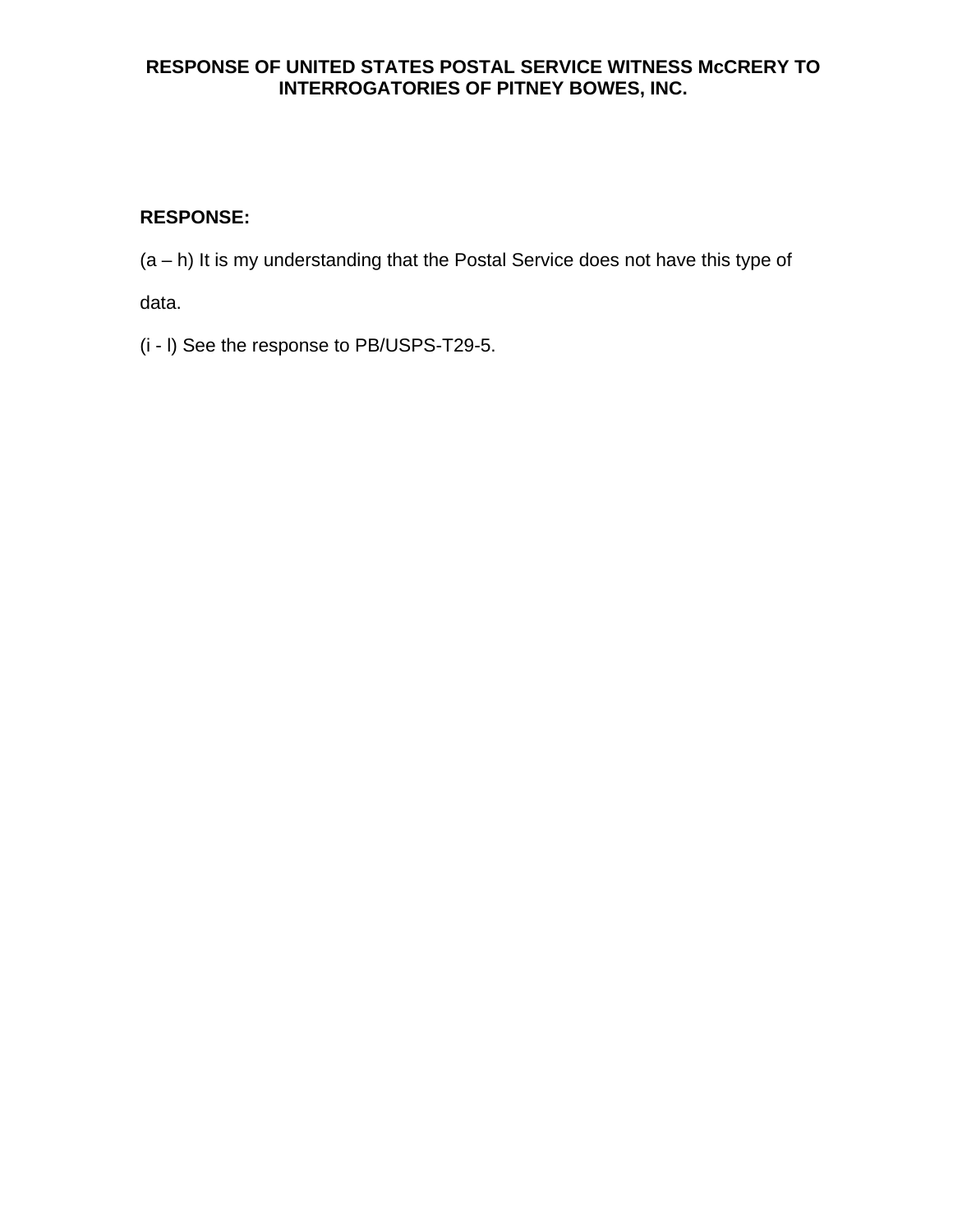**PB/USPS-T29-7.** If mailers or presort bureaus prepare certain "pallet separations" (i.e., pallets of letter trays that destinate to different local/non-local postal facilities) for First-Class Mail letters, please provide the following data and for the letters placed on pallet separations and entered at the same postal facility they otherwise would have been entered at but the pallets and trays are now processed more efficiently (e.g., crossdock pallet in lieu of pallet breakdown and tray sortation).

(a) The characteristics of the mail pieces (i.e., shape, presort level, automation, containerization, and any other relevant characteristics);

(b) The volume of First-Class Mail single-piece letters;

(c) The volume of First-Class Mail Bulk Metered Mail letters;

(d) The volume of First-Class Mail nonautomation presort letters;

(e) The volume of First-Class Mail MAADC automation letters;

(f) The volume of First-Class Mail AADC automation letters;

(g) The volume of First-Class Mail 3-Digit automation letters;

(h) The volume of First-Class Mail 5-Digit automation letters;

(i) The average number of local transportation legs avoided due to pallet separations;

(j) The average number of platform handlings avoided due to pallet separations;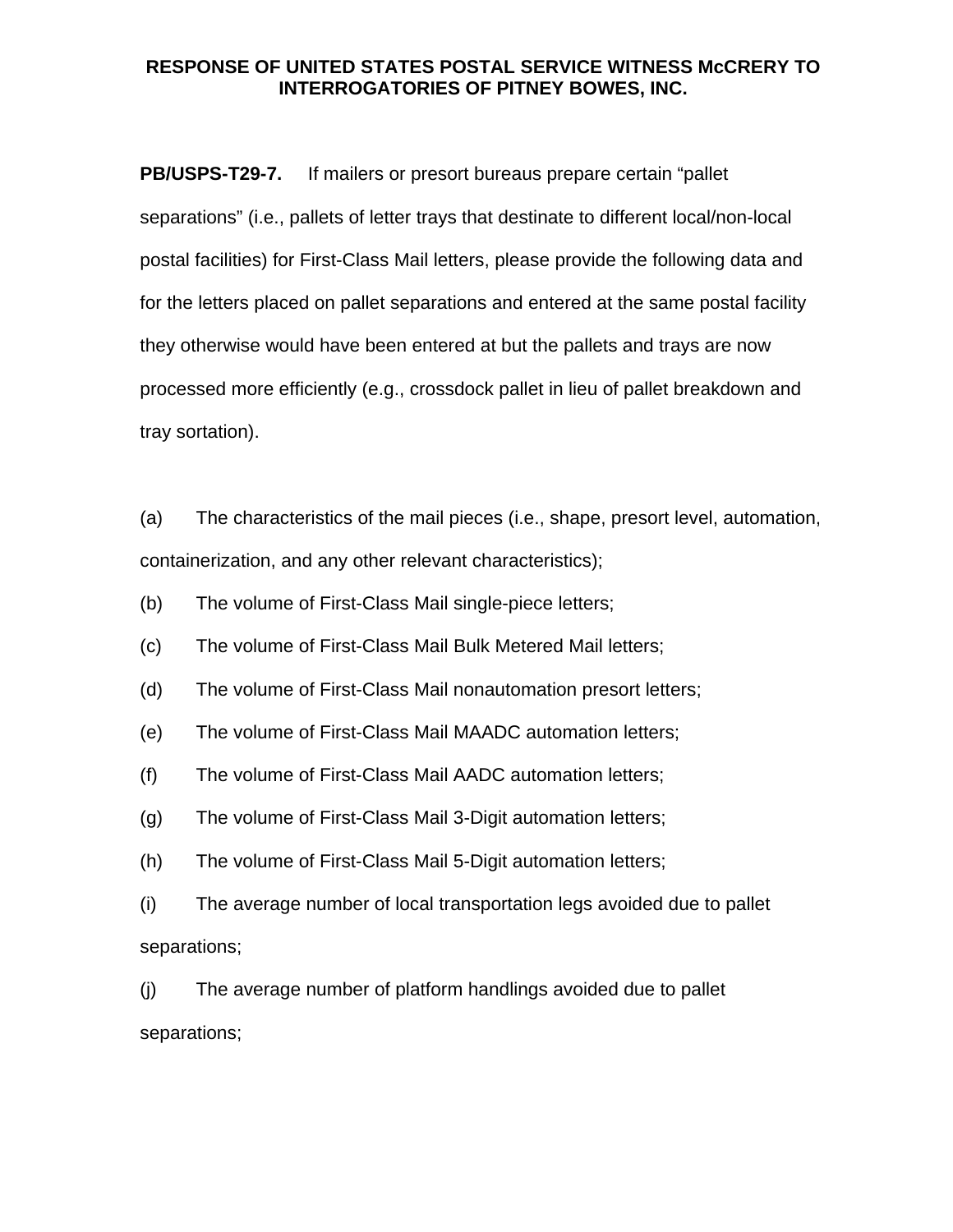(k) The average number of pallet breakdown activities avoided due to pallet

separations; and

(l) The average number of tray handlings avoided due to pallet separations.

# **RESPONSE:**

(a – h) It is my understanding that the Postal Service does not have this type of

data.

(i - l) See the response to PB/USPS-T29-5.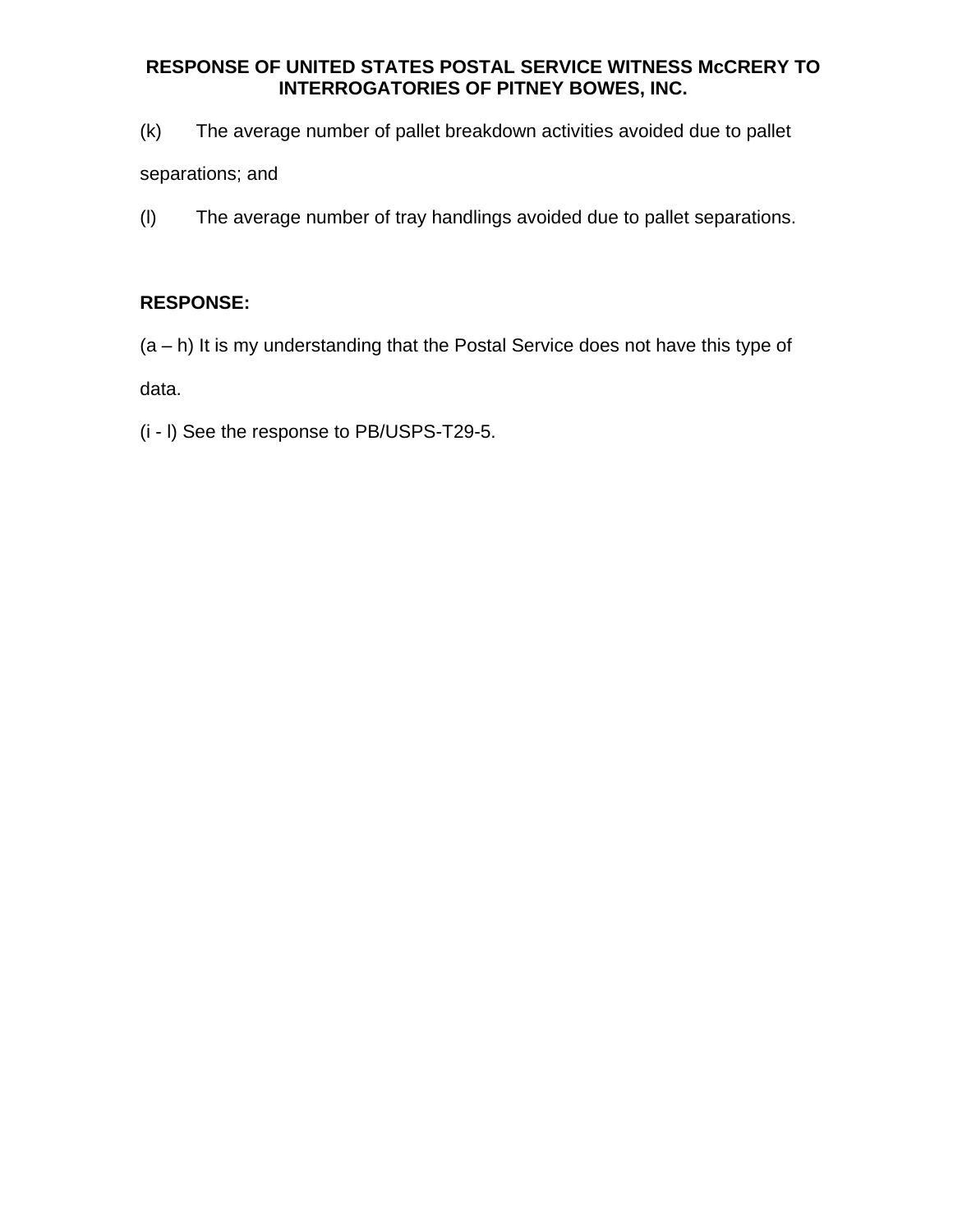**PB/USPS-T29-8.** Please refer to the following generalized description of the flow

of First-Class Mail single-piece letters through the Postal Service from entry to

delivery.

|    |                                                             | Generalized Description of the Flow of First-Class Mail Single-<br><b>Piece Letters</b>   |  |  |
|----|-------------------------------------------------------------|-------------------------------------------------------------------------------------------|--|--|
|    | 1. Mail collection and entry.                               |                                                                                           |  |  |
|    | a.                                                          | Single-piece letters are picked up by carriers,                                           |  |  |
|    |                                                             | deposited in collection boxes, or dropped off at Postal                                   |  |  |
|    |                                                             | Service facilities and placed in letter trays or hampers.                                 |  |  |
|    |                                                             | b. Trays are loaded onto rolling stock.                                                   |  |  |
|    | C.                                                          | Hampers and rolling stock are staged at delivery unit.                                    |  |  |
|    | d.                                                          | Hampers and rolling stock are moved and loaded onto                                       |  |  |
|    |                                                             | postal vans.                                                                              |  |  |
|    | е.                                                          | Hampers and rolling stock are transported to local                                        |  |  |
|    |                                                             | plant.                                                                                    |  |  |
|    | f.                                                          | Hampers and rolling stock are unloaded off postal vans                                    |  |  |
|    |                                                             | onto platform.                                                                            |  |  |
| 2. |                                                             | Rough cull operation.                                                                     |  |  |
|    | a.                                                          | Hampers and rolling stock are moved to rough cull                                         |  |  |
|    |                                                             | operation.                                                                                |  |  |
|    |                                                             | b. Rough cull operation performed (preliminary manual<br>sortation of the mail by shape). |  |  |
|    |                                                             | 3. Advanced Facer Canceller System ("AFCS") operation.                                    |  |  |
|    |                                                             | a. Trays and hampers are moved to AFCS.                                                   |  |  |
|    |                                                             | b. Trays and hampers are dumped on AFCS.                                                  |  |  |
|    |                                                             | c. Empty trays and hampers disposed.                                                      |  |  |
|    | d.                                                          | AFCS operation performed that faces, cancels, and                                         |  |  |
|    |                                                             | culls letters into prebarcoded, OCR-readable, all other                                   |  |  |
|    |                                                             | (including script) mail, and rejects.                                                     |  |  |
|    |                                                             | e. All other (including script) mail goes through an AFCS                                 |  |  |
|    |                                                             | Input Sub System ("ISS") that captures and lifts images                                   |  |  |
|    |                                                             | for the Remote Bar Coding System ("RBCS").                                                |  |  |
|    | f.                                                          | Letters are swept into trays.                                                             |  |  |
|    |                                                             | g. Trays are loaded onto rolling stock.                                                   |  |  |
| 4. | Rolling stock is moved to staging area.                     |                                                                                           |  |  |
| 5. | Outgoing Processing (outgoing RBCS, outgoing primary, and   |                                                                                           |  |  |
|    | outgoing secondary schemes sort originating mail (after one |                                                                                           |  |  |
|    | or two passes) to automated distribution centers ("AADC")   |                                                                                           |  |  |
|    | under the Managed Mail Program ("MMP"), SCF/3-digit, and    |                                                                                           |  |  |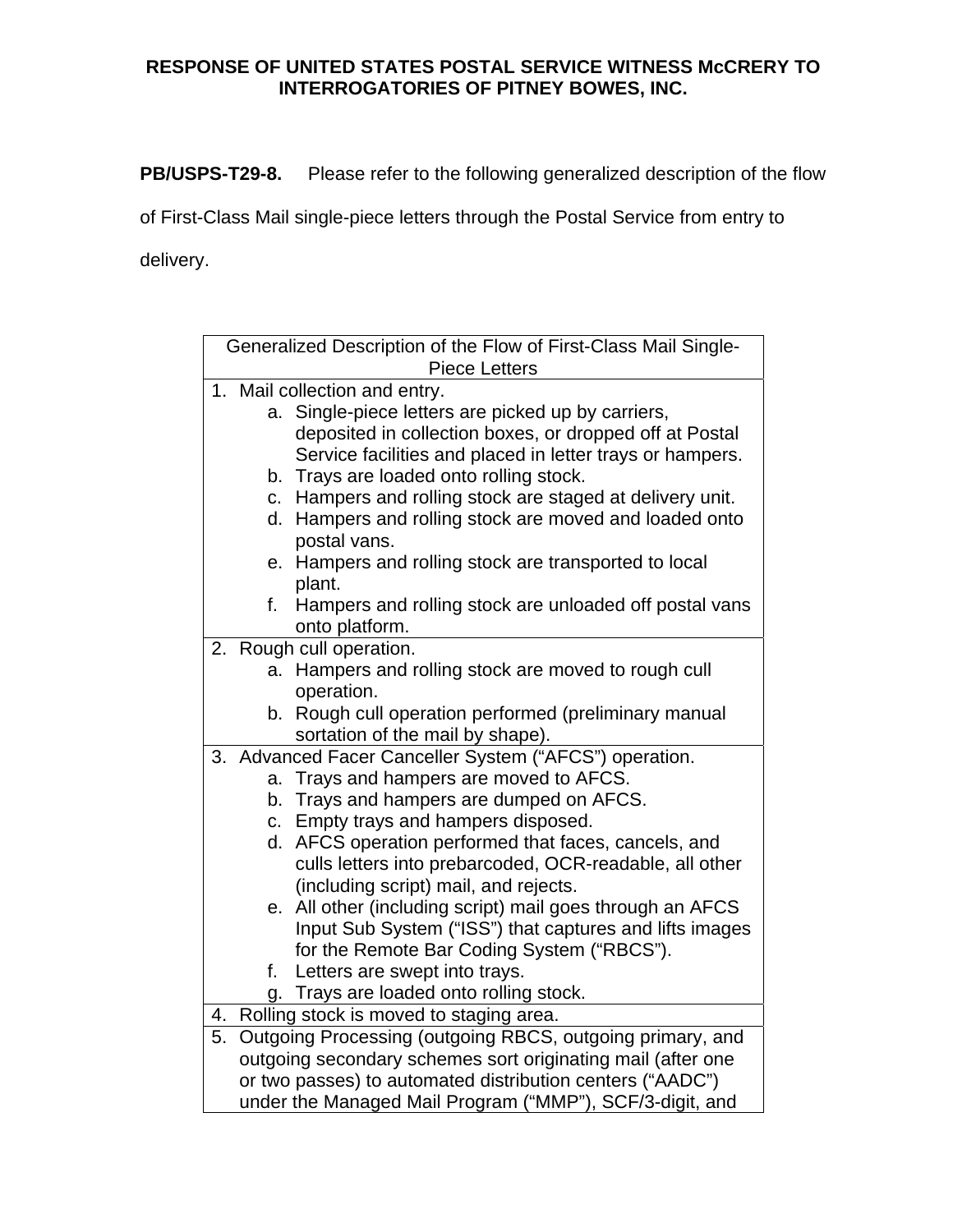|     | to 5-digit (the local service area)).                 |
|-----|-------------------------------------------------------|
|     | a. Prebarcoded letters.                               |
|     | i. Set up piece distribution operation (e.g., load    |
|     | scheme, print tray labels, and retrieve/stage         |
|     | empty trays).                                         |
|     | ii. Rolling stock is moved to outgoing processing     |
|     | operation.                                            |
|     | iii. Letters are loaded onto the delivery bar code    |
|     | sorter ("DBCS") or mail processing bar code           |
|     | sorter ("MPBCS") ledge.                               |
|     | iv. Letters are inducted and sorted.                  |
|     | v. Letters are swept into trays.                      |
|     | vi. Trays are loaded onto rolling stock.              |
|     | b. OCR-readable letters.                              |
|     | i. Set up piece distribution operation (e.g., load    |
|     | scheme, print tray labels, and retrieve/stage         |
|     |                                                       |
|     | empty trays).                                         |
| ii. | Rolling stock is moved to outgoing processing         |
|     | operation.                                            |
|     | iii. Letters are loaded onto multiline optical        |
|     | character reader ("MLOCR") ledge.                     |
|     | iv. Letters are inducted, sorted, and applied with a  |
|     | POSTNET barcode.                                      |
|     | v. Letters are swept into trays.                      |
|     | vi. Trays are loaded onto rolling stock.              |
|     | c. All other (including script) letters.              |
|     | i. Set up piece distribution operation (e.g., load    |
|     | scheme, print tray labels, and retrieve/stage         |
|     | empty trays).                                         |
| ii. | Rolling stock is moved to outgoing processing         |
|     | operation.                                            |
|     | iii. Letters are loaded onto retrofitted DBCS or      |
|     | MPBCS (with Output Sub System ("OSS")                 |
|     | capability).                                          |
| iv. | Letters are inducted, sorted, and applied with a      |
|     | POSTNET barcode.                                      |
|     | v. Letters are swept into trays.                      |
| vi. | Trays are loaded onto rolling stock.                  |
| 6.  | Rolling stock is moved to staging area.               |
| 7.  | Scan-Where-You-Band ("SWYB") Operation (bands and     |
|     | sleeves originating trays and assigns transportation) |
|     | a. Set up operation.                                  |
| b.  | Rolling stock is moved to SWYB operation.             |
|     | c. Trays are sleeved.                                 |
|     | d. Trays are loaded onto conveyor.                    |
|     |                                                       |

e. Trays are strapped.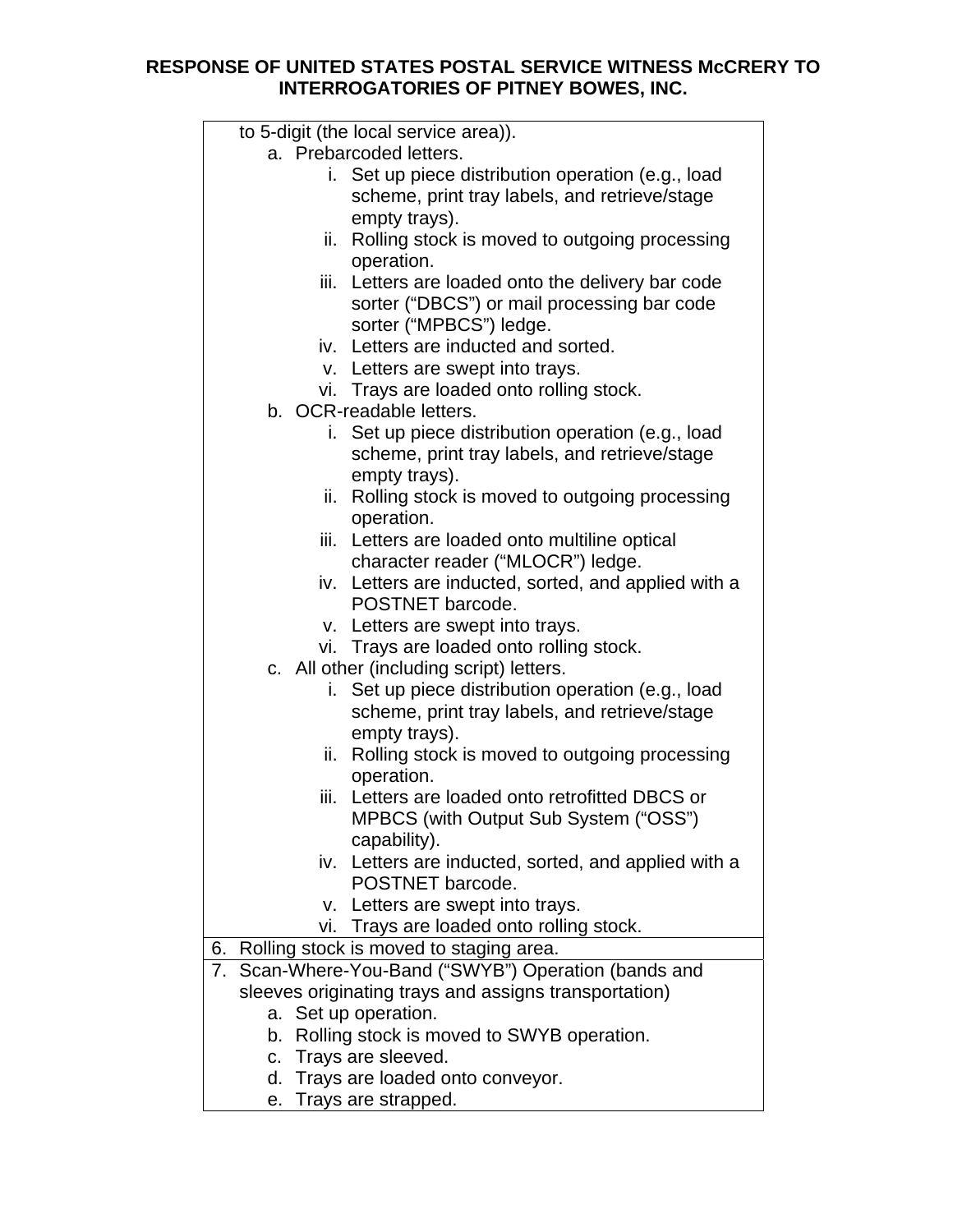| f. Surface or air transportation is assigned and                   |
|--------------------------------------------------------------------|
| destinating and routing ("D&R") labels applied.                    |
| g. Trays are loaded onto rolling stock.                            |
| 8. Rolling stock (originating trays) is moved to staging area.     |
| 9. Rolling stock (originating trays) is moved and loaded onto      |
| postal vans or trucks.                                             |
| 10. Rolling stock is transported to local Air Mail Center ("AMC"), |
| Hub and Spoke facility ("HASP"), or destinating AADC.              |
| a. AMC.                                                            |
| i. Originating AMC.                                                |
| 1. Rolling stock is unloaded and staged.                           |
| 2. Trays are sorted into air mail containers.                      |
| 3. Air mail containers are loaded into                             |
| outbound plane.                                                    |
| 4. Empty rolling stock is disposed.                                |
| ii. Destinating AMC.                                               |
| 1. Air mail containers are unloaded off                            |
| inbound plane and staged.                                          |
| 2. Trays are sorted into rolling stock at                          |
| destinating AMC.                                                   |
| 3. Rolling stock is moved to staging area.                         |
| 4. Rolling stock is moved and loaded onto                          |
| postal vans or trucks.                                             |
| 5. Rolling stock is transported to destinating                     |
| plant.                                                             |
| b. HASP (consolidation and transfer points that do not             |
| perform originating or destinating distribution                    |
| operations on mail).                                               |
| Rolling stock is unloaded and staged.<br>i.                        |
| ii. Rolling stock is loaded into outbound truck.                   |
| Rolling stock is transported to destinating plant.<br>iii.         |
| 11. Rolling stock is unloaded and staged at destinating plant.     |
| 12. Tray Processing Operation or Opening Unit.                     |
| Tray Processing Operation (e.g., Tray Management<br>а.             |
| System ("TMS").                                                    |
| i. Rolling stock is moved to tray processing                       |
| operation.                                                         |
| ii. Trays are inducted and sorted.                                 |
| iii. Tray strapping and sleeves are removed.                       |
| b. Opening Unit (e.g., bullpen operation).                         |
| Rolling stock is moved to bullpen.<br>i.                           |
| Tray strapping and sleeves are removed.<br>ii.                     |
| Trays are sorted into rolling stock.<br>iii.                       |
| 13. Incoming Processing.                                           |
| Incoming RBCS and Incoming MMP (achieves 3-digit<br>a.             |
| or 5-digit after one sort).                                        |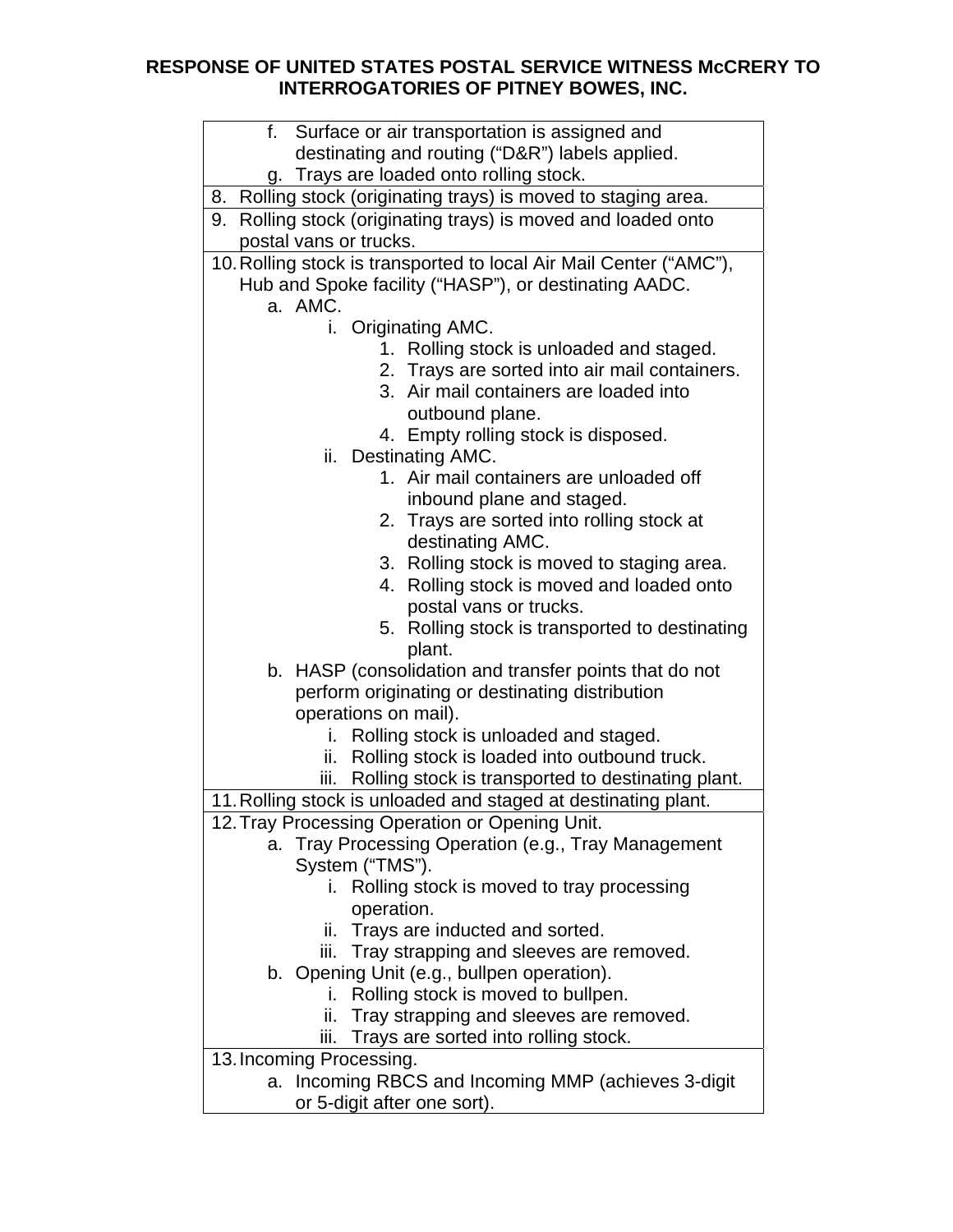|                    |       | i. Set up piece distribution operation (e.g., load<br>scheme, print tray labels, and retrieve/stage |
|--------------------|-------|-----------------------------------------------------------------------------------------------------|
|                    |       | empty trays).                                                                                       |
|                    |       | ii. Rolling stock is moved to incoming processing                                                   |
|                    |       | operation.                                                                                          |
|                    |       | iii. Letters are loaded onto DBCS or MPBCS.                                                         |
|                    |       | iv. Letters are inducted and sorted.                                                                |
|                    |       | v. Letters are swept into trays.                                                                    |
|                    |       | vi. Trays are loaded onto rolling stock.                                                            |
|                    |       | b. Incoming SCF/primary (achieves 5-digit after one sort).                                          |
|                    | i.    | Set up piece distribution operation (e.g., load                                                     |
|                    |       | scheme, print tray labels, and retrieve/stage                                                       |
|                    |       | empty trays).                                                                                       |
|                    |       | ii. Rolling stock is moved to incoming processing                                                   |
|                    |       | operation.                                                                                          |
|                    |       | iii. Letters are loaded onto DBCS or MPBCS.                                                         |
|                    |       | iv. Letters are inducted and sorted.                                                                |
|                    |       | v. Letters are swept into trays.                                                                    |
|                    |       | vi. Trays are loaded onto rolling stock.                                                            |
|                    |       | c. Incoming Secondaries (achieves delivery point                                                    |
|                    |       | sequence ("DPS") after two or three passes).                                                        |
|                    |       | i. Set up piece distribution operation (e.g. load                                                   |
|                    |       | scheme, print tray labels, and retrieve/stage                                                       |
|                    |       | empty trays).                                                                                       |
|                    | ii.   | Rolling stock is moved to incoming processing                                                       |
|                    |       | operation.                                                                                          |
|                    |       | iii. Letters are loaded onto DBCS, MPBCS, or                                                        |
|                    |       | carrier sequence bar code sorter ("CSBCS").                                                         |
|                    |       | iv. Letters are inducted and sorted on first pass.                                                  |
|                    |       | v. Letters are swept into trays.                                                                    |
|                    |       | vi. Trays are moved for second pass.                                                                |
|                    |       | vii. Letters are loaded onto DBCS, MPBCS, or                                                        |
|                    |       | CSBCS.                                                                                              |
|                    | viii. | Letters are inducted and sorted on second pass.                                                     |
|                    | ix.   | Letters are swept into trays.                                                                       |
|                    | Х.    | Trays are loaded onto rolling stock.                                                                |
|                    |       | 14. Rolling stock is moved to staging area.                                                         |
|                    |       | 15. Rolling stock is loaded onto postal van.                                                        |
|                    |       | 16. Rolling stock is transported to delivery unit.                                                  |
| 17. Delivery Unit. |       |                                                                                                     |
| a.                 |       | Rolling stock is unloaded.                                                                          |
|                    |       | b. Trays are sorted to carrier.                                                                     |
| C.                 |       | Empty rolling stock is disposed.                                                                    |
| d.                 |       | Trays are moved to platform by carrier.                                                             |
| е.                 |       | Trays are loaded into long-life vehicles.                                                           |

f. Letters are delivered.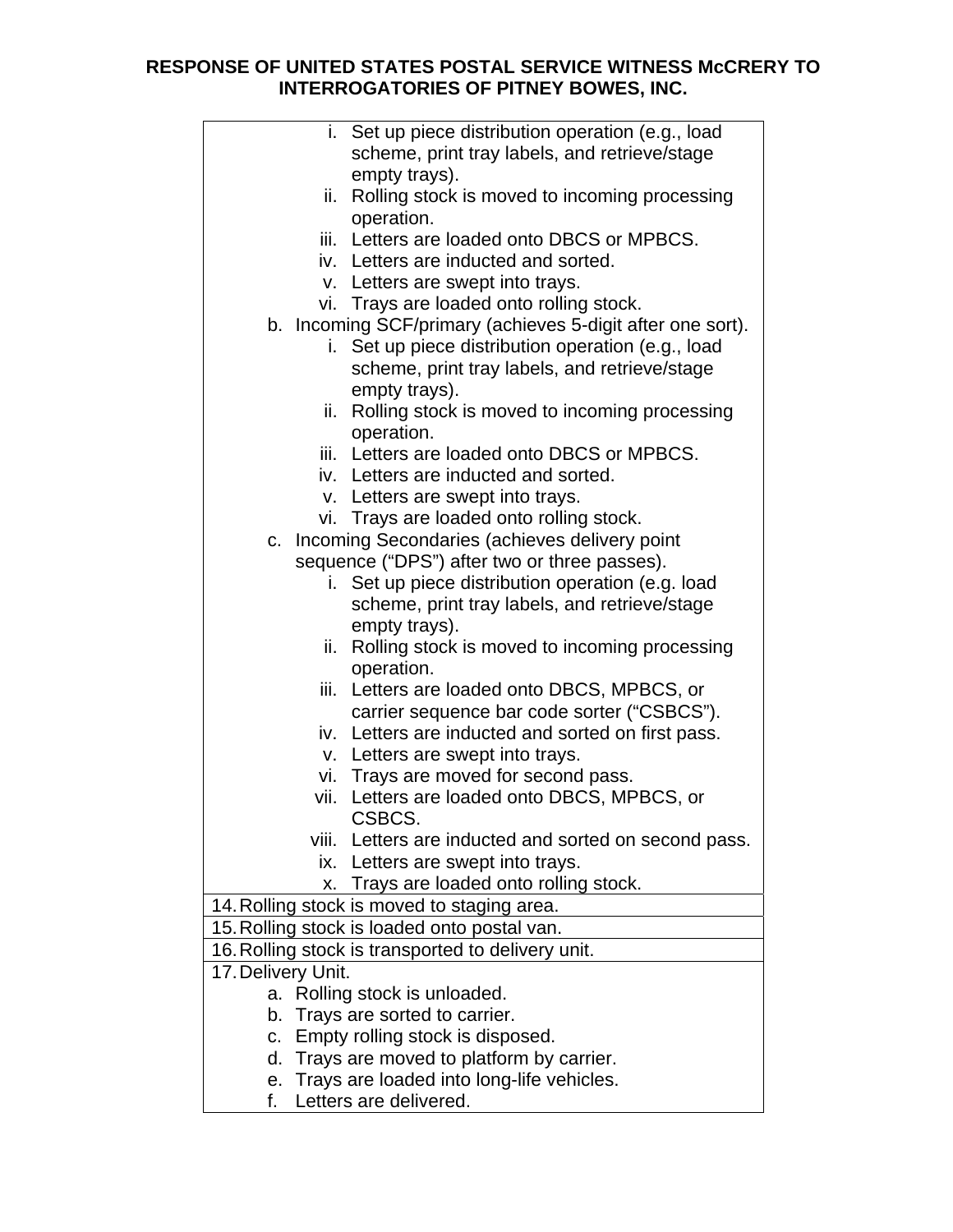g. Empty trays are disposed.

(a) Please confirm that the generalized description is a representative, albeit simplified (e.g., does not discuss manual letter sorting operations or all the possible mail flow permutations), characterization of the flow of First-Class Mail single-piece letters through the Postal Service. If you do not confirm, please explain and produce, at a comparable level of detail, an amended generalized description that is representative of the flow of First-Class Mail single-piece letters.

(b) Please produce, at a comparable level of detail, an amended generalized description that is a representative characterization of the flow of First-Class Mail Bulk Metered Mail through the Postal Service from entry to delivery.

(c) Please produce, at a comparable level of detail, an amended generalized description that is a representative characterization of the flow of First-Class Mail Nonautomation Presort Letters through the Postal Service from entry to delivery.

(d) Please produce, at a comparable level of detail, an amended generalized description that is a representative characterization of the flow of First-Class Mail MAADC Automation Letters through the Postal Service from entry to delivery.

(e) Please produce, at a comparable level of detail, an amended generalized description that is a representative characterization of the flow of First-Class Mail AADC Automation Letters through the Postal Service from entry to delivery.

(f) Please produce, at a comparable level of detail, an amended generalized description that is a representative characterization of the flow of First-Class Mail 3-Digit Automation Letters through the Postal Service from entry to delivery.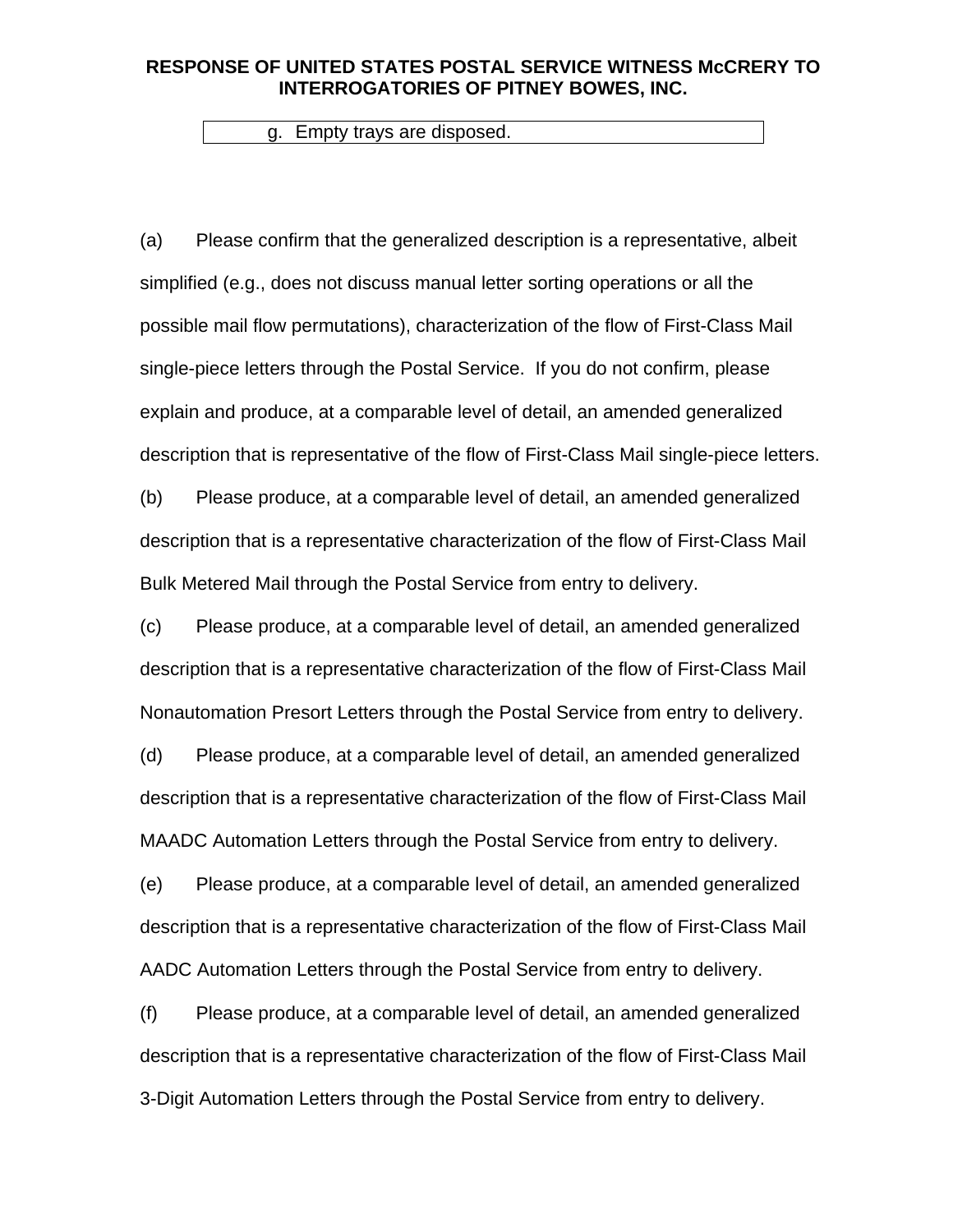(g) Please produce, at a comparable level of detail, an amended generalized description that is a representative characterization of the flow of First-Class Mail 5-Digit Automation Letters through the Postal Service from entry to delivery.

#### **RESPONSE:**

(a) Generally, confirmed. Certain steps indicated in the flow(s) may be skipped due to the level of processing/handling required. For example, turnaround mail that originates and destinates in the same local area will bypass the SWYB, dispatch to AMC/HASP operations, etc. In addition, certain zones are only processed up to the 5-digit level in the plant and then dispatched to the delivery unit. The final sort to the carrier is performed at the delivery unit manually.

In step 3 part (b), trays of FCM not requiring a cancellation are sent directly to the MLOCR/DIOSS machines for barcoding. Recent equipment enhancements on existing AFCS machines are changing the mail flow in part (d) as OCR technology is being deployed, which allows mail pieces to be resolved up to the 5-digit level. The new sorts on the AFCS-OCR are: FIM barcoded, outgoing, and local. The FIM barcoded mail is directed to BCS machines, while the outgoing and local mail is flowed to OSS enabled BCS machines. In part (e), it should be noted that at facilities operating in "lift-all" mode, images are lifted on all pieces except FIM barcoded mail.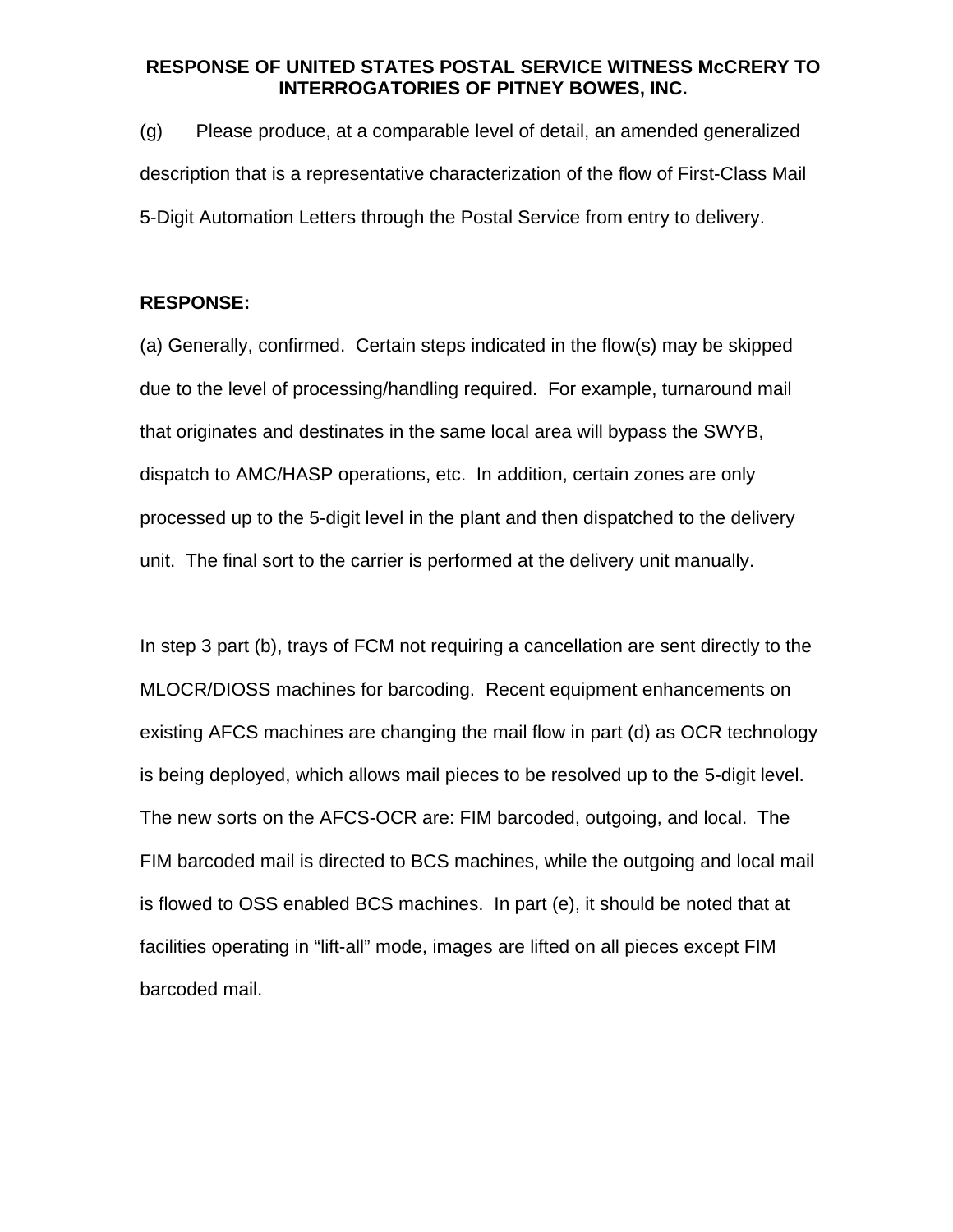In step 5 part (b), OCR-readable letters may be directed to Delivery Barcode Sorter Input/Output Sub System (DIOSS) machines in addition to MLOCRs.

In step 7 part (d), sleeving of trays can occur prior to the SWYB operation in a separate banding operation. In part (f) "destinating and routing" is changed to "Dispatch and Routing." Also, refer to PB/USPS-T29-10 for a description of other dispatch and transportation assignment operations.

In step 12 (a) parts ii and iii, the flow should be reordered and reworded to indicate:

ii. Sleeves and straps are removed from trays.

iii. Trays are inducted into TMS to be weighed, sorted, transported, and staged.

The CSBCS flow is separate and distinct from the incoming secondary operation described in step 13 part (c). This is corrected in the flows provided in response to parts  $(b - q)$  that follow.

Finally, as qualified in the question, the flow does not cover manual processing. The flows provided in response to parts  $(b - g)$  that follow will be of a comparable level of detail and will also not cover manual processing.

(b)

Generalized Description of the Flow of Bulk Metered Mail 1) Mail collection and entry. a. Bundles and trays of bulk metered mail are picked up by carriers/collection drivers, or dropped off at Postal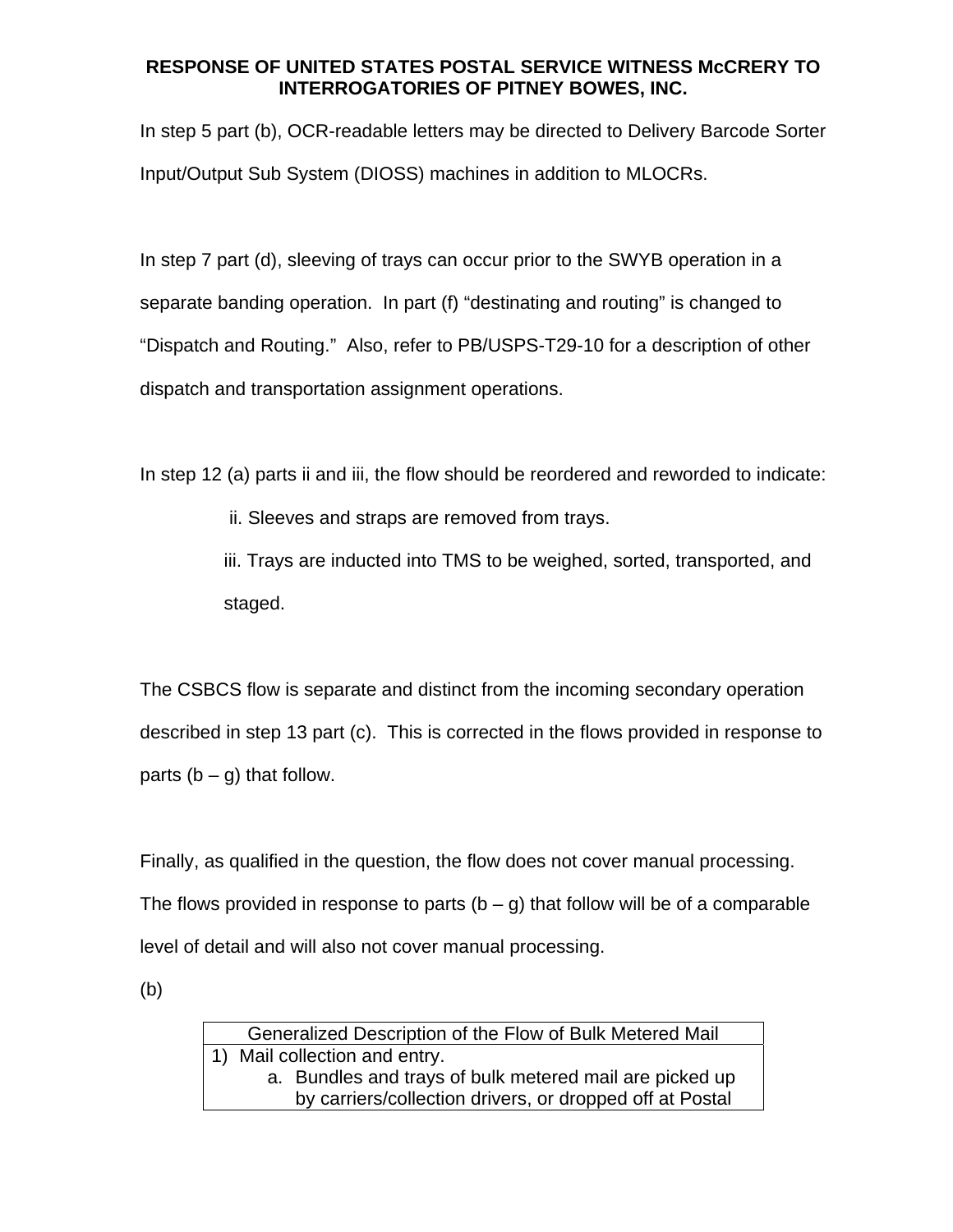| Service facilities and placed in letter trays or hampers.            |
|----------------------------------------------------------------------|
| b. Trays are loaded onto rolling stock.                              |
| c. Hampers and rolling stock are staged at delivery unit.            |
| d. Hampers and rolling stock are moved and loaded onto               |
| postal vans.                                                         |
| e. Hampers and rolling stock are transported to local                |
| plant.                                                               |
| Hampers and rolling stock are unloaded off postal vans<br>f.         |
| onto platform.                                                       |
| g. Hampers moved to mail prep operation.                             |
| Bundles of Metered mail culled from collection mail, faced and<br>2) |
| prepared (bands removed) in letter trays.                            |
| Trays are directed to MLOCR/DIOSS machines for barcoding.<br>3)      |
| Rolling stock is moved to staging area.<br>4)                        |
| Outgoing Processing (outgoing RBCS, outgoing primary, and<br>5)      |
| outgoing secondary schemes sort originating mail (after one          |
| or two passes) to automated distribution centers ("AADC")            |
| under the Managed Mail Program ("MMP"), SCF/3-digit, 5-              |
| digit (the local service area)/Firm holdout).                        |
| a. MLOCR/DIOSS (non-barcoded letters).                               |
| i. Set up piece distribution operation (e.g., load                   |
| scheme, print tray labels, and retrieve/stage                        |
| empty trays).                                                        |
| ii. Rolling stock is moved to outgoing processing                    |
| operation.                                                           |
| Letters are loaded onto multiline optical<br>iii.                    |
| character reader ("MLOCR")/DIOSS ledge.                              |
| iv. Letters are inducted, sorted, and applied with a                 |
| POSTNET barcode.                                                     |
| v. Letters are swept into trays.                                     |
| vi. Trays are loaded onto rolling stock.                             |
| b. OSS. If still non barcoded after MLOCR/DIOSS                      |
| processing, letters have their images processed                      |
| through the Remote Computer Reader (RCR) or                          |
| Remote Encoding Center (REC) and mail pieces are                     |
| sent to the OSS enabled machines.                                    |
| i. Set up piece distribution operation (e.g., load                   |
| scheme, print tray labels, and retrieve/stage                        |
| empty trays).                                                        |
| Rolling stock is moved to outgoing processing<br>ii.                 |
| operation.                                                           |
| Letters are loaded onto retrofitted DBCS or<br>iii.                  |
| MPBCS (with Output Sub System ("OSS")                                |
| capability).                                                         |
| iv. Letters are inducted, sorted, and applied with a                 |
| POSTNET barcode.                                                     |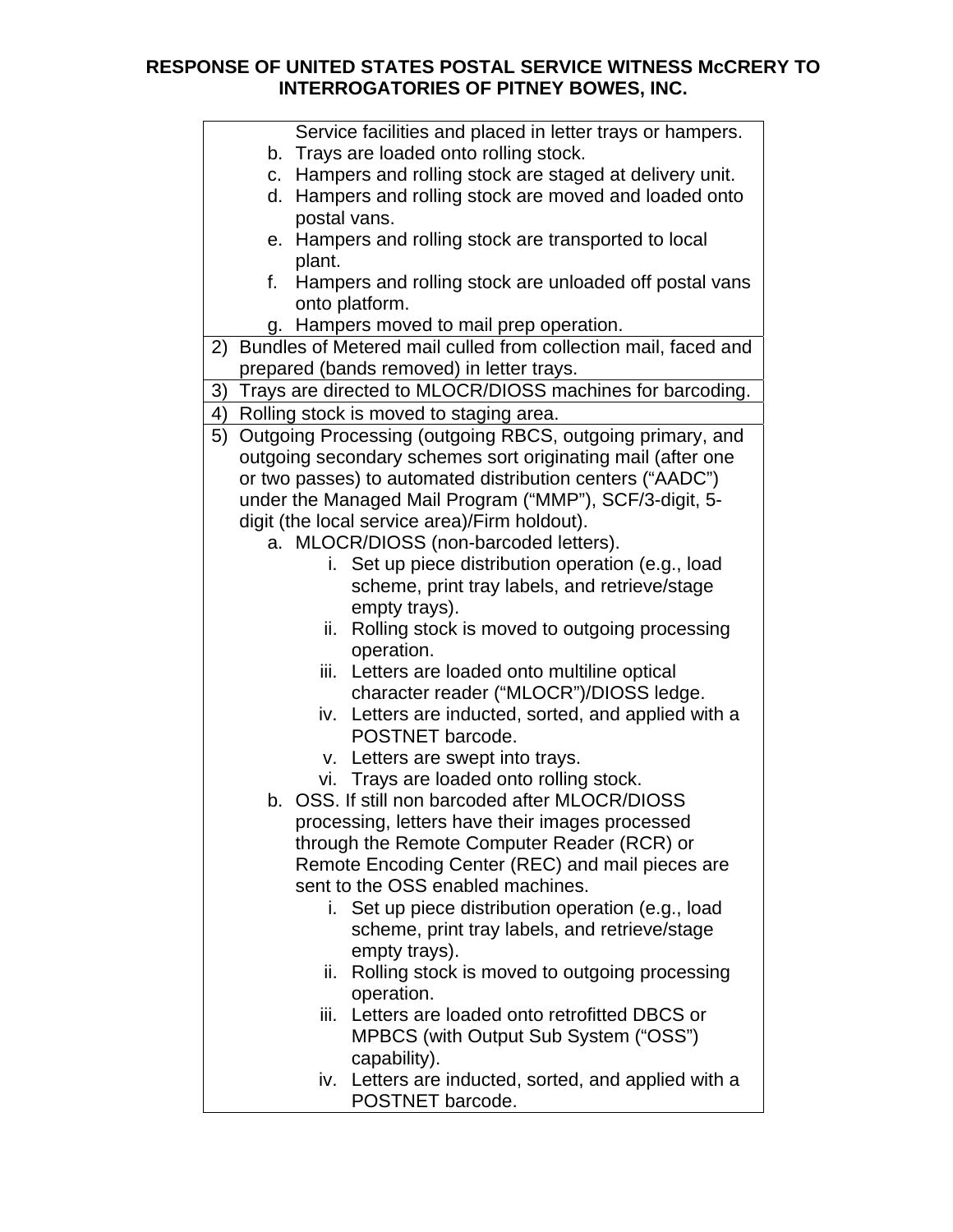| v. Letters are swept into trays.                                   |
|--------------------------------------------------------------------|
| vi. Trays are loaded onto rolling stock.                           |
| 6) Rolling stock (originating trays) is moved to staging area.     |
| Scan-Where-You-Band ("SWYB") Operation (bands and<br>7)            |
| sleeves originating trays and assigns transportation)              |
| a. Set up operation.                                               |
| b. Rolling stock is moved to SWYB operation.                       |
| c. Trays are sleeved.                                              |
| d. Trays are loaded onto conveyor.                                 |
| e. Trays are strapped.                                             |
| Surface or air transportation is assigned and Dispatch<br>f.       |
| and Routing ("D&R") labels applied.                                |
| 8) Trays are sorted by mode of transportation.                     |
| 9) Trays are loaded onto rolling stock.                            |
| 10) Rolling stock (originating trays) is moved and loaded onto     |
| postal vans or trucks.                                             |
| 11) Rolling stock is transported to local Air Mail Center ("AMC"), |
| Hub and Spoke facility ("HASP"), or destinating AADC.              |
| a. AMC.                                                            |
| i. Originating AMC.                                                |
| 1. Rolling stock is unloaded and staged.                           |
| 2. Trays are sorted into air mail containers.                      |
| 3. Air mail containers are loaded into                             |
| outbound plane.                                                    |
| 4. Empty rolling stock is disposed.                                |
| ii. Destinating AMC.                                               |
| 1. Air mail containers are unloaded off                            |
| inbound plane and staged.                                          |
| 2. Trays are sorted into rolling stock at                          |
| destinating AMC.                                                   |
| 3. Rolling stock is moved to staging area.                         |
| 4. Rolling stock is moved and loaded onto                          |
| postal vans or trucks.                                             |
| 5. Rolling stock is transported to destinating                     |
| plant.                                                             |
| b. HASP (consolidation and transfer points that do not             |
| perform originating or destinating distribution                    |
| operations on mail).                                               |
| Rolling stock is unloaded and staged.<br>i.                        |
| ii.<br>Rolling stock is loaded into outbound truck.                |
| Rolling stock is transported to destinating plant.<br>iii.         |
| 12) Rolling stock is unloaded and staged at destinating plant.     |
| 13) Tray Processing Operation or Opening Unit.                     |
| a. Tray Processing Operation (e.g., Tray Management                |
| System ("TMS").                                                    |
| Rolling stock is moved to tray processing                          |
|                                                                    |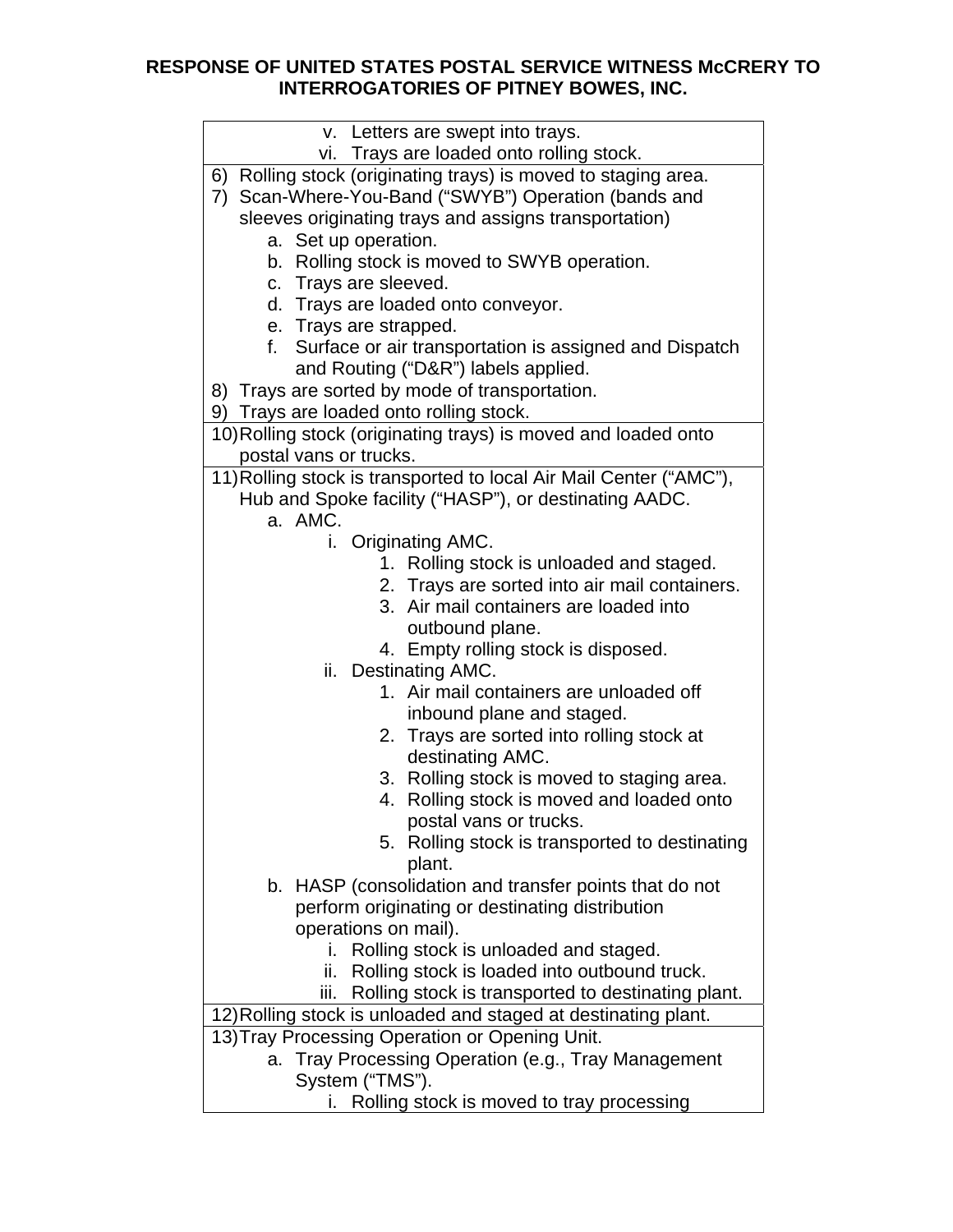|    | operation.                                                |
|----|-----------------------------------------------------------|
|    | ii. Tray strapping and sleeves are removed.               |
|    | iii. Trays are inducted and sorted.                       |
|    | b. Opening Unit (e.g., bullpen operation).                |
|    | Rolling stock is moved to bullpen.<br>i.                  |
|    | Tray strapping and sleeves are removed.<br>ii.            |
|    | iii. Trays are sorted into rolling stock.                 |
|    | 14) Incoming Processing.                                  |
| a. | Incoming MMP (achieves 3-digit or 5-digit/Firm            |
|    | holdout/Carrier sort level after one sort).               |
|    | Set up piece distribution operation (e.g., load           |
|    | scheme, print tray labels, and retrieve/stage             |
|    | empty trays).                                             |
|    | ii. Rolling stock is moved to incoming processing         |
|    | operation.                                                |
|    | iii. Letters are loaded onto DBCS or MPBCS.               |
|    | iv. Letters are inducted and sorted.                      |
|    | v. Letters are swept into trays.                          |
|    | vi. Trays are loaded onto rolling stock.                  |
|    | b. Incoming SCF/primary (achieves 5-digit/Firm            |
|    | holdout/Carrier sort level after one sort).               |
|    | i. Set up piece distribution operation (e.g., load        |
|    | scheme, print tray labels, and retrieve/stage             |
|    |                                                           |
|    | empty trays).                                             |
|    | Rolling stock is moved to incoming processing<br>ii.      |
|    | operation.<br>iii. Letters are loaded onto DBCS or MPBCS. |
|    |                                                           |
|    | iv. Letters are inducted and sorted.                      |
|    | v. Letters are swept into trays.                          |
|    | vi. Trays are loaded onto rolling stock.                  |
| C. | Incoming Secondaries (achieves Firm holdout/Carrier       |
|    | sort level/delivery point sequence ("DPS") after one or   |
|    | two passes respectively).                                 |
|    | Set up piece distribution operation (e.g. load            |
|    | scheme, print tray labels, and retrieve/stage             |
|    | empty trays).                                             |
|    | ii. Rolling stock is moved to incoming processing         |
|    | operation.                                                |
|    | iii. Letters are loaded onto DBCS, MPBCS.                 |
|    | iv. Letters are inducted and sorted on first pass.        |
|    | v. Letters are swept into trays.                          |
|    | For DPS processing                                        |
|    | vi. Trays are moved for second pass.                      |
|    | vii. Letters are loaded onto DBCS, MPBCS.                 |
|    | viii. Letters are inducted and sorted on second pass.     |
|    | ix. Letters are swept into trays.                         |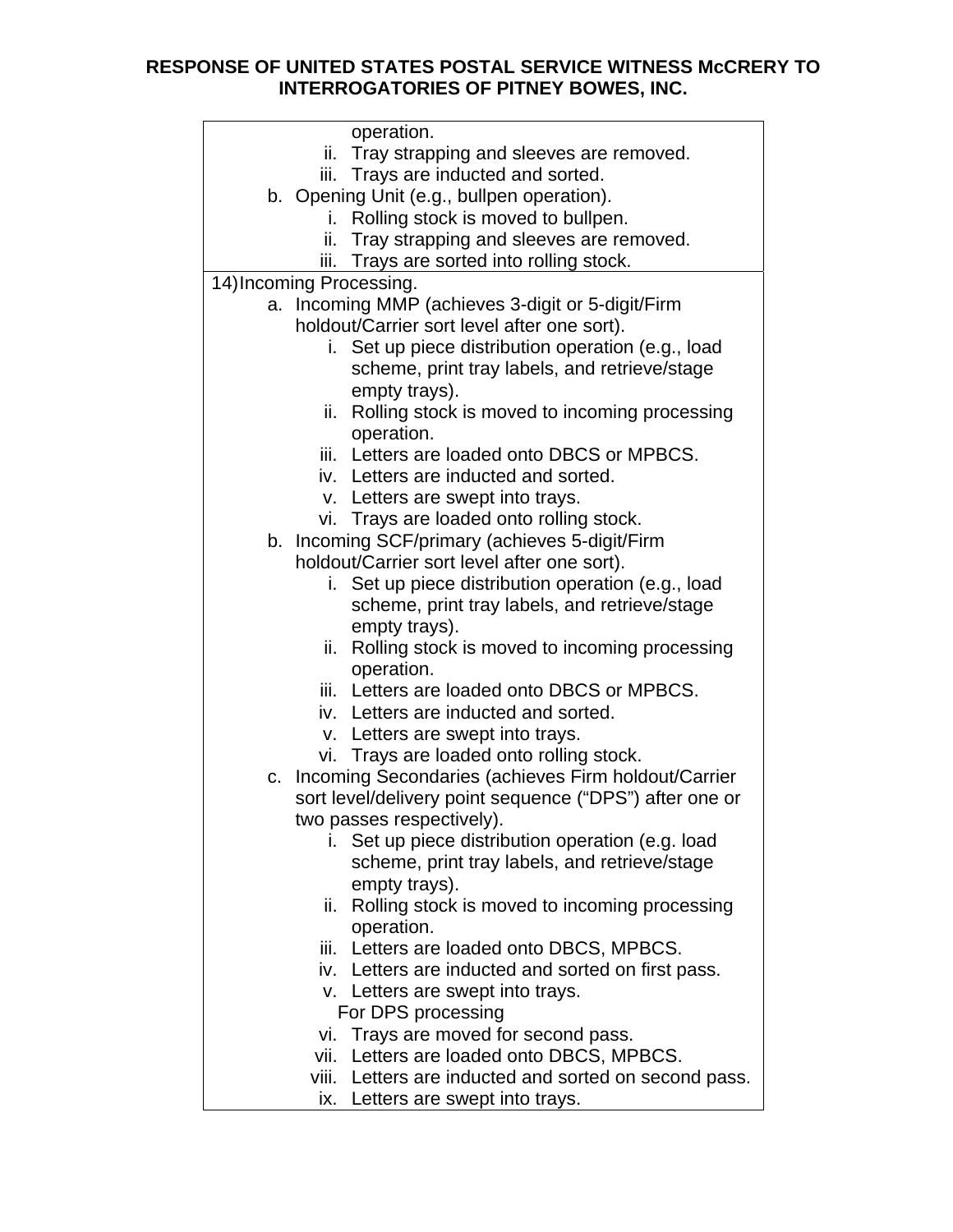| x. Trays are loaded onto rolling stock.                    |  |  |  |
|------------------------------------------------------------|--|--|--|
| 15) Rolling stock is moved to staging area.                |  |  |  |
| 16) Rolling stock is loaded onto postal van.               |  |  |  |
| 17) Rolling stock is transported to delivery unit.         |  |  |  |
| 18) Delivery Unit (CSBCS Sites).                           |  |  |  |
| a. Rolling stock is unloaded.                              |  |  |  |
| b. Trays are moved to CSBCS.                               |  |  |  |
| 19) CSBCS processing (achieves DPS from Carrier sort level |  |  |  |
| after three passes if DPS sort is not performed on the     |  |  |  |
| <b>DBCS/MPBCS)</b>                                         |  |  |  |
| a. Set up piece distribution operation (e.g. load scheme,  |  |  |  |
| and retrieve/stage empty trays).                           |  |  |  |
| Rolling stock is moved to CSBCS<br>b.                      |  |  |  |
| c. Letters are loaded onto CSBCS                           |  |  |  |
| d. Letters are inducted and sorted on first pass.          |  |  |  |
| e. Letters are swept into trays.                           |  |  |  |
| Trays are moved for second pass.<br>f.                     |  |  |  |
| g. Letters are loaded onto CSBCS                           |  |  |  |
| h. Letters are inducted and sorted on second pass.         |  |  |  |
| Letters are swept into trays.<br>i.                        |  |  |  |
| Trays are moved for third pass.<br>j.                      |  |  |  |
| k. Letters are loaded onto CSBCS                           |  |  |  |
| Letters are inducted and sorted on third pass.<br>L.       |  |  |  |
| m. Letters are swept into trays.                           |  |  |  |
| Trays are loaded onto rolling stock.<br>n.                 |  |  |  |
| 20) Delivery Unit                                          |  |  |  |
| a. Rolling stock is unloaded                               |  |  |  |
| b. Trays are sorted to carrier.                            |  |  |  |
| c. Empty rolling stock is disposed.                        |  |  |  |
| Trays are moved to platform by carrier.<br>d.              |  |  |  |
| e. Trays are loaded into long-life vehicles.               |  |  |  |
| Letters are delivered.<br>f.                               |  |  |  |
| Empty trays are disposed.<br>g.                            |  |  |  |

(c)

|  | Generalized Description of the Nonautomation Presort Letter<br>Mail. |
|--|----------------------------------------------------------------------|
|  |                                                                      |
|  | 1. Mail acceptance and entry.                                        |
|  | a. Nonautomation Presort letter mail is received through             |
|  |                                                                      |
|  | acceptance units (e.g. BMEU or Detached Mail Units                   |
|  | (DMUs))                                                              |
|  |                                                                      |
|  | b. Mail is verified and accepted.                                    |
|  | c. Mail accepted at DMU is transported to local plant.               |
|  |                                                                      |
|  | 2. Tray Sorting - Trays are sorted manually or using tray sorters    |
|  | for dispatch to AMC, HASP or destinating AADC, and MAADC             |
|  |                                                                      |
|  | trays are isolated for outgoing processing.                          |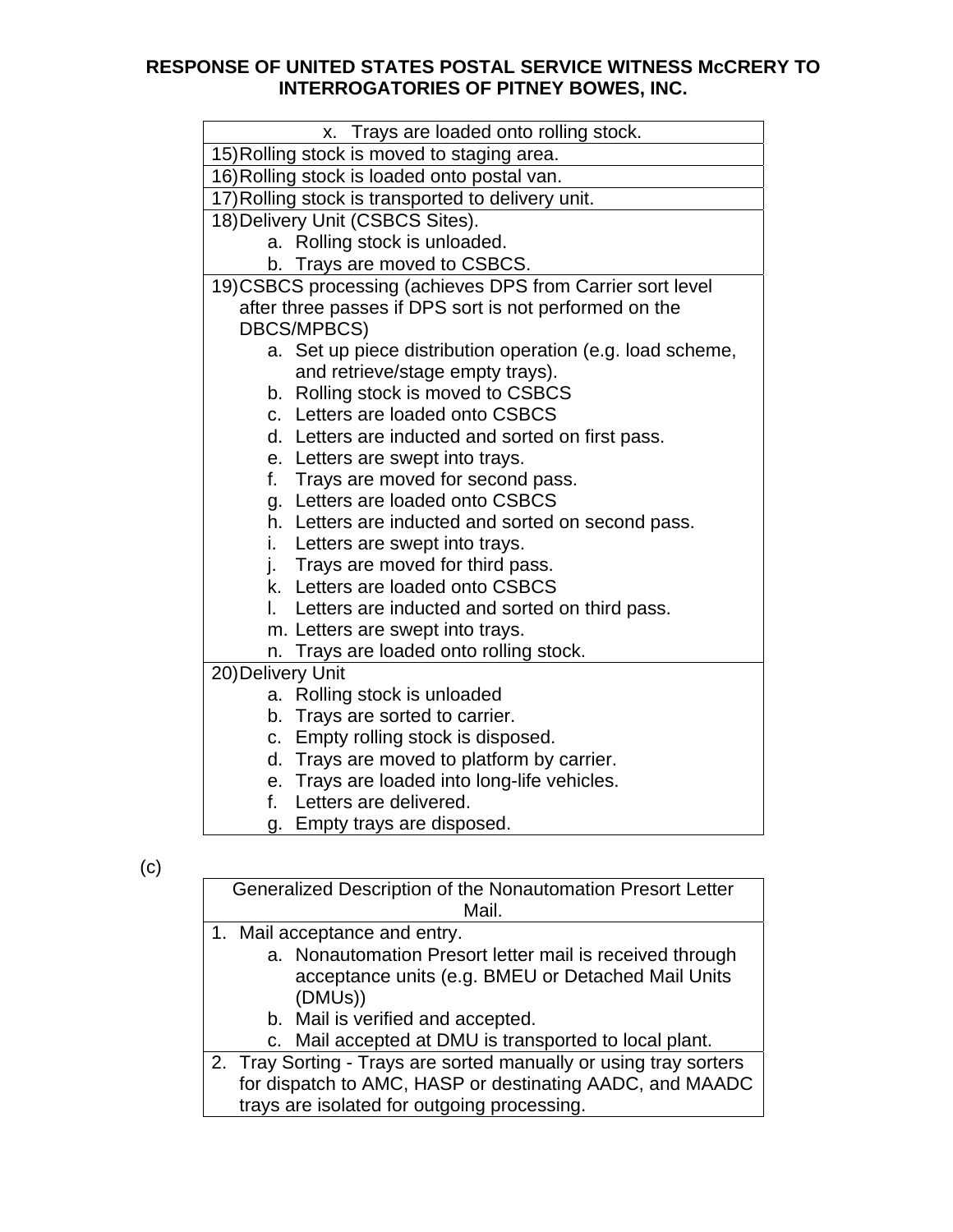|                                    |                                                              | 3. Mail accepted at DMU is transported to local plant.  |  |  |
|------------------------------------|--------------------------------------------------------------|---------------------------------------------------------|--|--|
|                                    | Outgoing RBCS (MAADC nonautomation trays are processed<br>4. |                                                         |  |  |
|                                    | for barcoding and sort on an outgoing Primary sort program   |                                                         |  |  |
|                                    | for sort down to an AADC/SCF/Firm holdout level).            |                                                         |  |  |
|                                    |                                                              |                                                         |  |  |
|                                    | a. MLOCR/DIOSS (non-barcoded letters).                       |                                                         |  |  |
|                                    |                                                              | i. Set up piece distribution operation (e.g., load      |  |  |
|                                    |                                                              | scheme, print tray labels, and retrieve/stage           |  |  |
|                                    |                                                              | empty trays).                                           |  |  |
|                                    | ii.                                                          | Rolling stock is moved to outgoing processing           |  |  |
|                                    |                                                              | operation.                                              |  |  |
|                                    | iii.                                                         | Letters are loaded onto Multi-Line Optical              |  |  |
|                                    |                                                              | Character Reader ("MLOCR")/Delivery Barcode             |  |  |
|                                    |                                                              | Sorter Input Output Sub System ("DIOSS")                |  |  |
|                                    |                                                              | ledge.                                                  |  |  |
|                                    | iv.                                                          | Letters are inducted, sorted, and applied with a        |  |  |
|                                    |                                                              | POSTNET barcode.                                        |  |  |
|                                    | V.                                                           | Letters are swept into trays.                           |  |  |
|                                    | vi.                                                          | Rolling stock is unloaded and staged at                 |  |  |
|                                    |                                                              | destinating plant.                                      |  |  |
|                                    |                                                              | b. OSS If still non barcoded after MLOCR/DIOSS          |  |  |
|                                    |                                                              | processing, letters have their images processed through |  |  |
|                                    |                                                              | the Remote Computer Reader (RCR) or Remote Encoding     |  |  |
|                                    |                                                              | Center (REC) and mail pieces are sent to the OSS        |  |  |
|                                    |                                                              | enabled machines.                                       |  |  |
|                                    |                                                              | i. Set up piece distribution operation (e.g., load      |  |  |
|                                    |                                                              | scheme, print tray labels, and retrieve/stage           |  |  |
|                                    |                                                              | empty trays).                                           |  |  |
|                                    | ii.                                                          | Rolling stock is moved to outgoing processing           |  |  |
|                                    |                                                              | operation.                                              |  |  |
|                                    |                                                              | iii. Letters are loaded onto retrofitted DBCS or        |  |  |
|                                    |                                                              | MPBCS (with Output Sub System ("OSS")                   |  |  |
|                                    |                                                              | capability).                                            |  |  |
|                                    |                                                              | iv. Letters are inducted, sorted, and applied with a    |  |  |
|                                    |                                                              | POSTNET barcode.                                        |  |  |
|                                    |                                                              | v. Letters are swept into trays.                        |  |  |
|                                    |                                                              | vi. Trays are loaded onto rolling stock.                |  |  |
|                                    |                                                              | 5. Scan-Where-You-Band ("SWYB") Operation (bands and    |  |  |
|                                    |                                                              | sleeves originating trays and assigns transportation)   |  |  |
|                                    |                                                              | a. Set up operation.                                    |  |  |
|                                    |                                                              | b. Rolling stock is moved to SWYB operation.            |  |  |
|                                    |                                                              | c. Trays are sleeved.                                   |  |  |
| d. Trays are loaded onto conveyor. |                                                              |                                                         |  |  |
|                                    |                                                              | e. Trays are strapped.                                  |  |  |
|                                    | f.                                                           | Surface or air transportation is assigned and Dispatch  |  |  |

and Routing ("D&R") labels applied.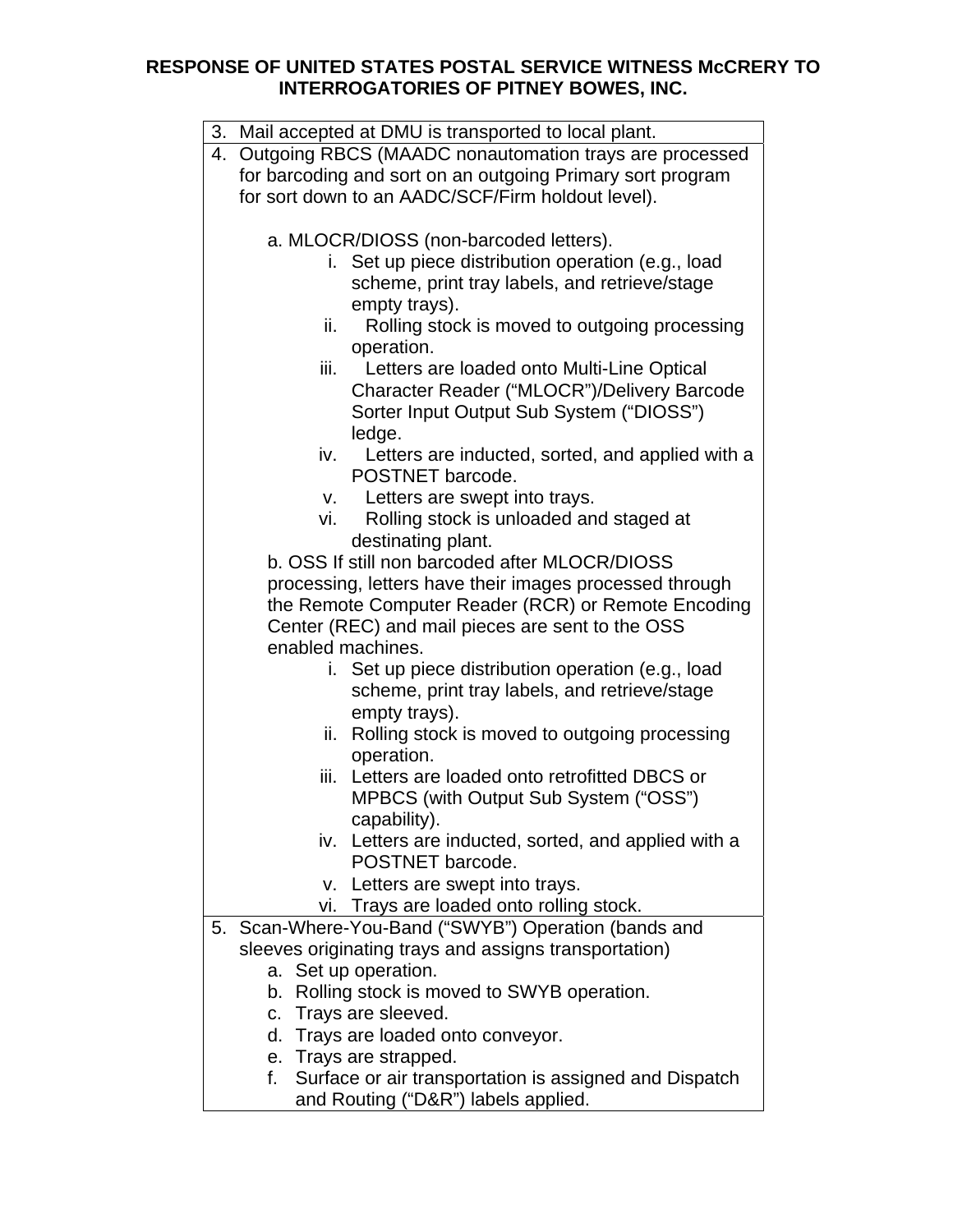| g. Trays are sorted by D&R tag information to AMC,                |
|-------------------------------------------------------------------|
| HASP or destinating AADCs.                                        |
| 6. Rolling stock (originating trays) is moved and loaded onto     |
| postal vans or trucks.                                            |
| 7. Rolling stock is transported to local Air Mail Center ("AMC"), |
|                                                                   |
| Hub and Spoke facility ("HASP"), or destinating AADC.<br>a. AMC.  |
| i. Originating AMC.                                               |
| 1. Rolling stock is unloaded and staged.                          |
| 2. Trays are sorted into air mail containers.                     |
| 3. Air mail containers are loaded into                            |
| outbound plane.                                                   |
| 4. Empty rolling stock is disposed.                               |
| ii.<br>Destinating AMC.                                           |
| 1. Air mail containers are unloaded off                           |
| inbound plane and staged.                                         |
| 2. Trays are sorted into rolling stock at                         |
| destinating AMC.                                                  |
| 3. Rolling stock is moved to staging area.                        |
| Rolling stock is moved and loaded onto<br>4.                      |
| postal vans or trucks.                                            |
| 5. Rolling stock is transported to destinating                    |
| plant.                                                            |
| b. HASP (consolidation and transfer points that do not            |
| perform originating or destinating distribution                   |
| operations on mail).                                              |
| Rolling stock is unloaded and staged.<br>i.                       |
| Rolling stock is loaded into outbound truck.<br>ii.               |
| iii.<br>Rolling stock is transported to destinating               |
| plant.                                                            |
| Tray Processing Operation or Opening Unit.<br>8.                  |
| a. Tray Processing Operation (e.g., Tray Management               |
| System ("TMS").                                                   |
| Rolling stock is moved to tray processing<br>L.                   |
| operation.                                                        |
| Tray strapping and sleeves are removed.<br>ii.                    |
| iii.<br>Trays are inducted and sorted.                            |
| b. Opening Unit (e.g., bullpen operation).                        |
| Rolling stock is moved to bullpen.<br>i.                          |
| ii.<br>Tray strapping and sleeves are removed.                    |
| Trays are sorted into rolling stock.<br>iii.                      |
| 9. Incoming RBCS (Depending upon the Presort level, the tray is   |
| sorted at the appropriate level of processing for sortation       |
| down to the Incoming Secondary level.                             |
| <b>AADC: Incoming MMP</b>                                         |
| 3D & 5D: Incoming Primary                                         |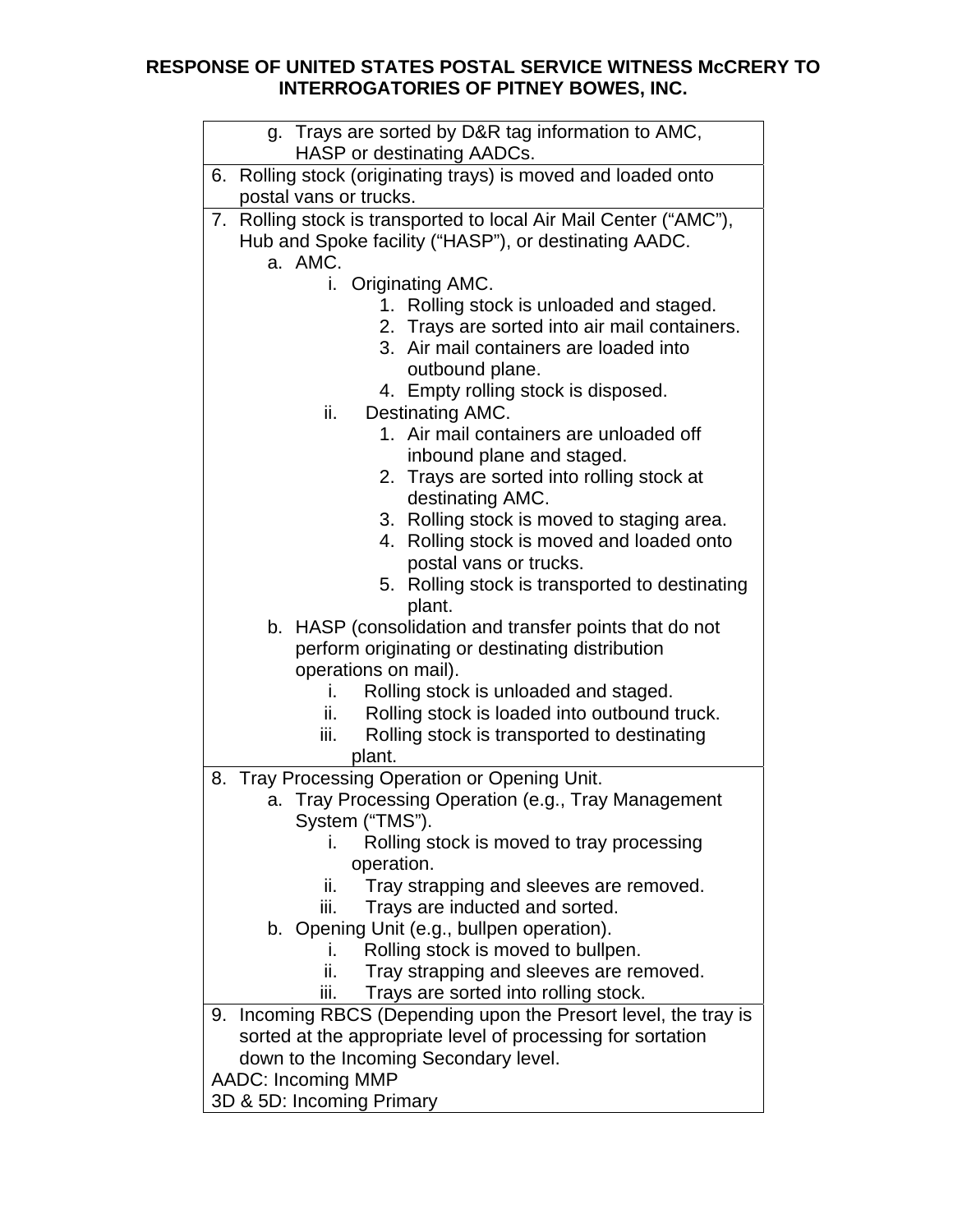| a. MLOCR/DIOSS (non-barcoded letters).                          |  |
|-----------------------------------------------------------------|--|
| Set up piece distribution operation (e.g., load<br>i.           |  |
| scheme, print tray labels, and retrieve/stage                   |  |
| empty trays).                                                   |  |
| ii. Rolling stock is moved to outgoing processing               |  |
| operation.                                                      |  |
| iii. Letters are loaded onto Multi-Line Optical                 |  |
| Character Reader ("MLOCR")/Delivery Barcode                     |  |
| Sorter Input Output Sub System ("DIOSS")                        |  |
| ledge.                                                          |  |
| iv. Letters are inducted, sorted, and applied with a            |  |
| POSTNET barcode.                                                |  |
| v. Letters are swept into trays.                                |  |
| Rolling stock is unloaded and staged at<br>vi.                  |  |
| destinating plant.                                              |  |
| b. OSS If still non barcoded after MLOCR/DIOSS                  |  |
| processing, letters have their images processed through         |  |
| the Remote Computer Reader (RCR) or Remote Encoding             |  |
| Center (REC) and mail pieces are sent to the OSS                |  |
| enabled machines.                                               |  |
| Set up piece distribution operation (e.g., load<br>i.           |  |
| scheme, print tray labels, and retrieve/stage                   |  |
| empty trays).                                                   |  |
| ii. Rolling stock is moved to outgoing processing               |  |
| operation.                                                      |  |
| iii. Letters are loaded onto retrofitted DBCS or                |  |
| MPBCS (with Output Sub System ("OSS")                           |  |
| capability).                                                    |  |
| iv. Letters are inducted, sorted, and applied with a            |  |
| POSTNET barcode.                                                |  |
| v. Letters are swept into trays.                                |  |
| vi. Trays are loaded onto rolling stock.                        |  |
| 10. Incoming Secondaries (achieves Carrier route/delivery point |  |
| sequence ("DPS") after one or two passes respectively).         |  |
| a. Rolling stock is moved to incoming processing                |  |
| operation.                                                      |  |
| b. Letters are loaded onto DBCS, MPBCS.                         |  |
| c. Letters are inducted and sorted on first pass.               |  |
| d. Letters are swept into trays.                                |  |
| For DPS processing.                                             |  |
| e. Trays are moved for second pass.                             |  |
| f. Letters are loaded onto DBCS, MPBCS.                         |  |
| g. Letters are inducted and sorted on second pass.              |  |
| h. Letters are swept into trays.                                |  |
| 11. Rolling stock is transported to delivery unit.              |  |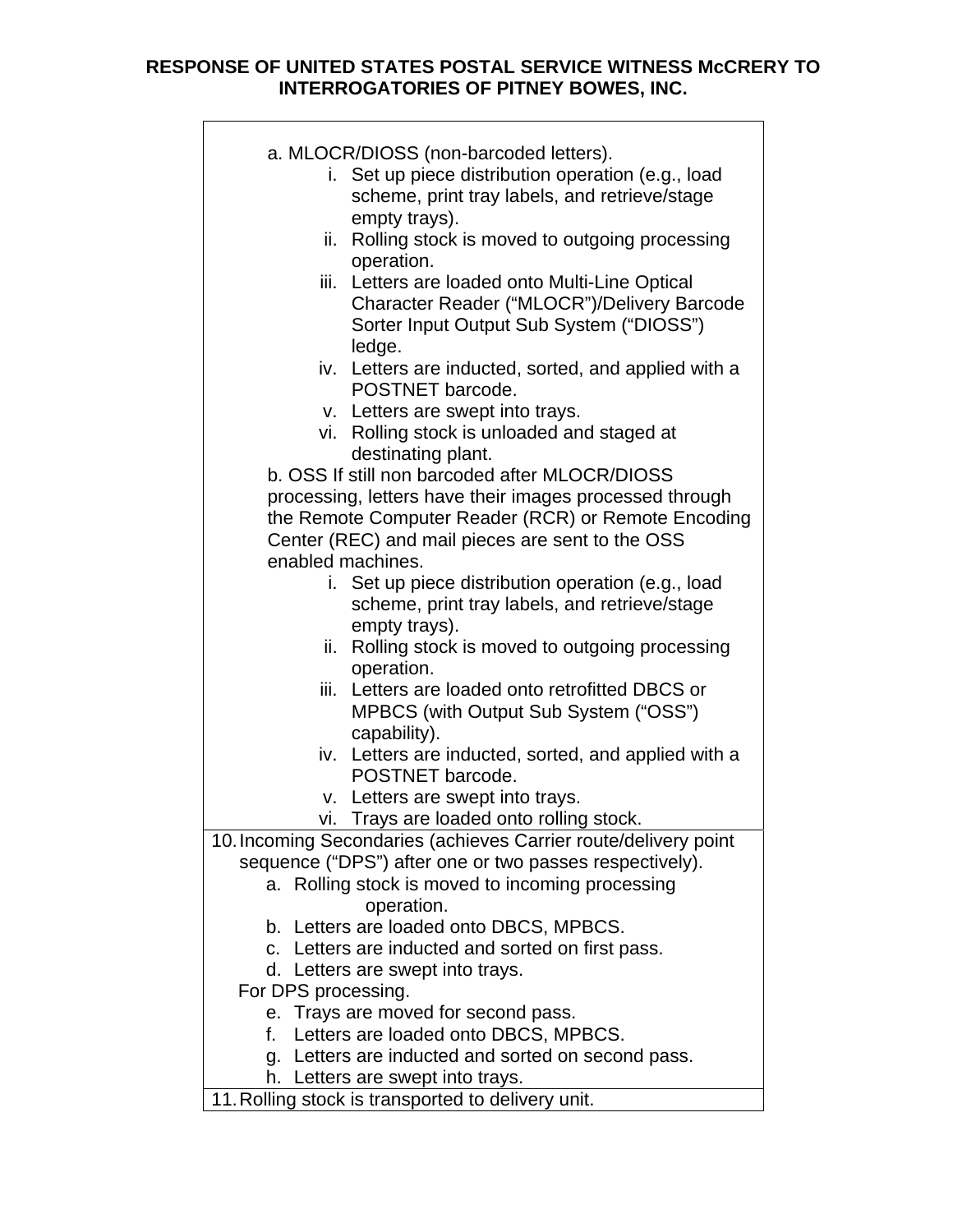|                   | 12. Delivery Unit (CSBCS sites).                           |
|-------------------|------------------------------------------------------------|
|                   | a. Rolling stock is unloaded.                              |
|                   | b. Trays are moved to CSBCS.                               |
|                   | 13. CSBCS processing (achieves DPS from Carrier sort level |
|                   | after three passes if DPS sort is not performed on the     |
|                   | DBCS/MPBCS)                                                |
|                   | a. Set up piece distribution operation (e.g. load scheme,  |
|                   | and retrieve/stage empty trays).                           |
| b.                | Rolling stock is moved to CSBCS                            |
| $C_{\rm{eff}}$    | Letters are loaded onto CSBCS                              |
|                   | d. Letters are inducted and sorted on first pass.          |
|                   | e. Letters are swept into trays.                           |
| f.                | Trays are moved for second pass.                           |
|                   | g. Letters are loaded onto CSBCS                           |
|                   | h. Letters are inducted and sorted on second pass.         |
| i.                | Letters are swept into trays.                              |
|                   | j. Trays are moved for third pass.                         |
|                   | k. Letters are loaded onto CSBCS                           |
|                   | I. Letters are inducted and sorted on third pass.          |
|                   | m. Letters are swept into trays.                           |
|                   | n. Trays are loaded onto rolling stock.                    |
| 14. Delivery Unit |                                                            |
|                   | a. Rolling stock is unloaded                               |
|                   | b. Trays are sorted to carrier.                            |
|                   | c. Empty rolling stock is disposed.                        |
|                   | d. Trays are moved to platform by carrier.                 |
|                   | e. Trays are loaded into long-life vehicles.               |
|                   | الموسور بالملم وسور وسوعاء وال                             |

- f. Letters are delivered.
- g. Empty trays are disposed.

(d)

| Generalized Description of the Flow of MAADC Automation       |
|---------------------------------------------------------------|
| letters.                                                      |
| 1. Mail acceptance and entry.                                 |
| a. Mixed AADC Automation letter mail is received through      |
| acceptance units (e.g. BMEU or Detached Mail Units            |
| (DMUs))                                                       |
| b. Mail is verified and accepted.                             |
| c. Mail accepted at DMU is transported to local plant.        |
| 2. Tray Sorting                                               |
| MAADC trays are sorted from the direct trays and directed     |
| to the DBCS/MPBCS machines for outgoing processing.           |
| 3. Outgoing Processing (outgoing primary, and outgoing        |
| secondary schemes sort originating mail (after one or two     |
| passes) to automated distribution centers ("AADC") under the  |
| Managed Mail Program ("MMP"), SCF/3-digit, 5-digit (the local |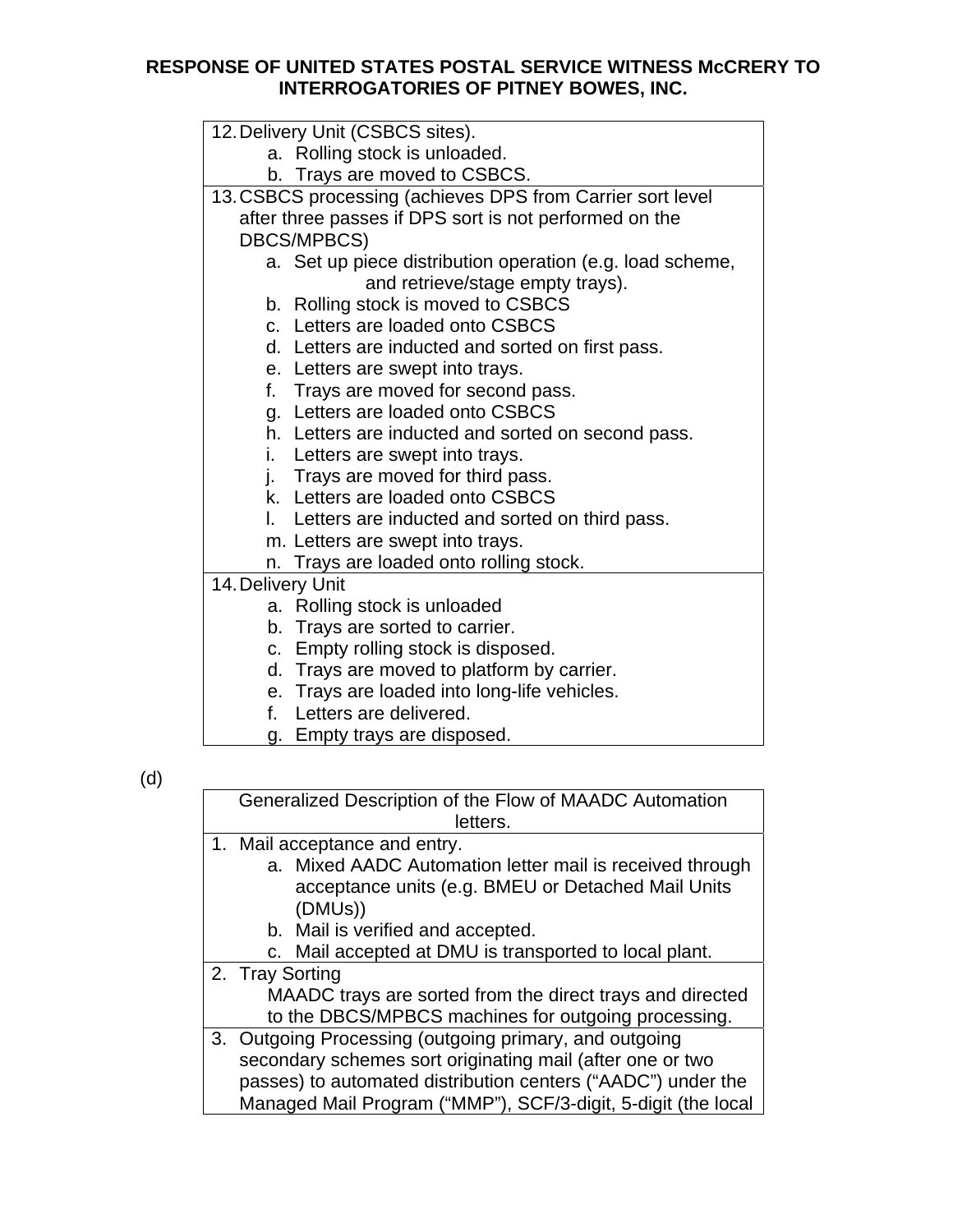|    | service area) and firm holdouts).                                 |  |
|----|-------------------------------------------------------------------|--|
|    | Barcoded letters.                                                 |  |
|    | a. Set up piece distribution operation (e.g., load scheme,        |  |
|    | print tray labels, and retrieve/stage empty                       |  |
|    | trays).                                                           |  |
|    | b. Rolling stock is moved to outgoing processing                  |  |
|    | operation.                                                        |  |
|    | c. Letters are loaded onto the delivery bar code sorter           |  |
|    | ("DBCS") or mail processing bar code sorter                       |  |
|    | ("MPBCS") ledge.                                                  |  |
|    | d. Letters are inducted and sorted.                               |  |
|    | e. Letters are swept into trays.                                  |  |
|    | f. Trays are loaded onto rolling stock.                           |  |
|    | 4. Rolling stock is moved to staging area.                        |  |
| 5. | Scan-Where-You-Band ("SWYB") Operation (bands and                 |  |
|    | sleeves originating trays and assigns transportation)             |  |
|    | a. Set up operation.                                              |  |
|    | b. Rolling stock is moved to SWYB operation.                      |  |
|    | c. Trays are sleeved.                                             |  |
|    | d. Trays are loaded onto conveyor.                                |  |
|    | e. Trays are strapped.                                            |  |
|    | f. Surface or air transportation is assigned and Dispatch         |  |
|    | and routing ("D&R") labels applied.                               |  |
|    | g. Trays are loaded onto rolling stock.                           |  |
|    | 6. Rolling stock (originating trays) is moved to staging area.    |  |
|    | 7. Rolling stock (originating trays) is moved and loaded onto     |  |
|    | postal vans or trucks.                                            |  |
|    | 8. Rolling stock is transported to local Air Mail Center ("AMC"), |  |
|    | Hub and Spoke facility ("HASP"), or destinating AADC.             |  |
|    | a. AMC.                                                           |  |
|    | i. Originating AMC.                                               |  |
|    | 1. Rolling stock is unloaded and staged.                          |  |
|    | 2. Trays are sorted into air mail containers.                     |  |
|    | Air mail containers are loaded into<br>3.                         |  |
|    | outbound plane.                                                   |  |
|    | 4. Empty rolling stock is disposed.                               |  |
|    | ii. Destinating AMC.                                              |  |
|    | 1. Air mail containers are unloaded off                           |  |
|    | inbound plane and staged.                                         |  |
|    | 2. Trays are sorted into rolling stock at                         |  |
|    | destinating AMC.                                                  |  |
|    | Rolling stock is moved to staging area.<br>3.                     |  |
|    | Rolling stock is moved and loaded onto<br>4.                      |  |
|    | postal vans or trucks.                                            |  |
|    | 5. Rolling stock is transported to destinating                    |  |
|    |                                                                   |  |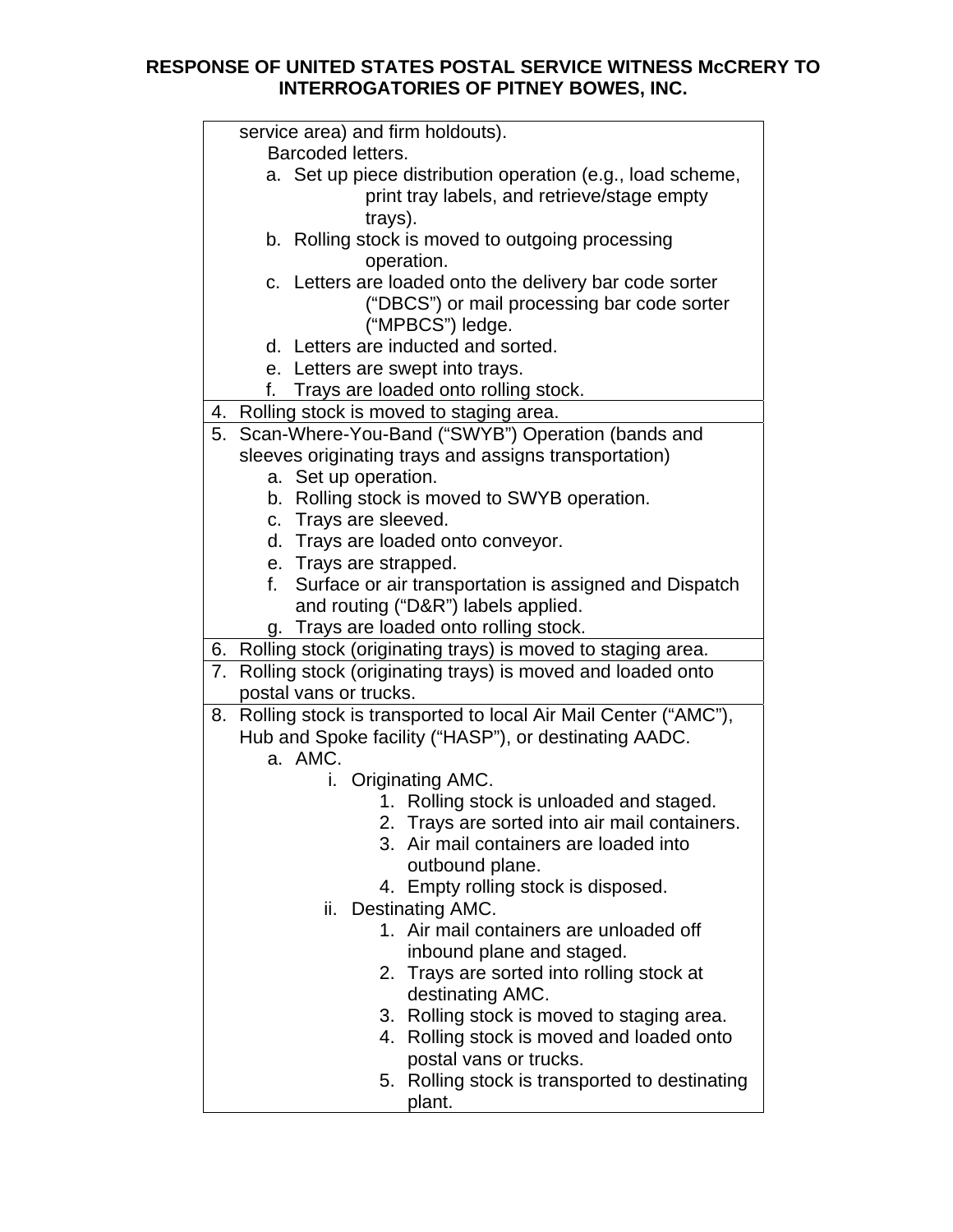|    | b. HASP (consolidation and transfer points that do not        |
|----|---------------------------------------------------------------|
|    | perform originating or destinating distribution               |
|    | operations on mail).                                          |
|    | Rolling stock is unloaded and staged.<br>i.                   |
|    | ii. Rolling stock is loaded into outbound truck.              |
|    | iii. Rolling stock is transported to destinating plant.       |
|    |                                                               |
|    | 9. Rolling stock is unloaded and staged at Destinating plant. |
|    | 10. Tray Processing Operation or Opening Unit.                |
|    | a. Tray Processing Operation (e.g., Tray Management           |
|    | System ("TMS").                                               |
|    | Rolling stock is moved to tray processing                     |
|    | operation.                                                    |
|    | ii. Tray strapping and sleeves are removed.                   |
|    | iii. Trays are inducted and sorted.                           |
|    | b. Opening Unit (e.g., bullpen operation).                    |
|    | Rolling stock is moved to bullpen.<br>i.                      |
|    | ii. Tray strapping and sleeves are removed.                   |
|    | iii. Trays are sorted into rolling stock.                     |
|    | 11. Incoming Processing.                                      |
|    | a. Incoming MMP (achieves 3-digit/5-digit/Firm holdout        |
|    | after one sort).                                              |
|    |                                                               |
|    | i. Set up piece distribution operation (e.g., load            |
|    | scheme, print tray labels, and retrieve/stage                 |
|    | empty trays).                                                 |
|    | Rolling stock is moved to incoming processing<br>ii.          |
|    | operation.                                                    |
|    | iii. Letters are loaded onto DBCS or MPBCS.                   |
|    | iv. Letters are inducted and sorted.                          |
|    | v. Letters are swept into trays.                              |
|    | vi. Trays are loaded onto rolling stock.                      |
|    | b. Incoming SCF/primary (achieves 5-digit/Firm                |
|    | holdout/carrier sort level after one sort).                   |
|    | i. Set up piece distribution operation (e.g., load            |
|    | scheme, print tray labels, and retrieve/stage                 |
|    | empty trays).                                                 |
|    |                                                               |
|    | Rolling stock is moved to incoming processing<br>ii.          |
|    | operation.                                                    |
|    | iii. Letters are loaded onto DBCS or MPBCS.                   |
|    | iv. Letters are inducted and sorted.                          |
|    | v. Letters are swept into trays.                              |
|    | vi. Trays are loaded onto rolling stock.                      |
| C. | Incoming Secondaries (achieves Firm holdout/Carrier           |
|    | route/delivery point sequence ("DPS") after one or two        |
|    | passes).                                                      |
|    | i. Set up piece distribution operation (e.g. load             |
|    | scheme, print tray labels, and retrieve/stage                 |
|    |                                                               |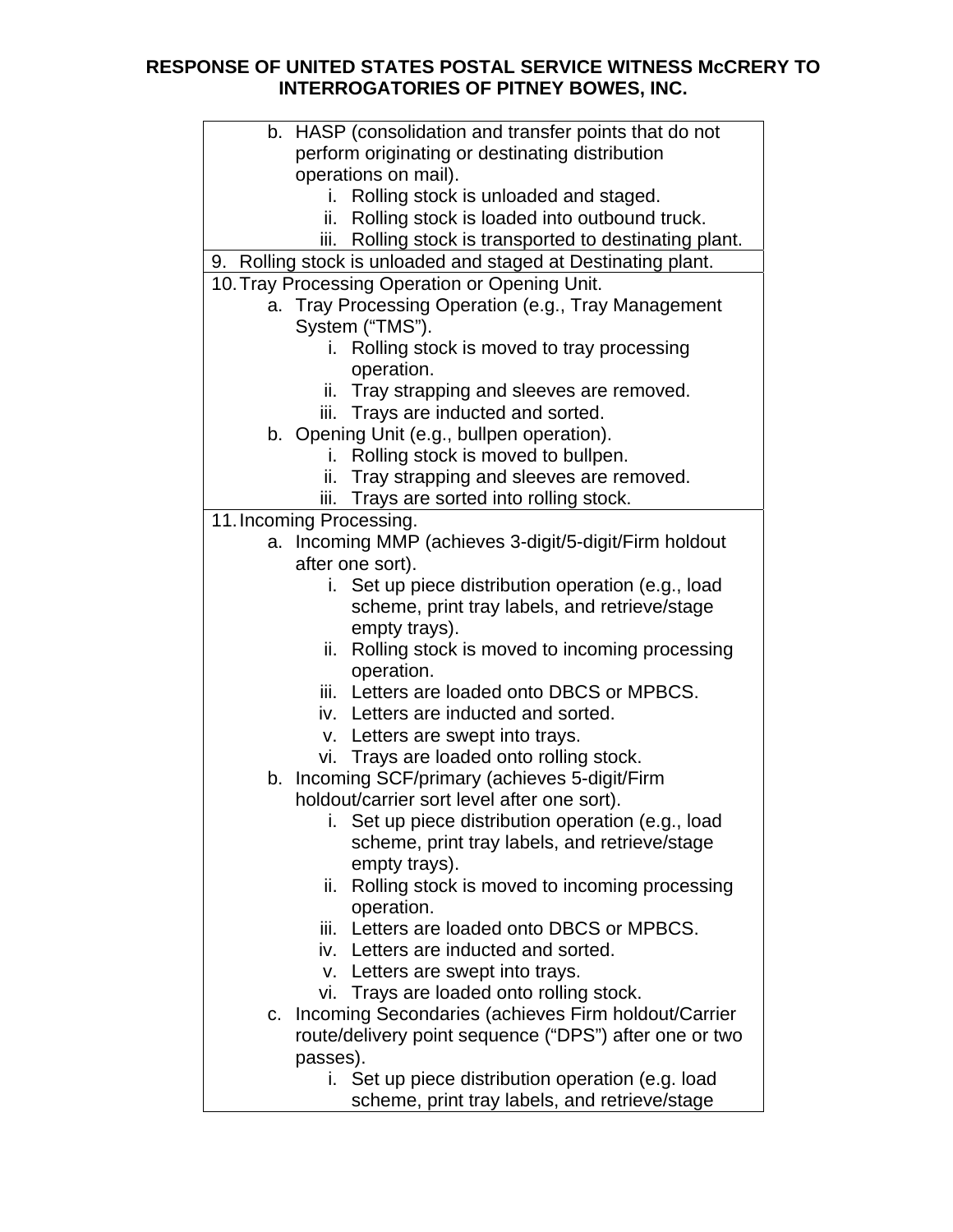| empty trays).                                              |
|------------------------------------------------------------|
| ii. Rolling stock is moved to incoming processing          |
| operation.<br>iii. Letters are loaded onto DBCS, MPBCS.    |
| iv. Letters are inducted and sorted on first pass.         |
| v. Letters are swept into trays.                           |
| For DPS processing.                                        |
| vi. Trays are moved for second pass.                       |
| vii. Letters are loaded onto DBCS, MPBCS.                  |
| viii. Letters are inducted and sorted on second pass.      |
| ix. Letters are swept into trays.                          |
| x. Trays are loaded onto rolling stock.                    |
| 12. Rolling stock is moved to staging area.                |
| 13. Rolling stock is loaded onto postal van.               |
| 14. Rolling stock is transported to delivery unit.         |
| 15. Delivery Unit (CSBCS sites).                           |
| a. Rolling stock is unloaded.                              |
| b. Trays are moved to CSBCS.                               |
| 16. CSBCS processing (achieves DPS from Carrier sort level |
| after three passes if DPS sort is not performed on the     |
| <b>DBCS/MPBCS)</b>                                         |
| a. Set up piece distribution operation (e.g. load scheme,  |
| and retrieve/stage empty trays).                           |
| b. Rolling stock is moved to CSBCS                         |
| c. Letters are loaded onto CSBCS                           |
| d. Letters are inducted and sorted on first pass.          |
| e. Letters are swept into trays.                           |
| Trays are moved for second pass.<br>f.                     |
| Letters are loaded onto CSBCS<br>g.                        |
| h. Letters are inducted and sorted on second pass.         |
| i.<br>Letters are swept into trays.                        |
| Trays are moved for third pass.                            |
| k. Letters are loaded onto CSBCS                           |
| Letters are inducted and sorted on third pass.<br>L.       |
| m. Letters are swept into trays.                           |
| Trays are loaded onto rolling stock.<br>n.                 |
| 17. Delivery Unit                                          |
| a. Rolling stock is unloaded                               |
| Trays are sorted to carrier.<br>b.                         |
| Empty rolling stock is disposed.<br>C.                     |
| d. Trays are moved to platform by carrier.                 |
| e. Trays are loaded into long-life vehicles.               |
| f.<br>Letters are delivered.                               |
| g. Empty trays are disposed.                               |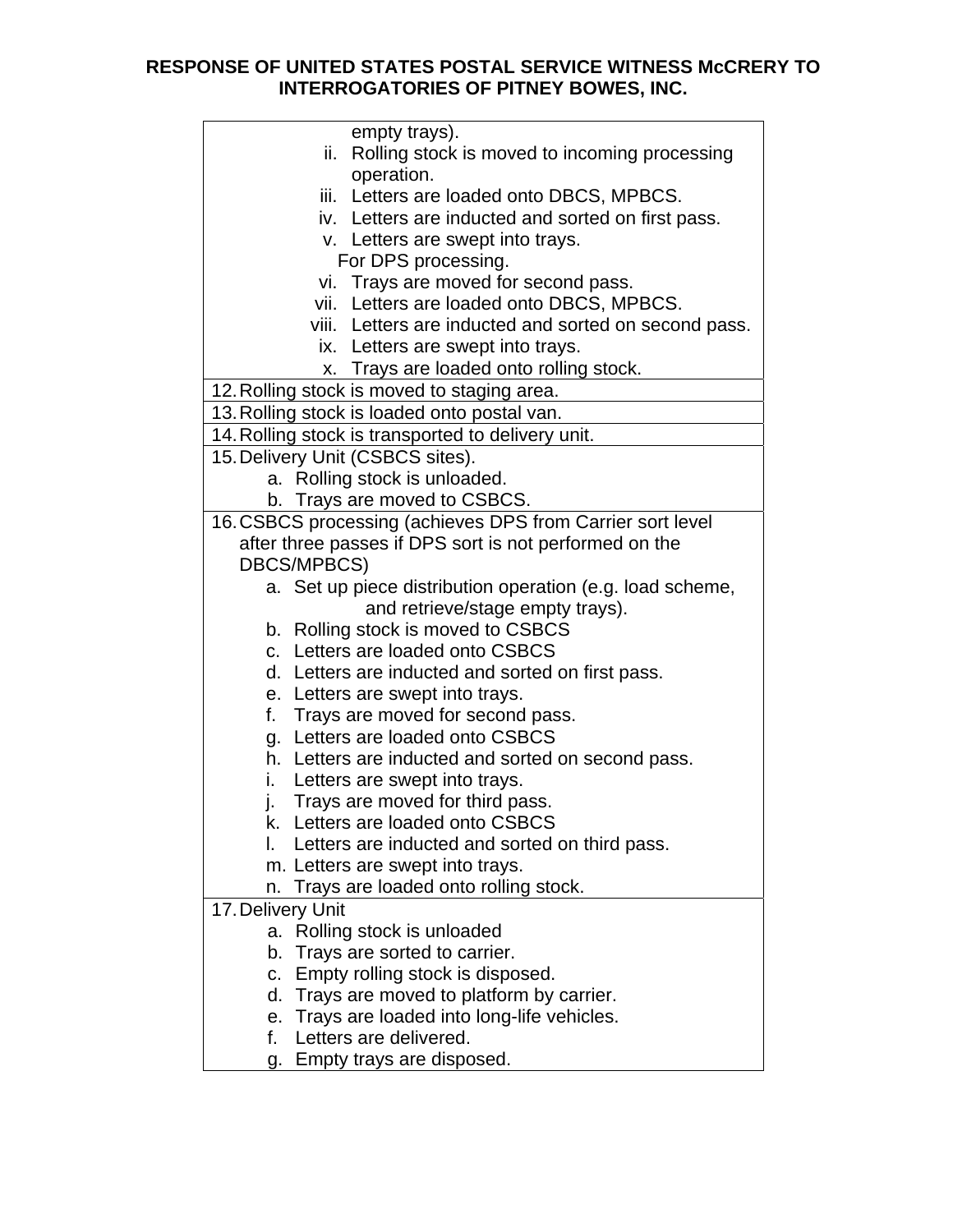| ×<br>I<br>w<br>۰. |  |
|-------------------|--|

| Generalized Description of the Flow of AADC Automation letters.   |                                                |
|-------------------------------------------------------------------|------------------------------------------------|
| 1. Mail acceptance and entry.                                     |                                                |
| a. AADC Automation letter mail is received through                |                                                |
| acceptance units (e.g. BMEU or Detached Mail Units                |                                                |
| (DMUs))                                                           |                                                |
| b. Mail is verified and accepted.                                 |                                                |
| Mail accepted at DMU is transported to local plant.<br>C.         |                                                |
| 2. Tray Sorting - Trays are sorted manually or using tray sorters |                                                |
| for dispatch to AMC, HASP or destinating AADC.                    |                                                |
| Scan-Where-You-Band ("SWYB") Operation (assigns<br>3.             |                                                |
| transportation).                                                  |                                                |
| a. Set up operation.                                              |                                                |
| b. Rolling stock is moved to SWYB operation.                      |                                                |
| c. Tray labels are scanned.                                       |                                                |
| d. Surface or air transportation is assigned and Dispatch         |                                                |
| and routing ("D&R") labels applied.                               |                                                |
| e. Trays are sorted by D&R tag information to AMC,                |                                                |
| HASP or destinating AADCs.                                        |                                                |
| 4. Rolling stock is transported to local Air Mail Center ("AMC"), |                                                |
| Hub and Spoke facility ("HASP"), or destinating AADC.             |                                                |
| a. AMC.                                                           |                                                |
| i. Originating AMC.<br>1. Rolling stock is unloaded and staged.   |                                                |
|                                                                   | 2. Trays are sorted into air mail containers.  |
| 3. Air mail containers are loaded into                            |                                                |
| outbound plane.                                                   |                                                |
| 4. Empty rolling stock is disposed.                               |                                                |
| ii. Destinating AMC.                                              |                                                |
| 1. Air mail containers are unloaded off                           |                                                |
| inbound plane and staged.                                         |                                                |
| 2. Trays are sorted into rolling stock at                         |                                                |
| destinating AMC.                                                  |                                                |
|                                                                   | 3. Rolling stock is moved to staging area.     |
| 4.                                                                | Rolling stock is moved and loaded onto         |
| postal vans or trucks.                                            |                                                |
|                                                                   | 5. Rolling stock is transported to destinating |
| plant.                                                            |                                                |
| b. HASP (consolidation and transfer points that do not            |                                                |
| perform originating or destinating distribution                   |                                                |
| operations on mail).                                              |                                                |
| i. Rolling stock is unloaded and staged.                          |                                                |
| Rolling stock is loaded into outbound truck.<br>ii.               |                                                |
| Rolling stock is unloaded and staged at Destinating plant.<br>5.  |                                                |
| Tray Processing Operation or Opening Unit.<br>6.                  |                                                |
| Tray Processing Operation (e.g., Tray Management<br>a.            |                                                |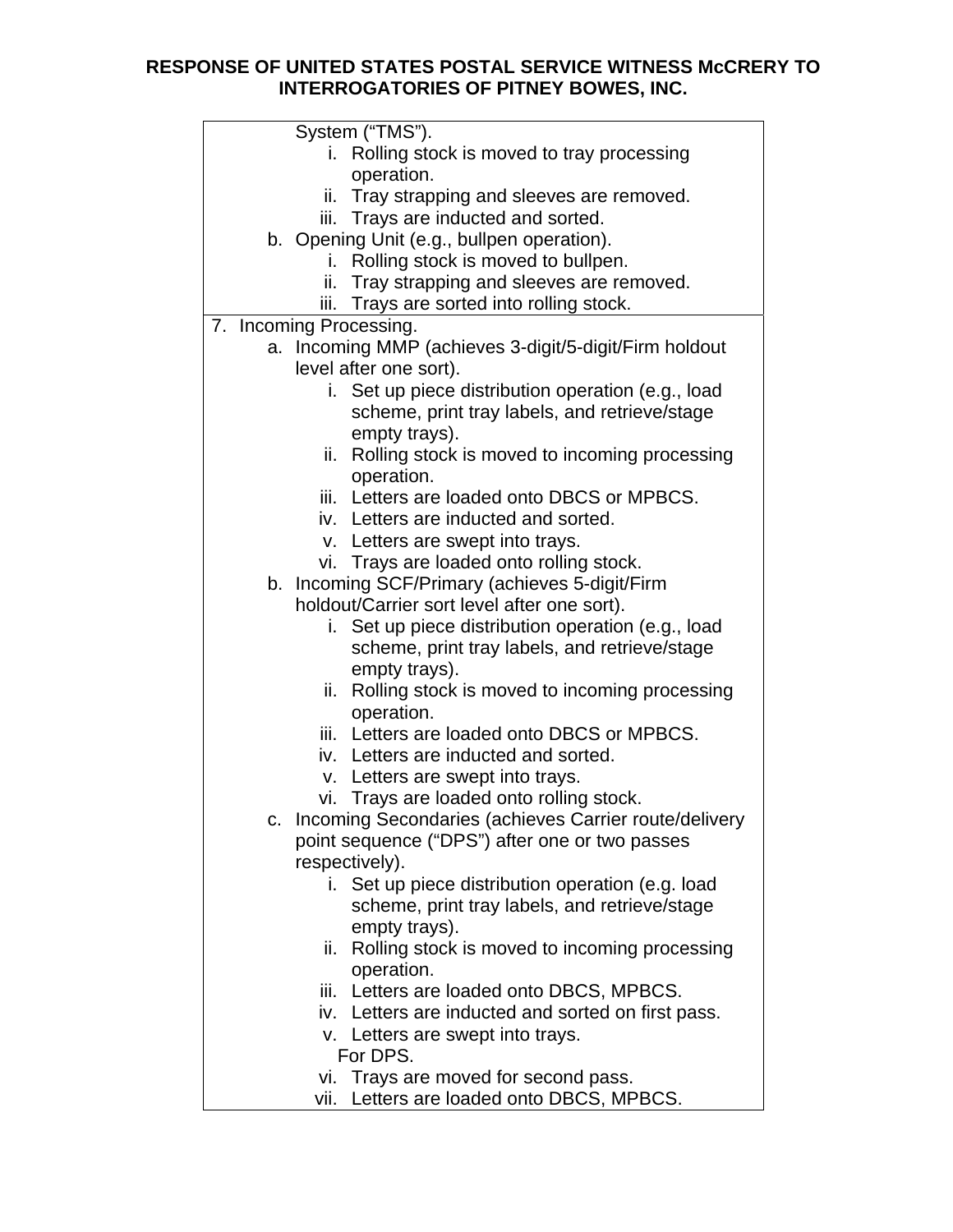| viii. Letters are inducted and sorted on second pass.      |
|------------------------------------------------------------|
| ix. Letters are swept into trays.                          |
| x. Trays are loaded onto rolling stock.                    |
| 8. Rolling stock is moved to staging area.                 |
| 9. Rolling stock is loaded onto postal van.                |
| 10. Rolling stock is transported to delivery unit.         |
| 11. Delivery Unit (CSBCS sites).                           |
| a. Rolling stock is unloaded.                              |
| b. Trays are moved to CSBCS.                               |
| 12. CSBCS processing (achieves DPS from Carrier sort level |
| after three passes if DPS sort is not performed on the     |
| <b>DBCS/MPBCS)</b>                                         |
| a. Set up piece distribution operation (e.g. load scheme,  |
| and retrieve/stage empty trays).                           |
| b. Rolling stock is moved to CSBCS                         |
| c. Letters are loaded onto CSBCS                           |
| Letters are inducted and sorted on first pass.<br>d.       |
| e. Letters are swept into trays.                           |
| f. Trays are moved for second pass.                        |
| g. Letters are loaded onto CSBCS                           |
| h. Letters are inducted and sorted on second pass.         |
| i. Letters are swept into trays.                           |
| j. Trays are moved for third pass.                         |
| k. Letters are loaded onto CSBCS                           |
| Letters are inducted and sorted on third pass.<br>I.       |
| m. Letters are swept into trays.                           |
| n. Trays are loaded onto rolling stock.                    |
| 13. Delivery Unit.                                         |
| a. Rolling stock is unloaded                               |
| b. Trays are sorted to carrier.                            |
| c. Empty rolling stock is disposed.                        |
| d. Trays are moved to platform by carrier.                 |
| e. Trays are loaded into long-life vehicles.               |
| Letters are delivered.<br>f.                               |

g. Empty trays are disposed.

Generalized Description of the Flow of 3-Digit Automation letters.

- 1. Mail acceptance and entry.
	- a. 3-Digit Automation letter mail is received through acceptance units (e.g. BMEU or Detached Mail Units (DMUs)).
		- b. Mail is verified and accepted.

c. Mail accepted at DMU is transported to local plant.

2. Tray Sorting - Trays are sorted manually or using tray sorters for dispatch to AMC, HASP or destinating AADC.

<sup>(</sup>f)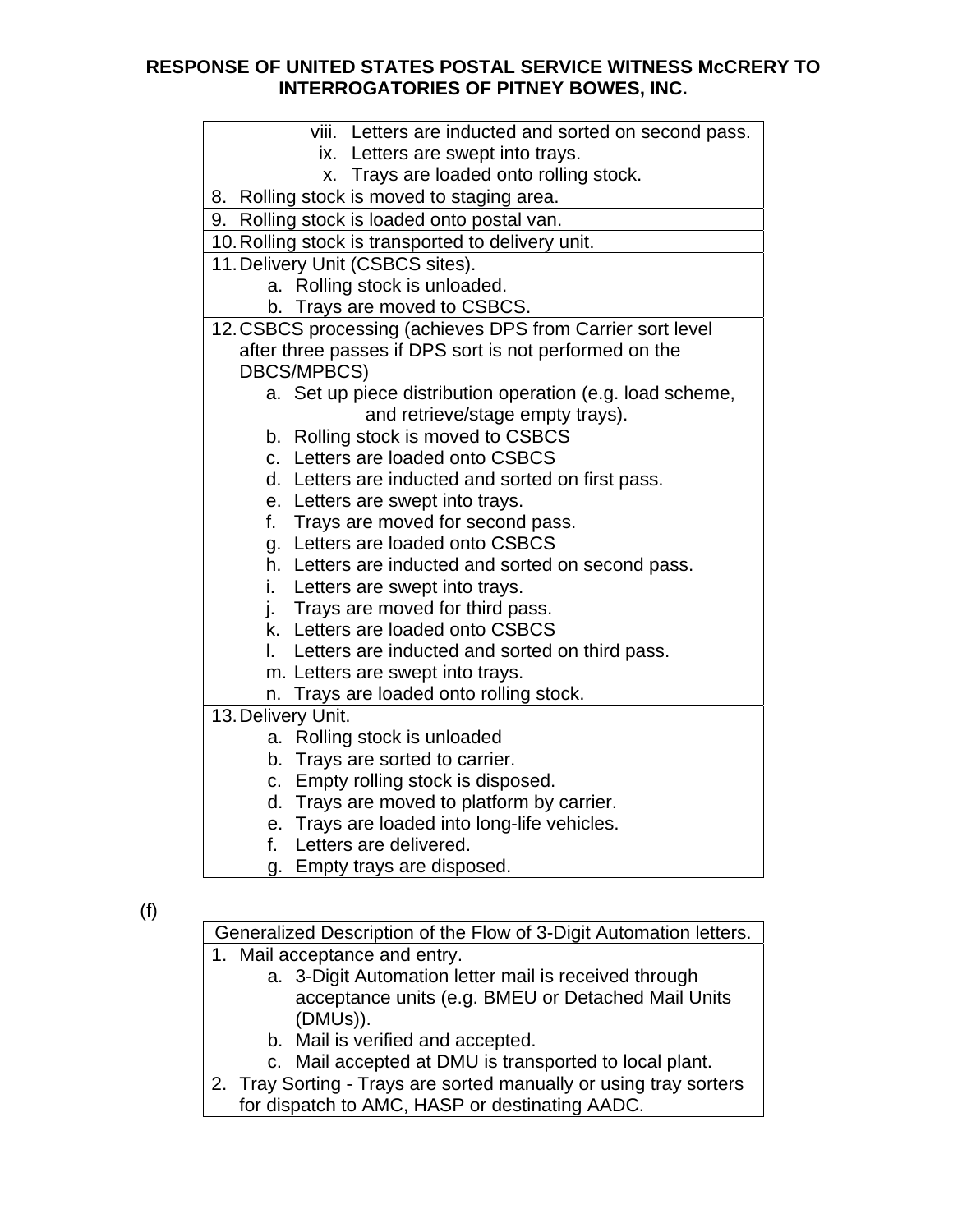| 3. Scan-Where-You-Band ("SWYB") Operation (assigns                |  |
|-------------------------------------------------------------------|--|
| transportation).                                                  |  |
| a. Set up operation.                                              |  |
| b. Rolling stock is moved to SWYB operation.                      |  |
| c. Tray labels are scanned.                                       |  |
| d. Surface or air transportation is assigned and Dispatch         |  |
| and routing ("D&R") labels applied.                               |  |
| e. Trays are sorted by D&R tag information to AMC,                |  |
| HASP or destinating AADCs.                                        |  |
| 4. Rolling stock is transported to local Air Mail Center ("AMC"), |  |
| Hub and Spoke facility ("HASP"), or destinating AADC.             |  |
| a. AMC.                                                           |  |
| i. Originating AMC.                                               |  |
| 1. Rolling stock is unloaded and staged.                          |  |
| 2. Trays are sorted into air mail containers.                     |  |
| 3. Air mail containers are loaded into                            |  |
| outbound plane.                                                   |  |
| 4. Empty rolling stock is disposed.                               |  |
| ii. Destinating AMC.                                              |  |
| 1. Air mail containers are unloaded off                           |  |
| inbound plane and staged.                                         |  |
| 2. Trays are sorted into rolling stock at                         |  |
| destinating AMC.                                                  |  |
| 3. Rolling stock is moved to staging area.                        |  |
| Rolling stock is moved and loaded onto<br>4.                      |  |
| postal vans or trucks.                                            |  |
| 5. Rolling stock is transported to destinating                    |  |
| plant.                                                            |  |
| b. HASP (consolidation and transfer points that do not            |  |
| perform originating or destinating distribution                   |  |
| operations on mail).                                              |  |
| i. Rolling stock is unloaded and staged.                          |  |
| ii. Rolling stock is loaded into outbound truck.                  |  |
|                                                                   |  |
| Rolling stock is unloaded and staged at Destinating plant.<br>5.  |  |
| 6. Tray Processing Operation or Opening Unit.                     |  |
| a. Tray Processing Operation (e.g., Tray Management               |  |
| System ("TMS").                                                   |  |
| i. Rolling stock is moved to tray processing                      |  |
| operation.                                                        |  |
| ii. Tray strapping and sleeves are removed.                       |  |
| Trays are inducted and sorted.<br>iii.                            |  |
| b. Opening Unit (e.g., bullpen operation).                        |  |
| i. Rolling stock is moved to bullpen.                             |  |
| Tray strapping and sleeves are removed.<br>ii.                    |  |
| Trays are sorted into rolling stock.<br>iii.                      |  |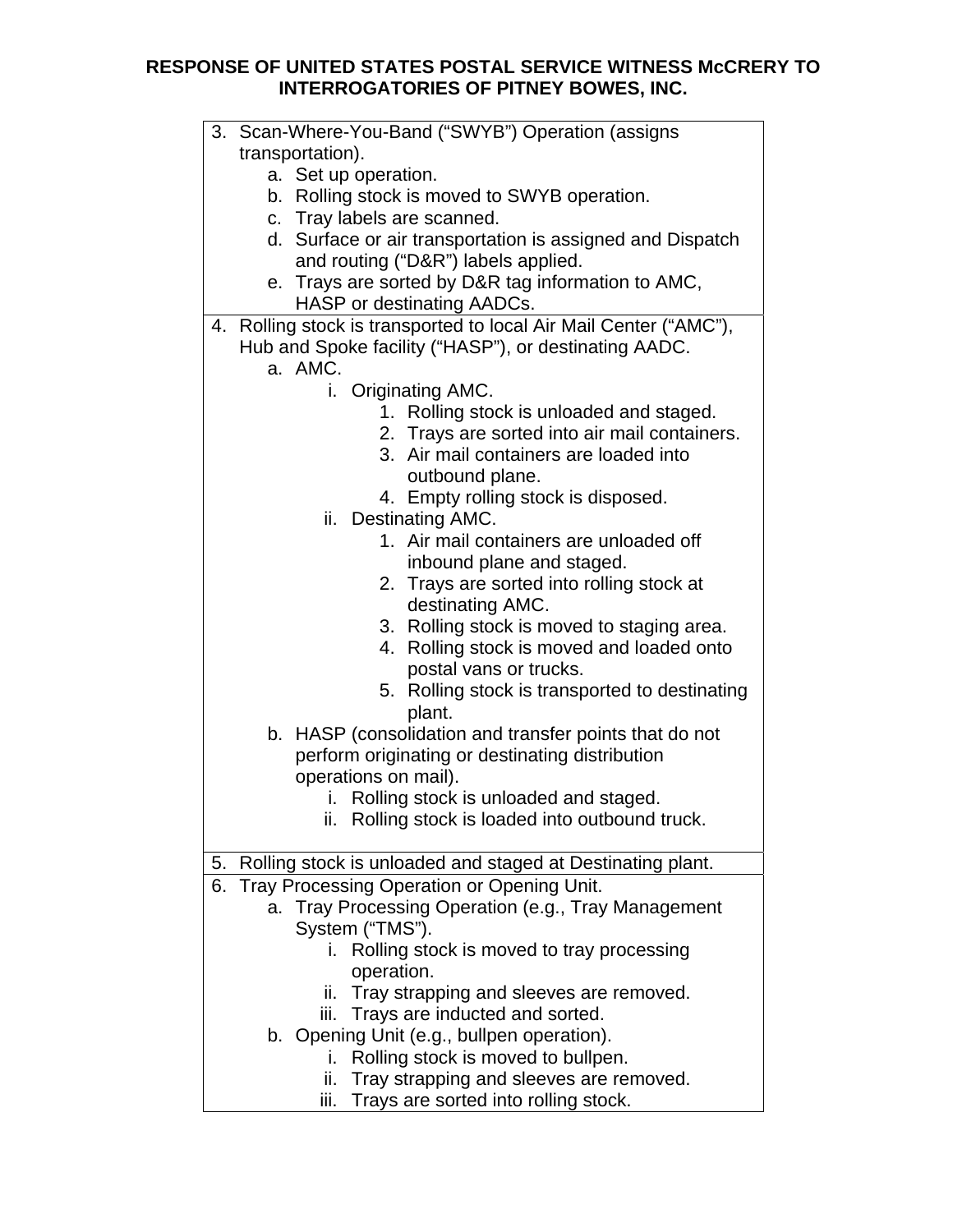| 7. Incoming Processing.                                    |
|------------------------------------------------------------|
| a. Incoming SCF/Primary (achieves 5-digit/ Carrier route   |
| level after one sort).                                     |
| i. Set up piece distribution operation (e.g., load         |
| scheme, print tray labels, and retrieve/stage              |
| empty trays).                                              |
| Rolling stock is moved to incoming processing<br>ii.       |
| operation.                                                 |
| iii. Letters are loaded onto DBCS or MPBCS.                |
| iv. Letters are inducted and sorted.                       |
| v. Letters are swept into trays.                           |
| vi. Trays are loaded onto rolling stock.                   |
| b. Incoming Secondaries (achieves Carrier route/delivery   |
| point sequence ("DPS") after one or two passes             |
| respectively).                                             |
| i. Set up piece distribution operation (e.g. load          |
| scheme, print tray labels, and retrieve/stage              |
| empty trays).                                              |
| Rolling stock is moved to incoming processing<br>ii.       |
| operation.                                                 |
| iii. Letters are loaded onto DBCS, MPBCS.                  |
| iv. Letters are inducted and sorted on first pass.         |
| v. Letters are swept into trays.                           |
| For DPS.                                                   |
| vi. Trays are moved for second pass.                       |
| vii. Letters are loaded onto DBCS, MPBCS.                  |
| viii. Letters are inducted and sorted on second pass.      |
| ix. Letters are swept into trays.                          |
| x. Trays are loaded onto rolling stock.                    |
| Rolling stock is moved to staging area.<br>8.              |
| Rolling stock is loaded onto postal van.<br>9.             |
| 10. Rolling stock is transported to delivery unit.         |
| 11. Delivery Unit (CSBCS sites).                           |
| a. Rolling stock is unloaded.                              |
| b. Trays are moved to CSBCS.                               |
| 12. CSBCS processing (achieves DPS from Carrier sort level |
| after three passes if DPS sort is not performed on the     |
| <b>DBCS/MPBCS)</b>                                         |
| a. Set up piece distribution operation (e.g. load scheme,  |
| and retrieve/stage empty trays).                           |
| b. Rolling stock is moved to CSBCS                         |
| c. Letters are loaded onto CSBCS                           |
| d. Letters are inducted and sorted on first pass.          |
| e. Letters are swept into trays.                           |
| Trays are moved for second pass.<br>f.                     |
|                                                            |

**g.** Letters are loaded onto CSBCS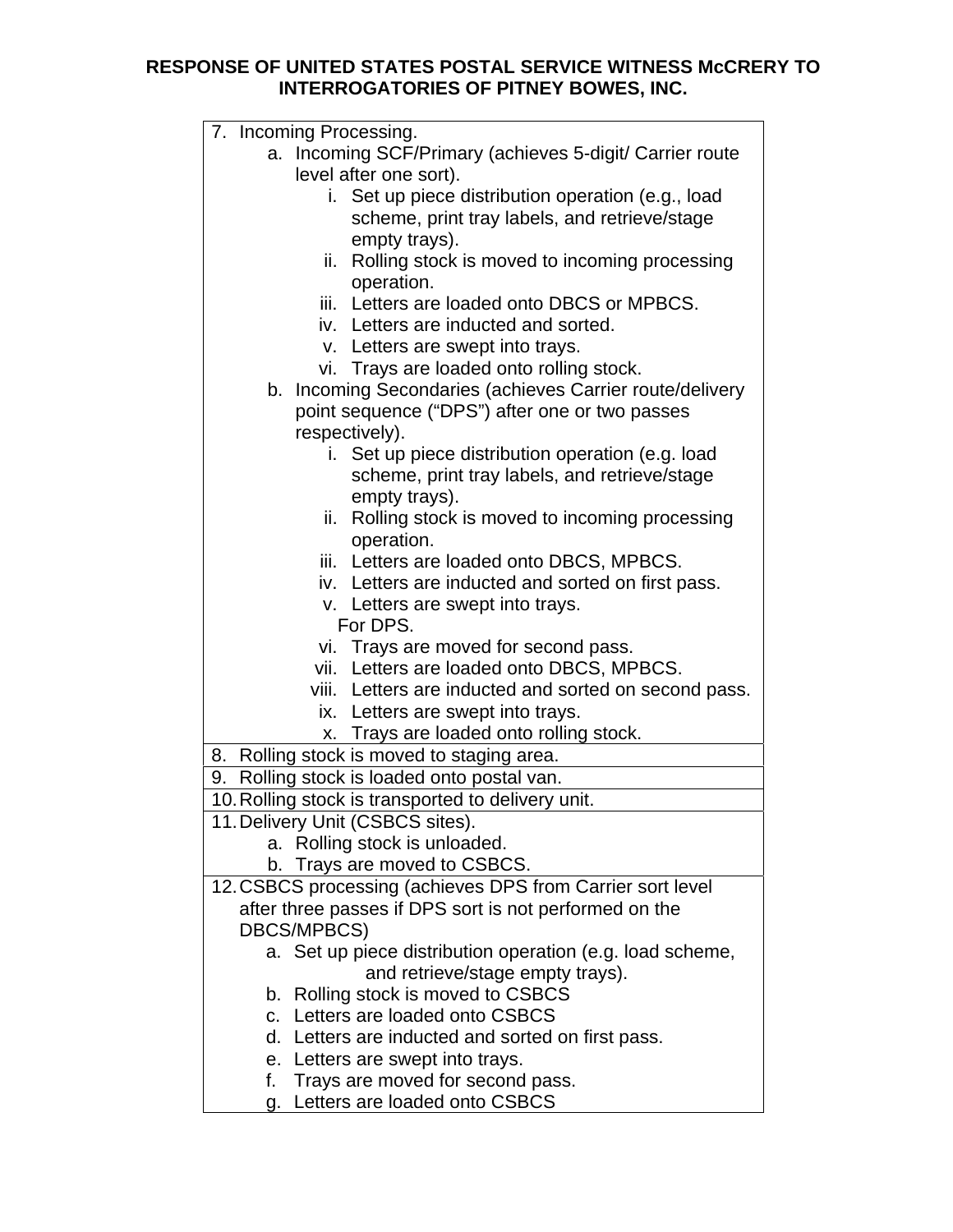- h. Letters are inducted and sorted on second pass.
- i. Letters are swept into trays.
- j. Trays are moved for third pass.
- k. Letters are loaded onto CSBCS
- l. Letters are inducted and sorted on third pass.
- m. Letters are swept into trays.
- n. Trays are loaded onto rolling stock.
- 13. Delivery Unit
	- a. Rolling stock is unloaded
	- b. Trays are sorted to carrier.
	- c. Empty rolling stock is disposed.
	- d. Trays are moved to platform by carrier.
	- e. Trays are loaded into long-life vehicles.
	- f. Letters are delivered.
	- g. Empty trays are disposed.

(g)

| Generalized Description of the Flow of 5-Digit Automation letters. |  |
|--------------------------------------------------------------------|--|
| 1. Mail acceptance and entry.                                      |  |
| a. 5-Digit Automation letter mail is received through              |  |
| acceptance units (e.g. BMEU or Detached Mail Units                 |  |
| (DMUs))                                                            |  |
| b. Mail is verified and accepted.                                  |  |
| c. Mail accepted at DMU is transported to local plant.             |  |
| 2. Tray Sorting - Trays are sorted manually or using tray sorters  |  |
| for dispatch to AMC, HASP or destinating AADC.                     |  |
| 3. Scan-Where-You-Band ("SWYB") Operation (assigns                 |  |
| transportation).                                                   |  |
| a. Set up operation.                                               |  |
| b. Rolling stock is moved to SWYB operation.                       |  |
| c. Tray labels are scanned.                                        |  |
| d. Surface or air transportation is assigned and Dispatch          |  |
| and routing ("D&R") labels applied.                                |  |
| e. Trays are sorted by D&R tag information to AMC,                 |  |
| HASP or destinating AADCs.                                         |  |
| 4. Rolling stock is transported to local Air Mail Center ("AMC"),  |  |
| Hub and Spoke facility ("HASP"), or destinating AADC.              |  |
| a. AMC.                                                            |  |
| i. Originating AMC.                                                |  |
| 1. Rolling stock is unloaded and staged.                           |  |
| 2. Trays are sorted into air mail containers.                      |  |
| 3. Air mail containers are loaded into                             |  |
| outbound plane.                                                    |  |
| 4. Empty rolling stock is disposed.                                |  |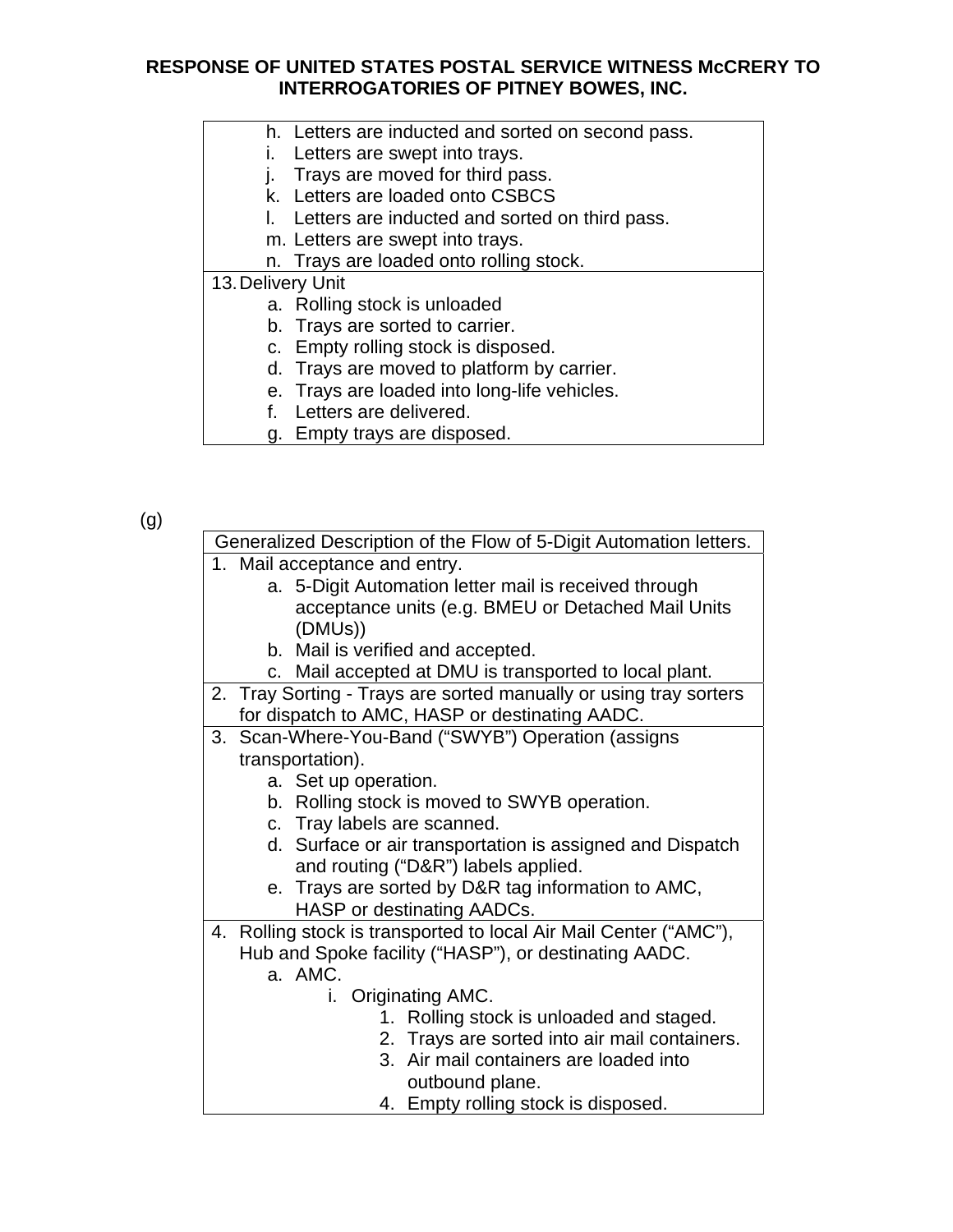| ii. Destinating AMC.                                       |
|------------------------------------------------------------|
| 1. Air mail containers are unloaded off                    |
| inbound plane and staged.                                  |
| 2. Trays are sorted into rolling stock at                  |
| destinating AMC.                                           |
| 3. Rolling stock is moved to staging area.                 |
| 4. Rolling stock is moved and loaded onto                  |
| postal vans or trucks.                                     |
| 5. Rolling stock is transported to destinating             |
| plant.                                                     |
| b. HASP (consolidation and transfer points that do not     |
| perform originating or destinating distribution            |
| operations on mail).                                       |
| i. Rolling stock is unloaded and staged.                   |
| ii. Rolling stock is loaded into outbound truck.           |
| Rolling stock is transported to destinating plant.<br>iii. |
| 5. Tray Processing Operation or Opening Unit.              |
| a. Tray Processing Operation (e.g., Tray Management        |
| System ("TMS").                                            |
|                                                            |
| i. Rolling stock is moved to tray processing               |
| operation.                                                 |
| ii. Tray strapping and sleeves are removed.                |
| iii. Trays are inducted and sorted.                        |
| b. Opening Unit (e.g., bullpen operation).                 |
| i. Rolling stock is moved to bullpen.                      |
| ii. Tray strapping and sleeves are removed.                |
| iii. Trays are sorted into rolling stock.                  |
| 6. Incoming Processing.                                    |
| Incoming Secondaries (achieves Carrier route/delivery      |
| point sequence ("DPS") after one or two passes             |
| respectively).                                             |
| a. Set up piece distribution operation (e.g. load          |
| scheme, print tray labels, and retrieve/stage              |
| empty trays).                                              |
| b. Rolling stock is moved to incoming processing           |
| operation.                                                 |
| c. Letters are loaded onto DBCS, MPBCS.                    |
| d. Letters are inducted and sorted on first pass.          |
| e. Letters are swept into trays.                           |
| For DPS.                                                   |
| Trays are moved for second pass.<br>f.                     |
| g. Letters are loaded onto DBCS, MPBCS.                    |
| h. Letters are inducted and sorted on second               |
| pass.                                                      |
| i. Letters are swept into trays.                           |
| Trays are loaded onto rolling stock.                       |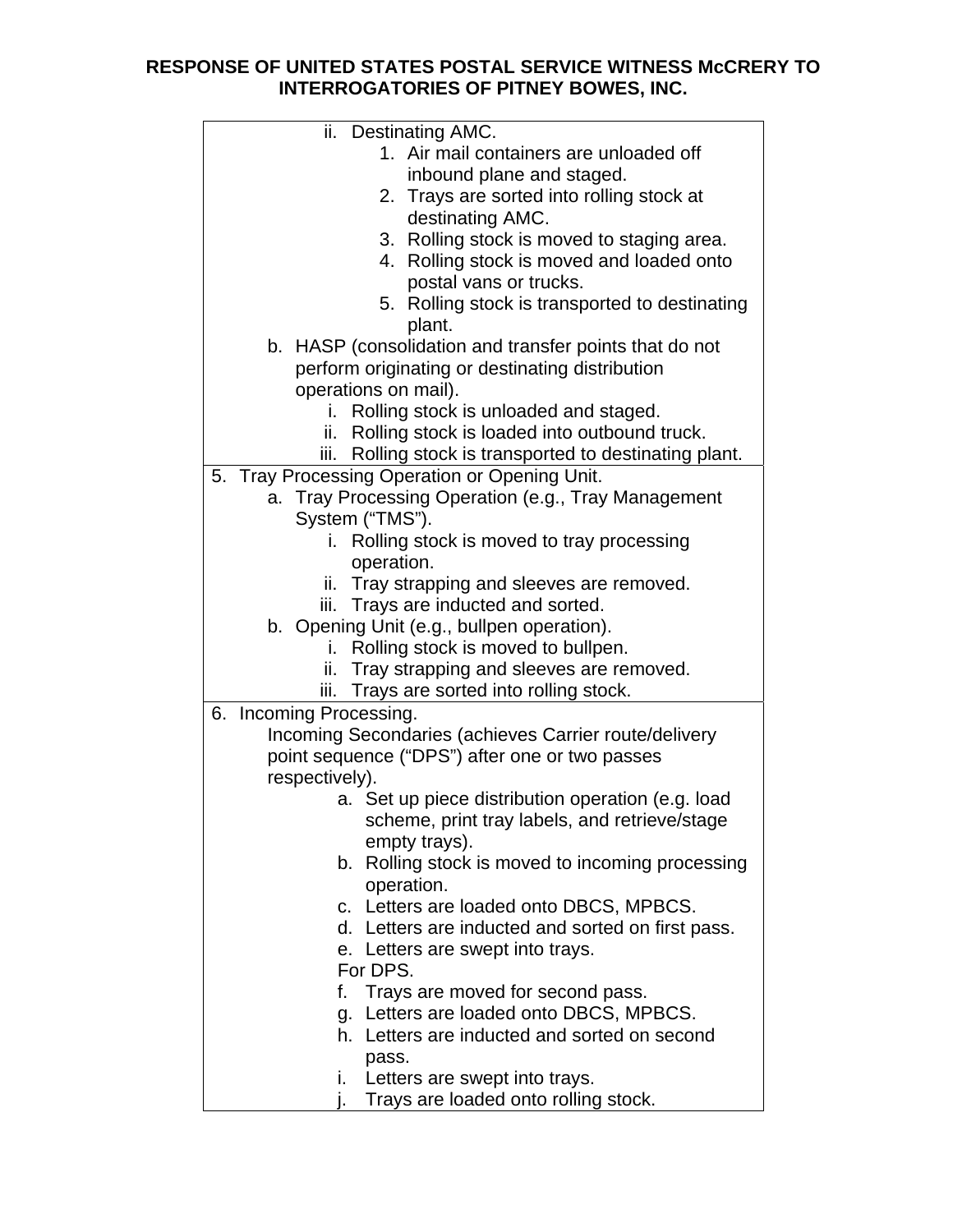| 7. Rolling stock is moved to staging area.                 |
|------------------------------------------------------------|
| 8. Rolling stock is loaded onto postal van.                |
| 9. Rolling stock is transported to delivery unit.          |
| 10. Delivery Unit (CSBCS sites).                           |
| a. Rolling stock is unloaded.                              |
| b. Trays are moved to CSBCS.                               |
| 11. CSBCS processing (achieves DPS from Carrier sort level |
| after three passes if DPS sort is not performed on the     |
| DBCS/MPBCS)                                                |
| a. Set up piece distribution operation (e.g. load scheme,  |
| and retrieve/stage empty trays).                           |
| b. Rolling stock is moved to CSBCS                         |
| c. Letters are loaded onto CSBCS                           |
| d. Letters are inducted and sorted on first pass.          |
| e. Letters are swept into trays.                           |
| Trays are moved for second pass.<br>f.                     |
| g. Letters are loaded onto CSBCS                           |
| h. Letters are inducted and sorted on second pass.         |
| i.<br>Letters are swept into trays.                        |
| Trays are moved for third pass.<br>j.                      |
| k. Letters are loaded onto CSBCS                           |
| Letters are inducted and sorted on third pass.<br>L.       |
| m. Letters are swept into trays.                           |
| n. Trays are loaded onto rolling stock.                    |
| 12. Delivery Unit                                          |
| a. Rolling stock is unloaded                               |
| b. Trays are sorted to carrier.                            |
| Empty rolling stock is disposed.<br>C.                     |
| d. Trays are moved to platform by carrier.                 |
| e. Trays are loaded into long-life vehicles.               |
| Letters are delivered.<br>f.                               |
| g. Empty trays are disposed.                               |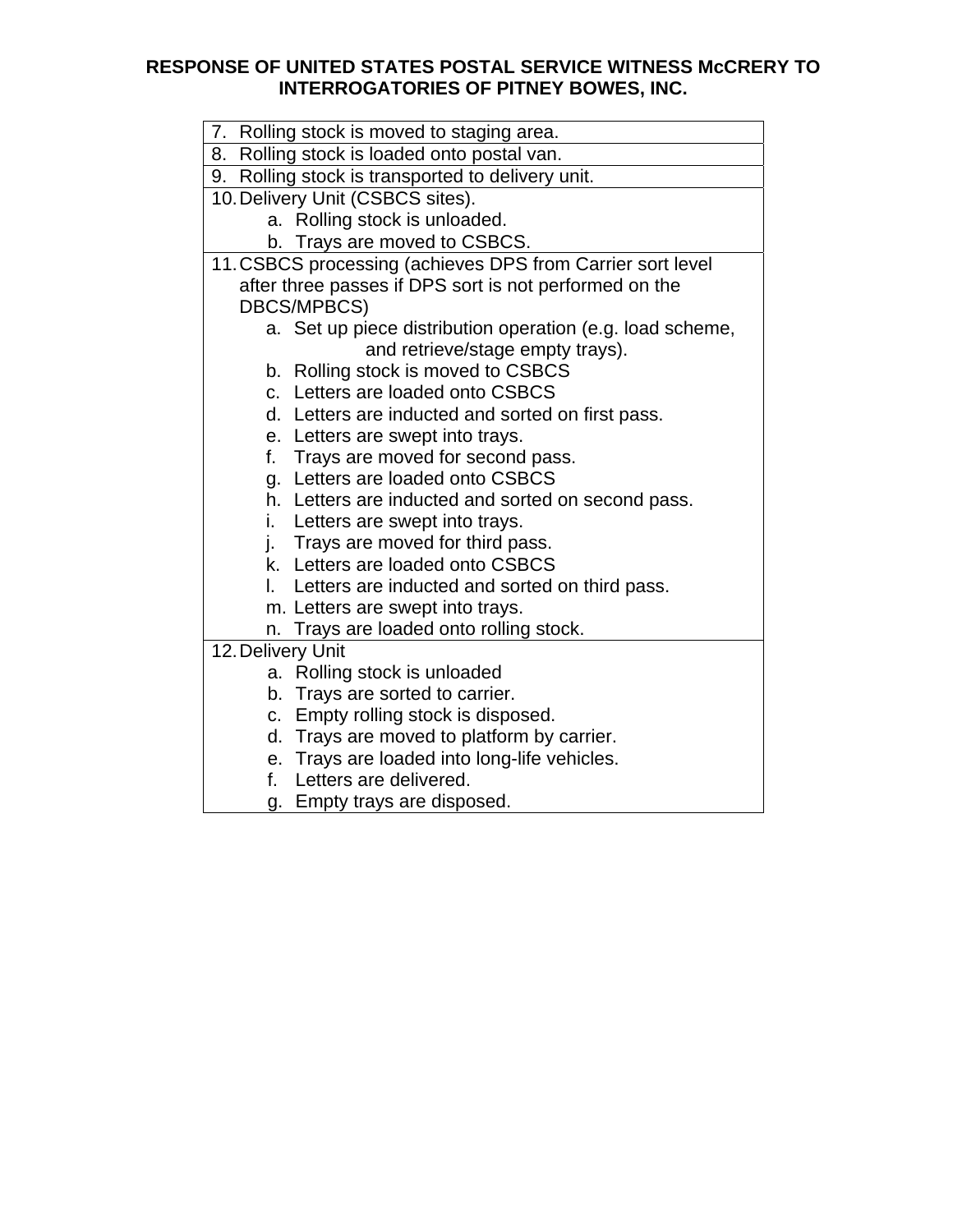**PB/USPS-T29-9.** Please describe with specificity the operations where the Postal Service removes strapping and sleeves from trays containing First-Class Mail letters. Include, but do not limit your description to, a discussion of the craft, number, and grade of employees, clocked-in MODS operation, and utilized mail transport equipment ("MTE").

### **RESPONSE:**

Opening unit operations 110-111 (Preferential) and 115-116 (Standard) include the work hours used for the separation of originating (outgoing) mails, excluding collection and presort operations. Operations 180-181 (Preferential) and 185-186 (Standard) include the workhours used for the separation of destinating (incoming) mails. All of these operations are used for the initial separation of letter trays, flat trays, flat bundles, newspaper bundles, sacks, parcels, and IPP/SPRs into MTE. The workload may require the dumping of sacks prior to separation, setting up the work area, moving containers of working mail into the unit, removing strapping and sleeves from trays, and staging worked containers.

To a lesser extent, strapping and sleeves may also be removed from FCM letter trays in the pouching operations. These operations, 120-121 (outgoing) and 122- 123 (incoming), are used for the separation of all mail types into sacks or pouches and the dumping of sacks or containers onto a conveyor or fixed table. The working mail may arrive in containers and be worked directly out of these containers into sacks or pouches. The work content also includes setting up the work area, moving containers of working mail into the unit, removing strapping and sleeves from trays, the removal of worked sacks/pouches from racks onto MTE, and the staging of worked containers.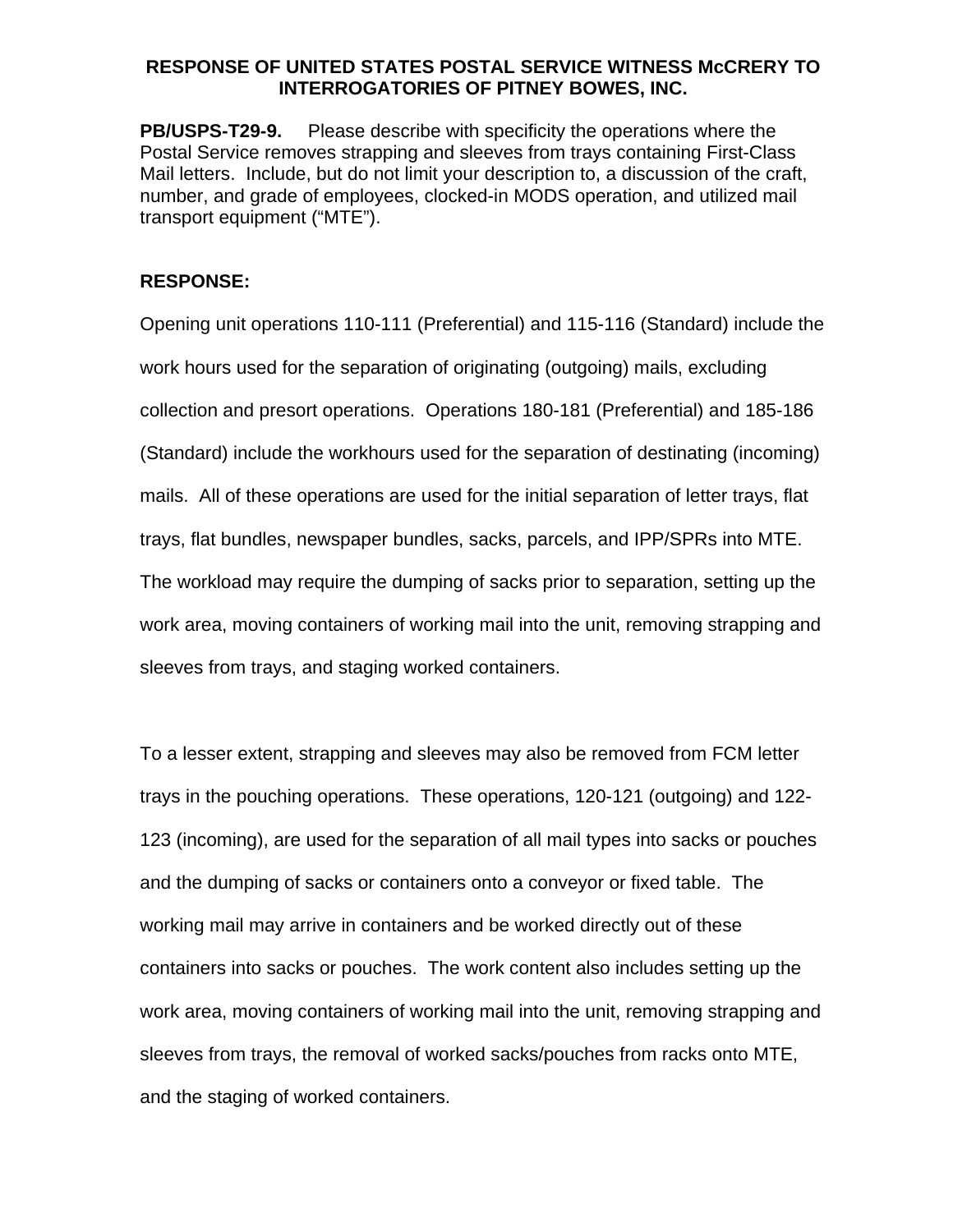Both Opening Units and Pouching are staffed by Mail Handlers, Level 4, and Mail processing Clerks, Level 5. All varieties of MHE may be used.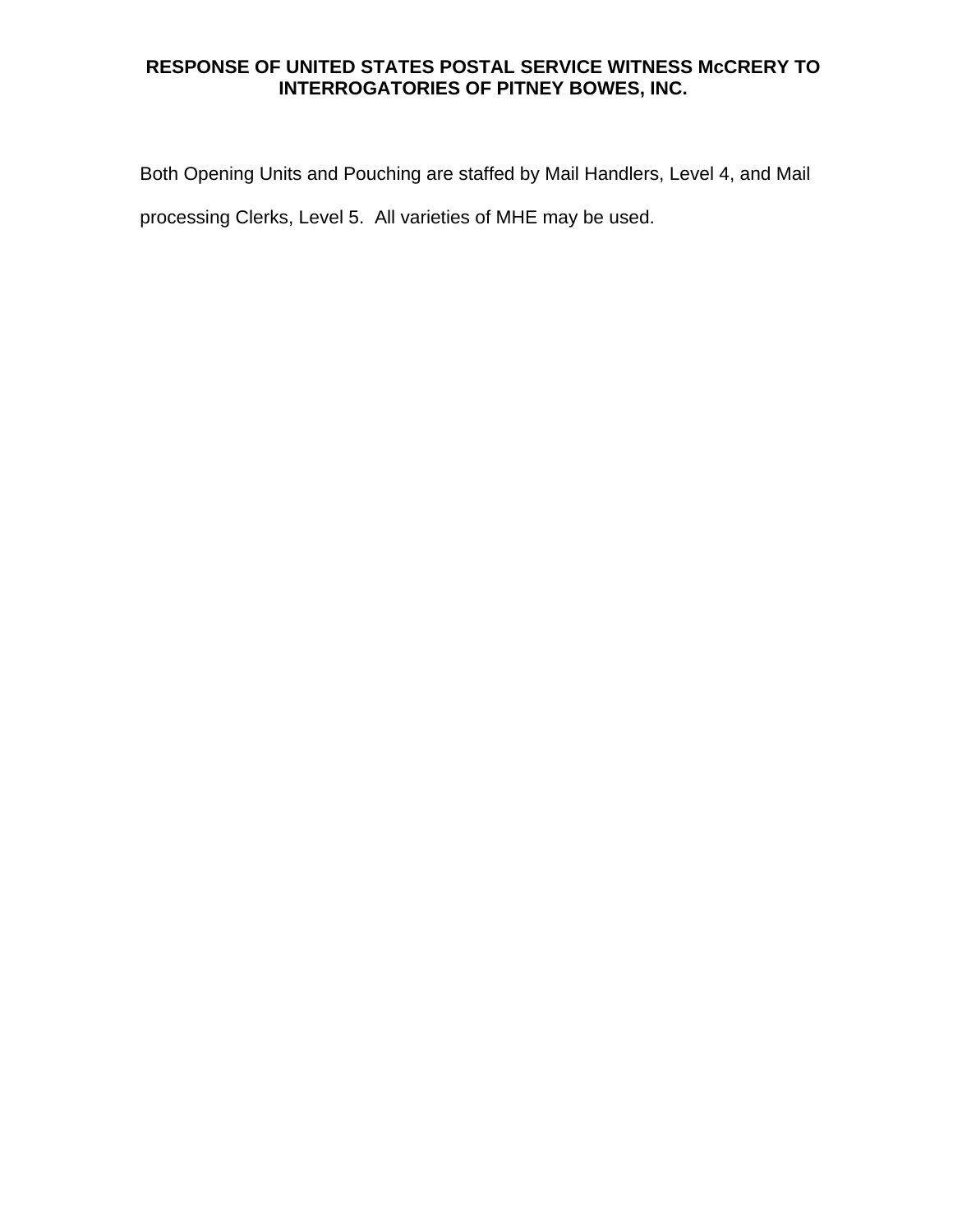**PB/USPS-T29-10.** Please describe with specificity the operations where the Postal Service straps and sleeves trays containing First-Class Mail letters. Include, but do not limit your description to, a discussion of the craft, number, and grade of employees, clocked-in MODS operation, and utilized mail transport equipment ("MTE").

#### **RESPONSE:**

Operations 002 (Preferential) and 003 (Standard) are for activities related to the handling of presort mail. The activities include traying, sleeving, strapping, and separation for the next handling operation which is generally 118, 208, 209, distribution or dispatch. If these activities occur as part of the next handling operation, the workhours are charged to that subsequent operation.

Operation 118 is used for ACDCS scanning of trays destined for air transport. The activities also include the preparation of manifests, application of routing labels, the loading and unloading of trays, clearing jams, changing printer applicator tape, changing strapping tape (standalone systems), or any other task related to operating ACDCS equipment.

Operation 208 is for loading, scanning, labeling, and unloading of trays, sacks, pouches, and outsides utilizing Scan-Where-You-Band (SWYB) and Semi-Automatic Scan-Where-You-Band (SASWYB) equipment. Activities include collecting MTE for use in the operation, staging and transporting containers to the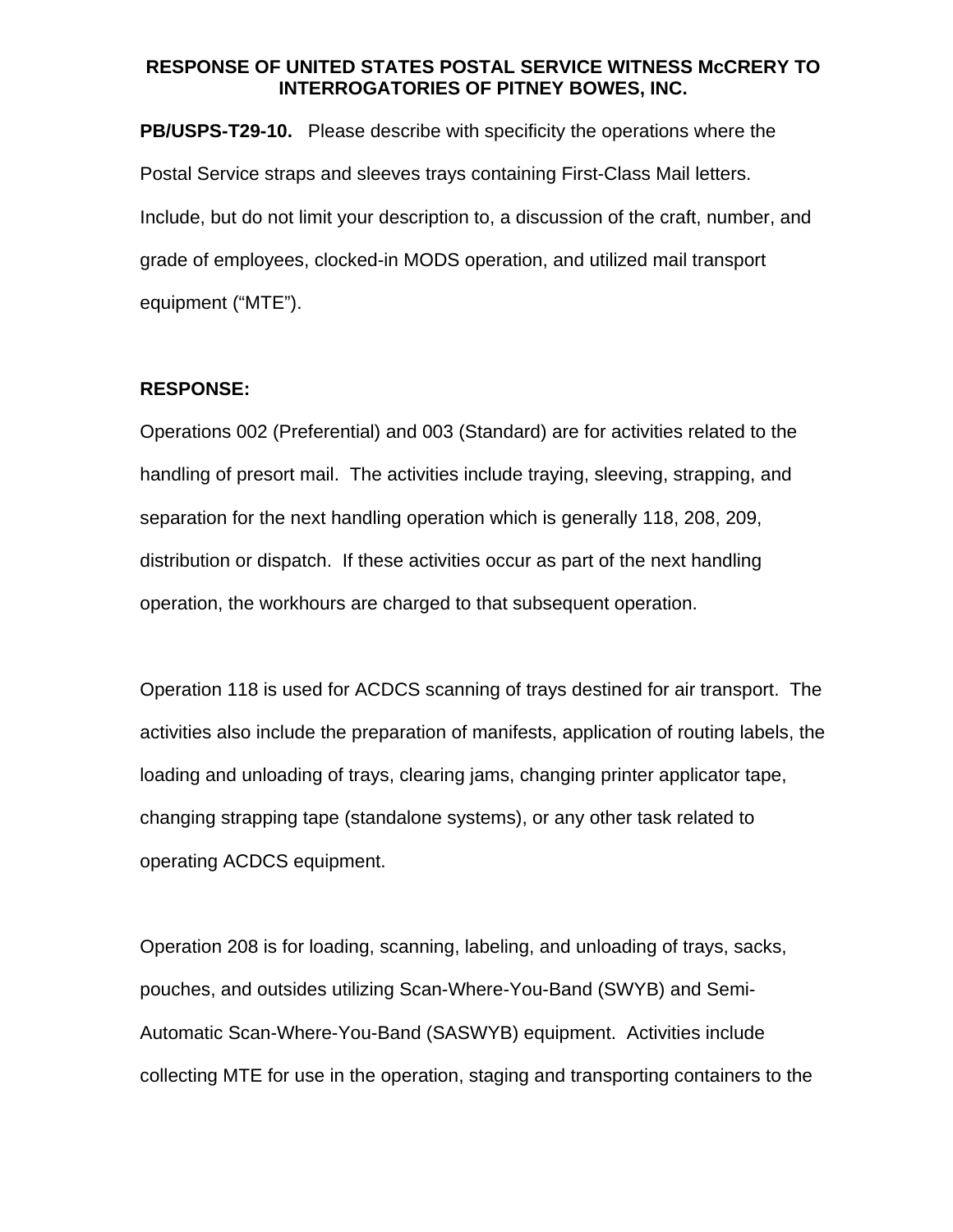next handling operation, clearing jams, refilling label supply, and, provided the work is actually performed within the unit, manually sleeving and strapping trays as needed.

Operation 209 is for loading, scanning, labeling, and unloading of trays utilizing Automatic Airline Assignment (AAA) or Automatic Tray Sleeving (ATS) equipment. Activities include collecting MTE for use in the operation, staging and transporting containers to the next handling operation, clearing jams, refilling label supply, changing strapping tape, or any other task related to operating AAA or ATS equipment.

These operations are staffed by Mail Handlers, Level 4, and Mail Processing Clerks, Level 5. They tend to use the taller pieces of MHE, like an APC.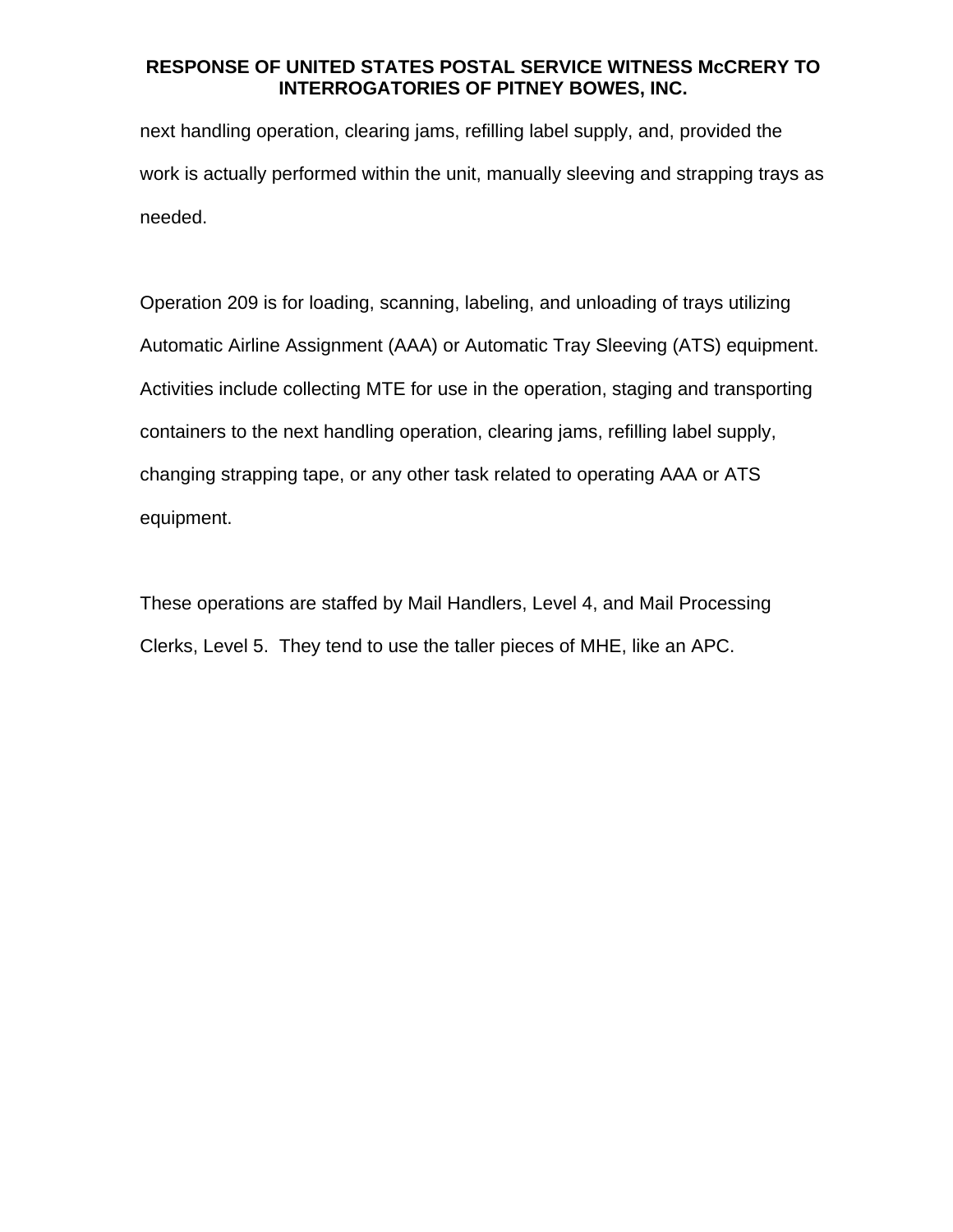**PB/USPS-T29-11.** Please describe with specificity Scan-Where-You-Band ("SWYB") operations. Include, but do not limit your description to, a discussion of the craft, number, and grade of employees, clocked-in MODS operation, and utilized mail transport equipment ("MTE").

# **RESPONSE:**

See my response to PB/USPS-T29-10 above.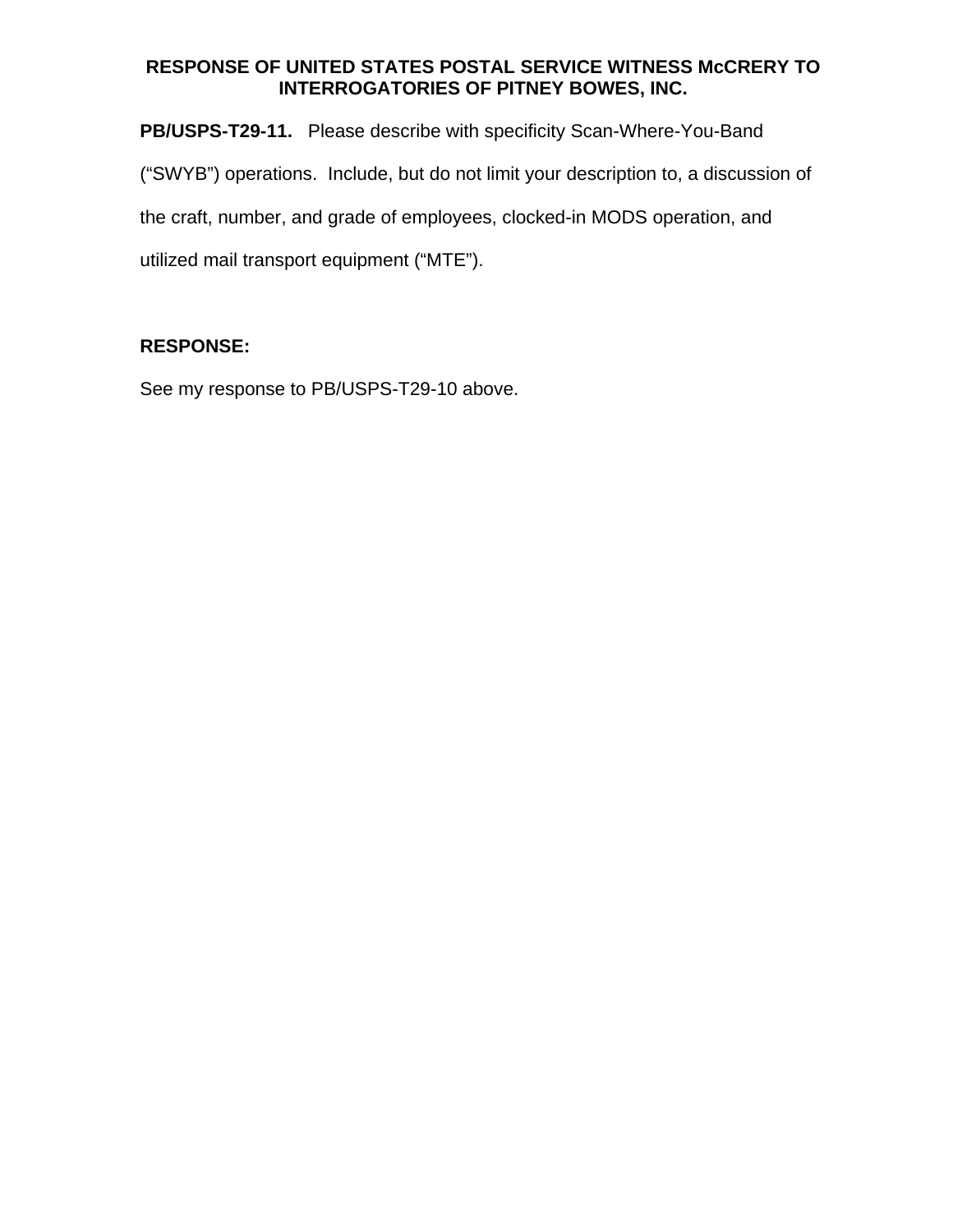**PB/USPS-T29-12.** Please describe with specificity opening units and bullpen operations that handle First-Class Mail. Include, but do not limit your description to, a discussion of the mail processing function, craft, number, and grade of employees, clocked-in MODS operation, and utilized mail transport equipment ("MTE").

# **RESPONSE:**

See my response to PB/USPS-T29-9 above.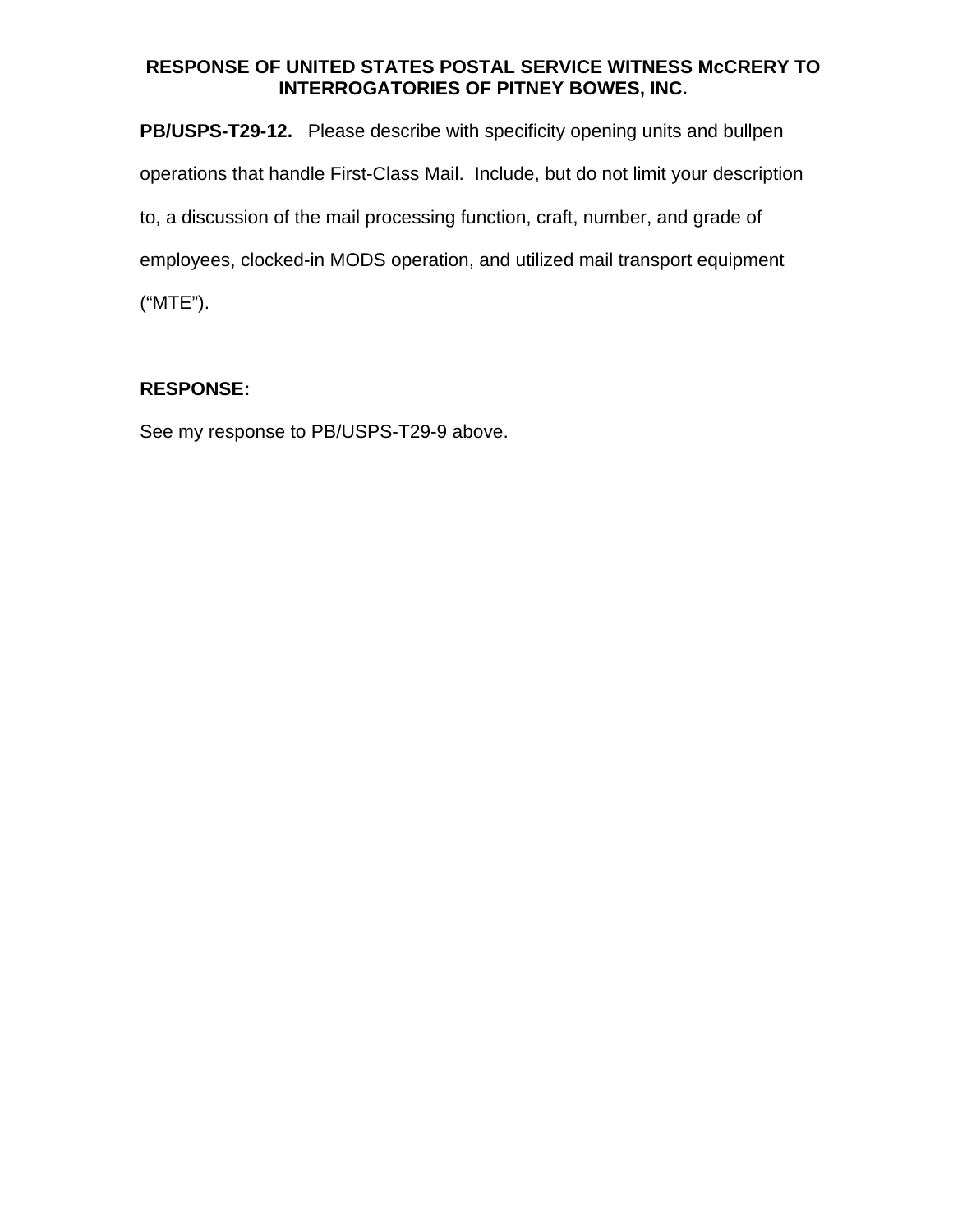**PB/USPS-T29-13.** Please confirm that "pallet separations" (i.e., pallets of First-Class Mail letter trays that destinate to different local/non-local postal facilities) prepared by mailers at the request of the Postal Service allow the Postal Service to either transport the pallets directly to the final local facility (e.g., local plant, air mail center, hub and spoke facility, or mail consolidation center), typically avoiding platform and other mail processing operations at an intermediate local facility, or crossdock the mail at an intermediate local facility, typically avoiding entering, staging, and breaking down the pallet, sorting the trays into rolling stock, and staging and loading the rolling stock at the intermediate local facility. If you do not confirm, please explain.

#### **RESPONSE:**

Confirmed. However, it is worth noting that the preparation of these separations is not always at the request of the Postal Service. In many cases, the separations are part of an agreement that provides later acceptance times. The mailer desires later acceptance times, which in most cases, can only be granted when the mailer prepares these "pallet separations" allowing time-consuming operational steps to be bypassed.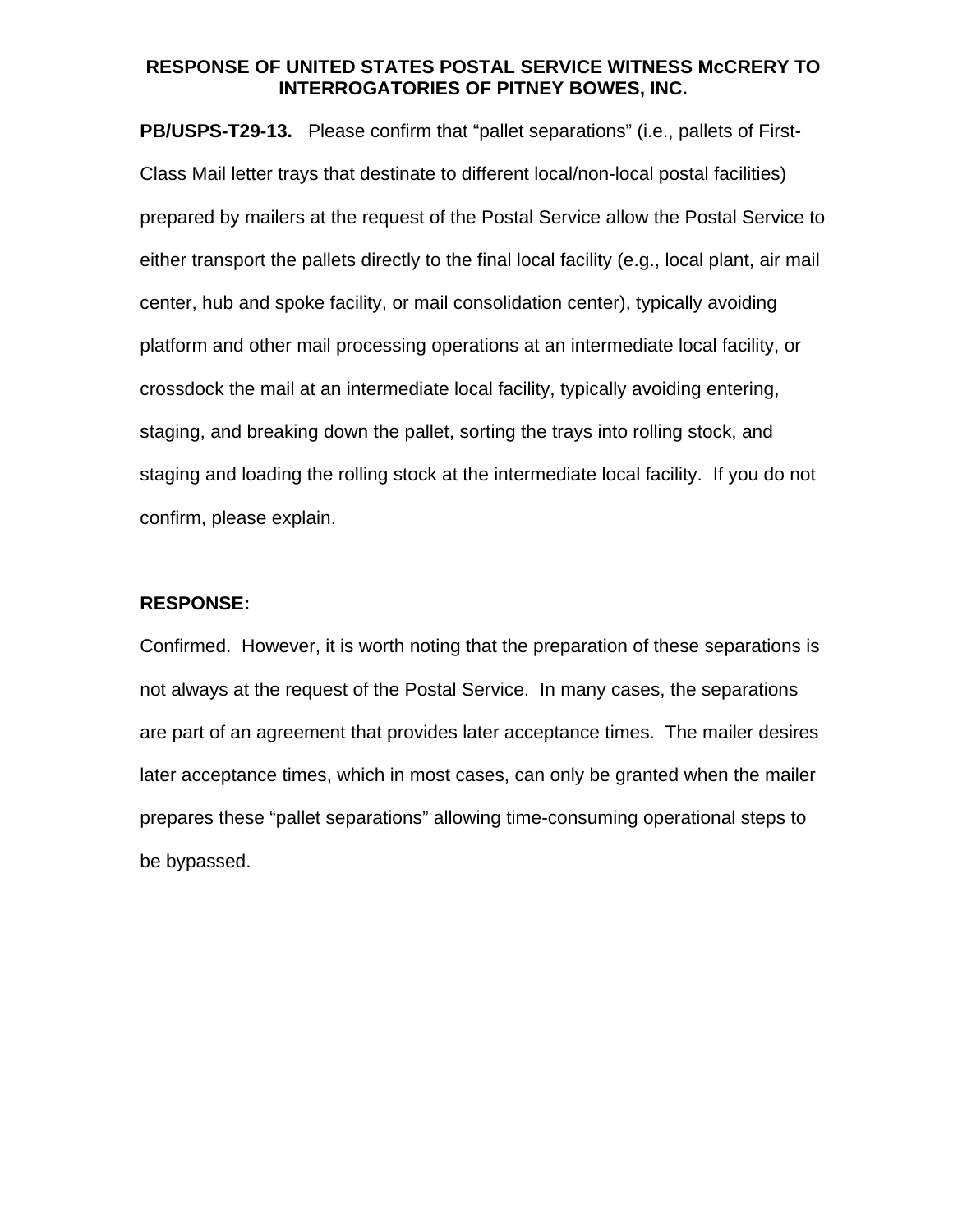**PB/USPS-T29-14.** Please confirm that a higher proportion of 5-digit automation letters than of MAADC automation letters are prepared on "pallet separations" (i.e., pallets of First-Class Mail letter trays prepared by mailers at the request of the Postal Service that destinate to different local/non-local postal facilities). If you do not confirm, please explain.

### **RESPONSE:**

As noted in response to PB/USPS-T29-6, parts  $a - h$ , it is my understanding that the Postal Service does not have any data on which a confirmation of this statement could be based. Depending on separations prepared by the mailer, a Mixed AADC letter tray could be prepared on a pallet separation for the plant responsible for outgoing processing, while a 5-digit automation letter tray could be placed one of several pallet separations (e.g. HASP, AMC, destinating AADC etc.).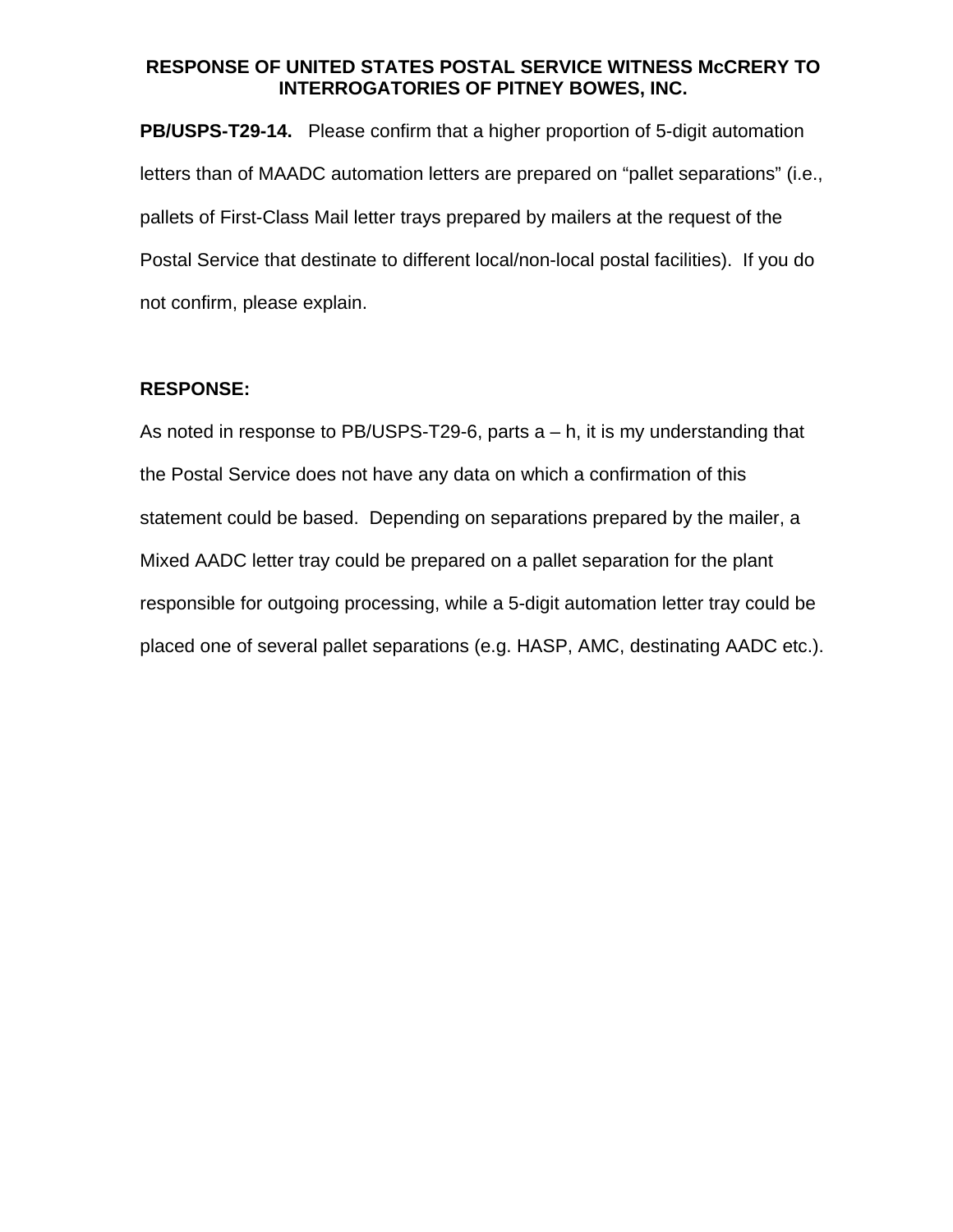**PB/USPS-T29-15.** Please confirm that, for presorted First-Class Mail letters, opening unit activities include, among others, breaking down rolling stock or pallets, sorting trays to rolling stock, and removing tray sleeves and strapping. If you do not confirm, please explain, discuss the opening unit activities, and discuss the operations for presorted First-Class Mail letters where the Postal Service breaks down rolling stock and pallets, sorts trays to rolling stock, and removes tray sleeves and strapping.

### **RESPONSE:**

Confirmed, but see also my discussion of Pouching and Presort in PB/USPS-T29-9 and PB/USPS-T29-10, respectively, above.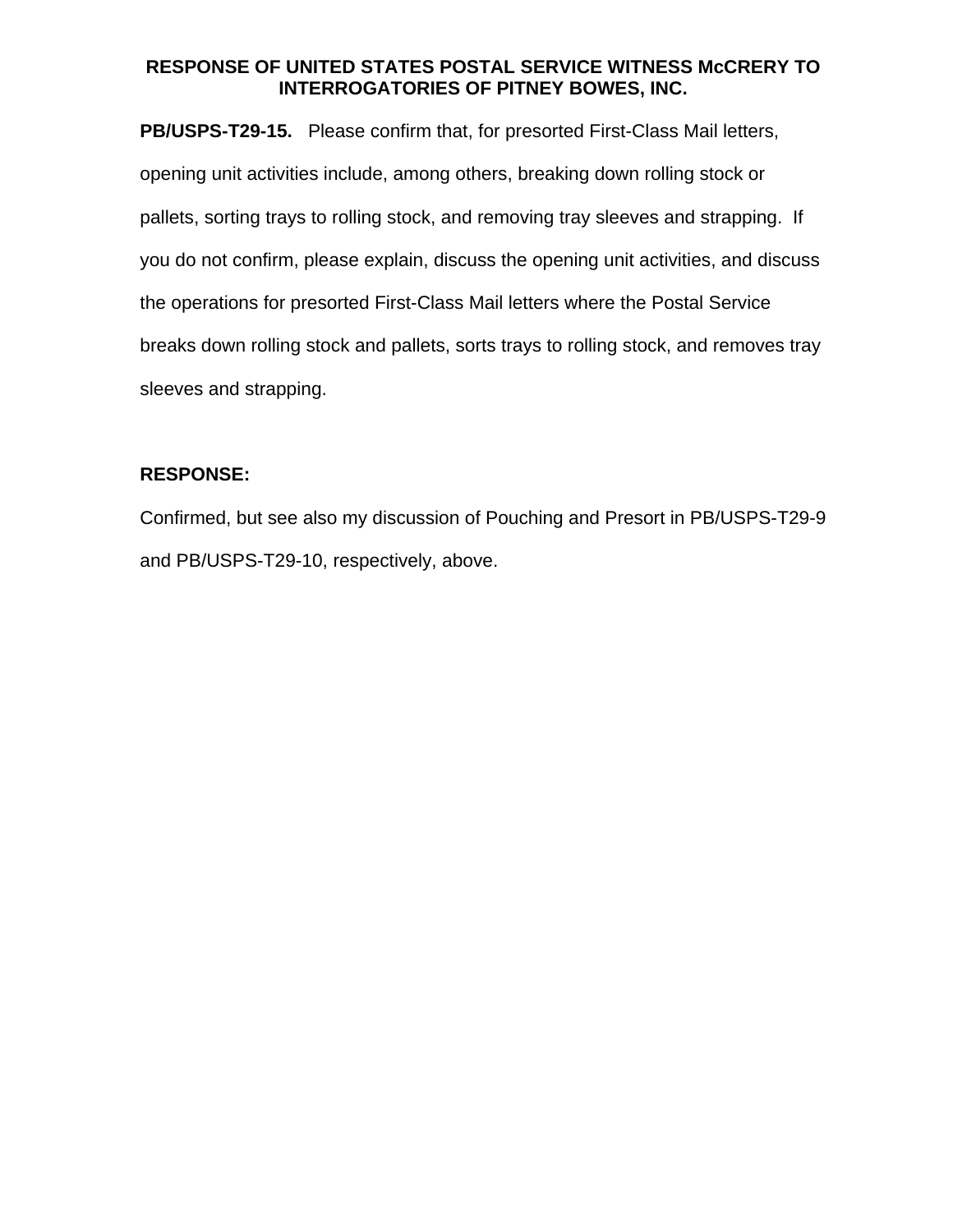**PB/USPS-T29-16.** Please refer to USPS witness Eggleston's response to CSA/USPS-T26-24 in Docket No. R2000-1, Tr. 13/5128-29 where she states that "[t]he IOCS handling tallies record the mail actually being handled by the employees recorded as working a given mail processing operations (cost pool), rather than the mail expected to be handled in a given operation."

(a) Please confirm that the Postal Service does infrequently handle lettershaped mail in non-letter operations. If you do not confirm, please explain.

(b) Please confirm that Postal Service clerks and mail handlers do infrequently work in operations that are different than the operation into which they are clocked. If you do not confirm, please explain.

(c) Please confirm that either of these possibilities could result in a non-zero cost for First-Class Mail letters in a non-letter cost pool. If you do not confirm, please explain.

### **RESPONSE:**

- (a) Confirmed
- (b) Confirmed
- (c) Confirmed